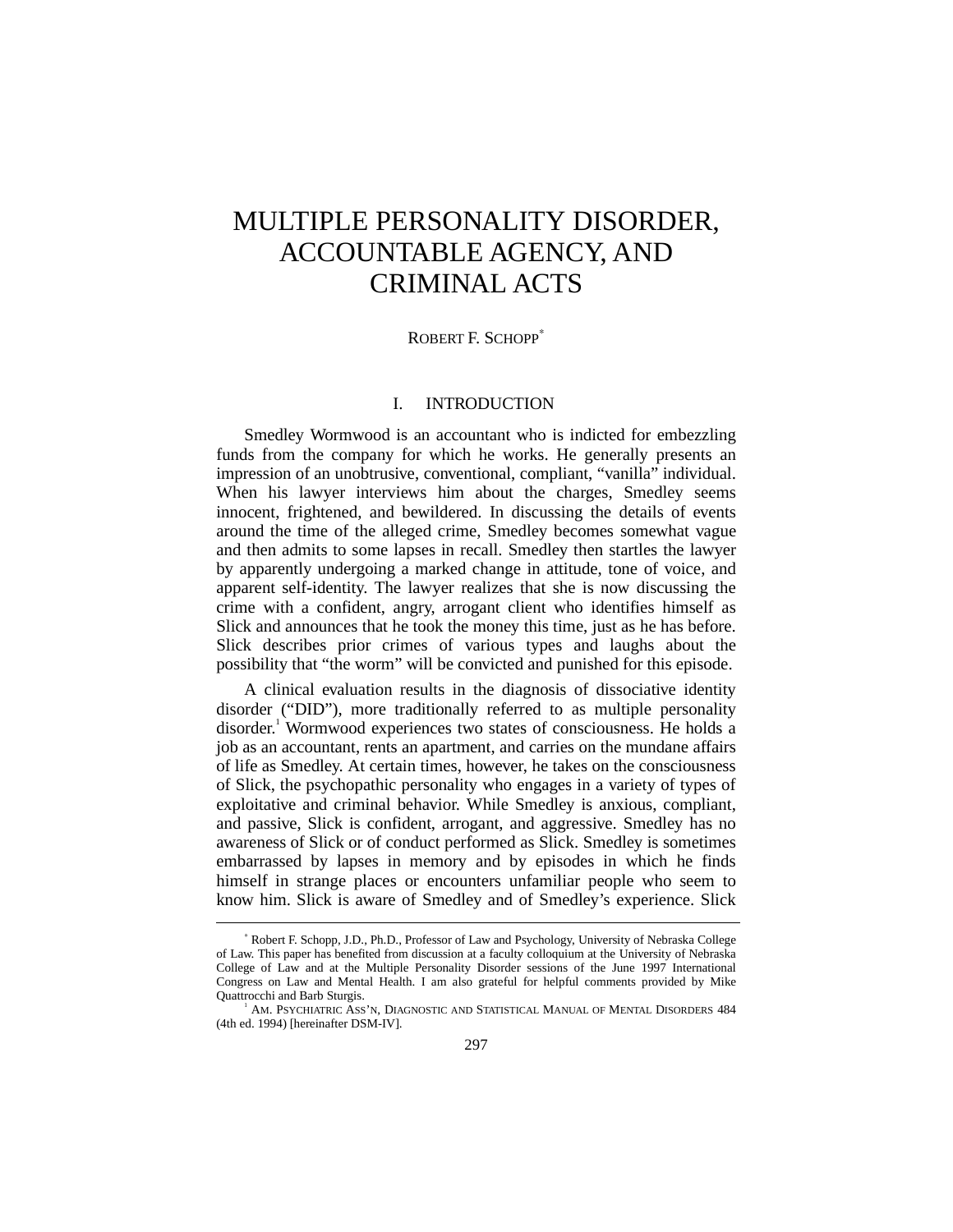perceives Smedley's experience from the perspective of an observer, and he despises "the worm."

Reported cases occasionally address the significance of DID for criminal responsibility.<sup>2</sup> Courts and commentators debate the proper approach to this question without arriving at any consensus. Most often, this dispute addresses the most appropriate manner in which to apply the insanity defense or some alternative criteria of criminal responsibility.<sup>3</sup> Reflecting upon the criminal responsibility of defendants who engage in criminal conduct while manifesting DID provides an opportunity to examine three more general issues. The first involves the exculpatory significance of impaired consciousness as it occurs in DID or in other disorders. Second, this analysis might inform the conception of accountable agency represented by the voluntary act requirement included in the standard legal criteria of criminal responsibility. Third, this analysis demonstrates that in order to understand the exculpatory significance of a particular type of psychopathology, one must integrate description and explanation of the specific pattern of functional impairment with the principles of political morality underlying the applicable criteria of criminal responsibility.

Courts and commentators present several interpretations of the legal significance of DID for criminal responsibility. These interpretations reflect different analyses of the psychological and legal relationships among the individual with DID and the component personalities.<sup>4</sup> I argue here that the most defensible approach addresses the individual with DID, rather than any component personality, as the proper subject of criminal responsibility. This approach most consistently integrates the clinical impairment of consciousness manifested in DID with the current structure of criminal responsibility. This argument defends the following theses. First, to the extent that DID exculpates criminal defendants, it does so for the same reasons that support the exculpatory significance of impaired consciousness more generally. Thus, a satisfactory analysis of DID and criminal responsibility must address DID as a disturbance of consciousness. Second, the exculpatory significance of impaired consciousness ordinarily applies to the criteria of responsibility traditionally represented by the act, or voluntary act, requirement rather than those represented by the insanity defense. Third, this interpretation reflects the concept of accountable

 $\overline{\phantom{a}}$  $S<sup>2</sup>$  See, e.g., ELYN R. SAKS WITH STEPHEN H. BEHNKE, JEKYLL ON TRIAL: MULTIPLE PERSONALITY DISORDER AND CRIMINAL LAW 120–28 (1997); Sabra M. Owens, *Criminal Responsibility and Multiple Personality Defendants*, 21 MENTAL & PHYSICAL DISABILITY L. REP. 133, 134–37 (1997).

<sup>3</sup> *See, e.g.*, SAKS WITH BEHNKE, *supra* note 2, at 2–5; Owens, *supra* note 2, at 134. *See generally* JENNIFER RADDEN, DIVIDED MINDS AND SUCCESSIVE SELVES 125–42 (1996) (discussing multiple personality disorder and culpability in criminal law). <sup>4</sup>

*See* discussion *infra* Part III.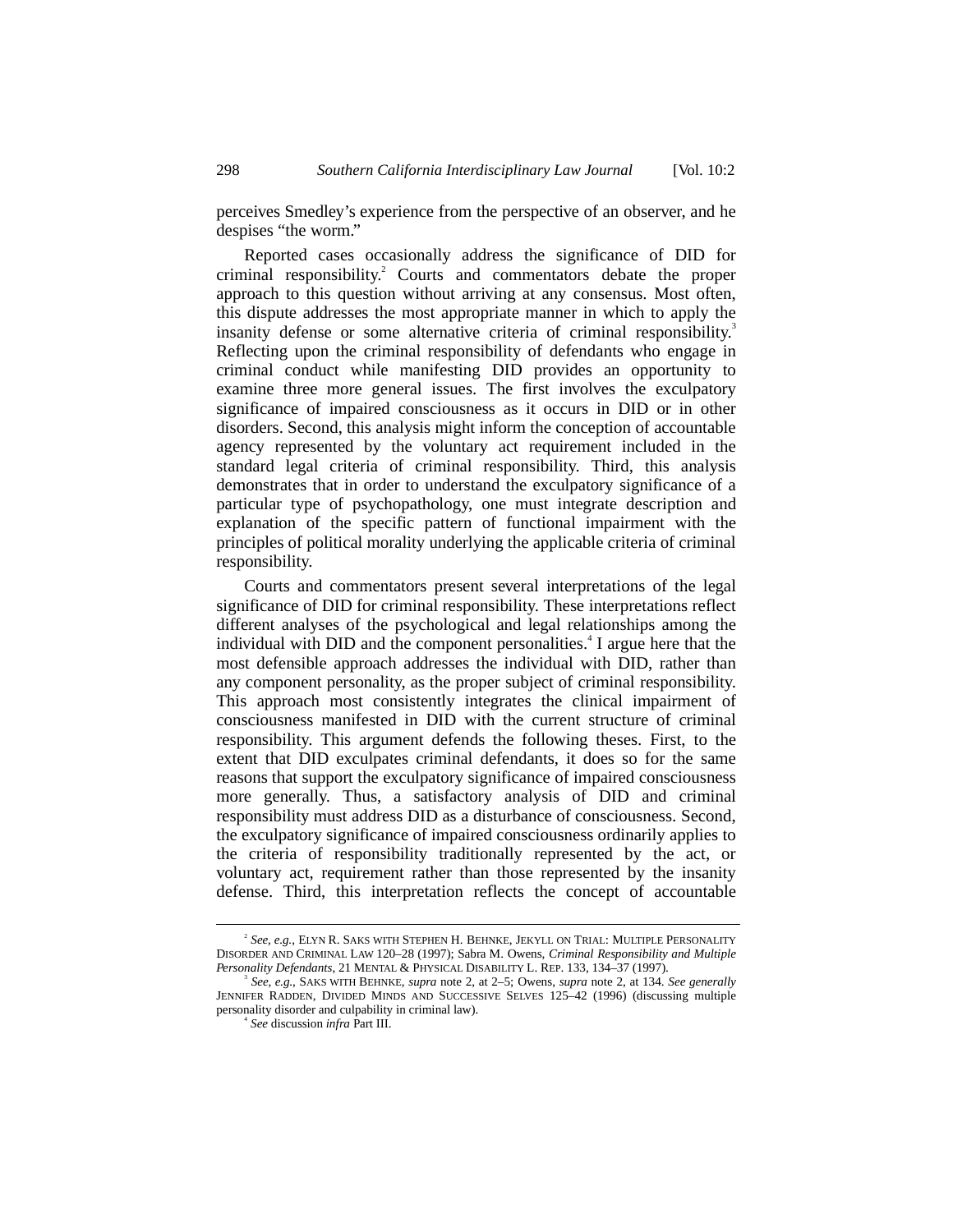agency relevant to legal criteria of criminal responsibility in a liberal society.

Part II of this Article provides a brief description of the contemporary understanding of DID. Part III sketches the most common approaches adopted by courts and commentators to the evaluation of the criminal responsibility of defendants manifesting DID, and Part IV raises three important questions regarding these approaches. Part V advances an alternative pattern of analysis intended to address the three questions raised in Part IV. Part VI applies this pattern of analysis in order to explain the significance of DID and of impaired consciousness generally for criminal responsibility and for the underlying conception of accountable agency. Part VII concludes the analysis.

For the sake of consistency, this article adopts the following terminology. "DID" refers to the clinical syndrome as sketched above and commonly described by various clinical nomenclatures and commentators. "Multiple" refers to an individual, such as Wormwood, who manifests fragmentation of consciousness qualifying for the clinical diagnostic category of DID. "Alter" refers to a relatively well-organized and consistent state of consciousness that the multiple experiences as a distinct or independent person, personality, or entity. The "host" is the alter that represents the multiple in the mundane activities of daily life. In many cases, the multiple takes on the host consciousness more often than any other, but mere duration does not define the host. The host represents those portions of the individual's experience and consciousness that do not elicit the problematic or frightening emotional responsiveness around which other alters are organized. A particular alter is "out" or "in control" when that state of consciousness commands the multiple's body. Alters "switch" when one alter replaces another as the alter that currently commands the body.

## II. DISSOCIATIVE IDENTITY DISORDER

The description and incidence of DID remain controversial. Although some have framed this controversy as one about the existence of DID, it might be more fruitfully understood as a dispute about the diagnostic validity and clinical usefulness of the usual formulation of DID. That is, some commentators question whether the current formulation of DID provides an accurate or illuminating description of the pathology manifested by those who receive the diagnosis. Critics raise at least three different questions regarding the current formulation of DID. First, some or all of those diagnosed with DID might malinger the disorder, or certain aspects of it, particularly in circumstances raising questions of criminal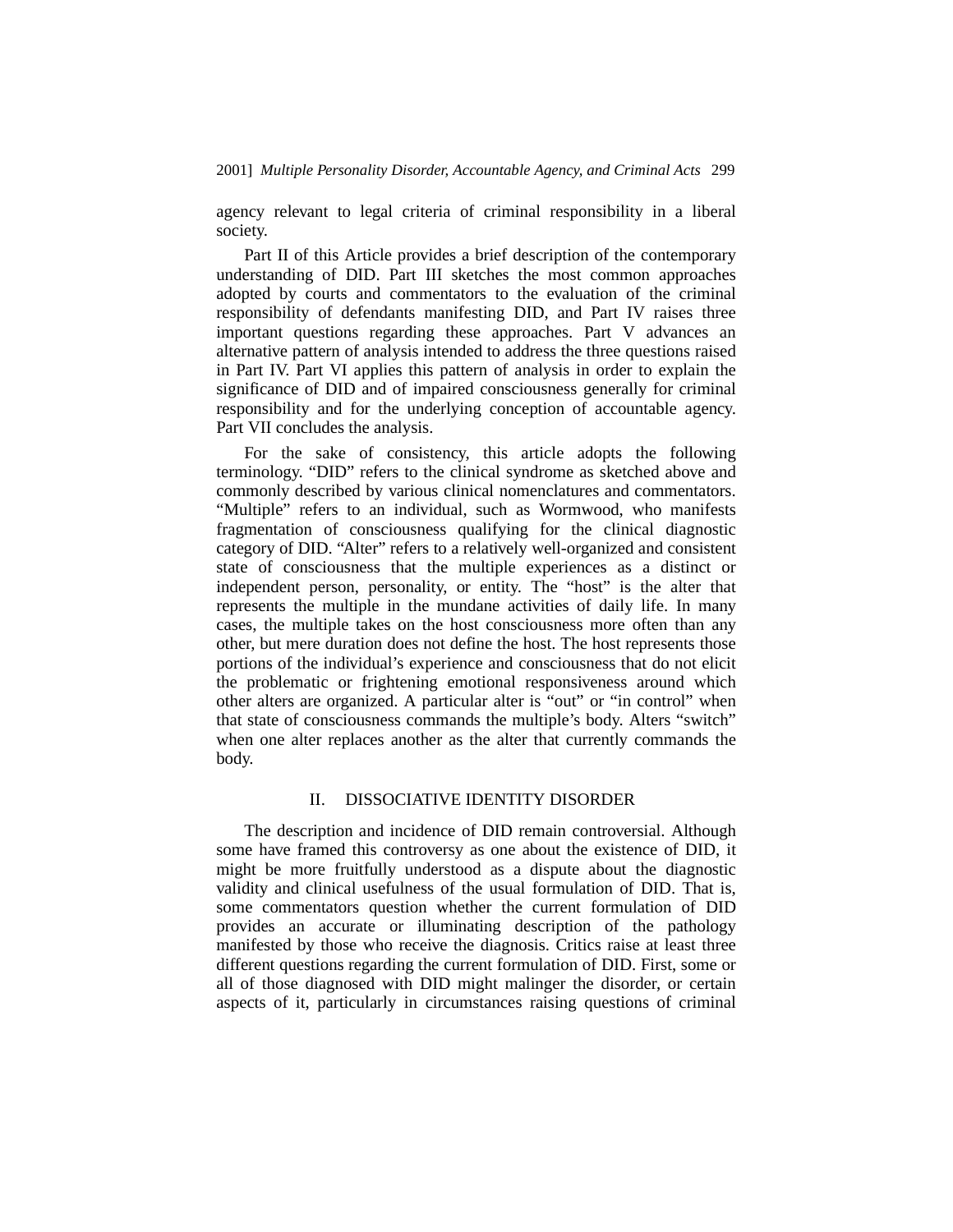responsibility. Second, the disorder might represent an iatrogenic response to expectations or suggestions from certain clinicians. Third, although some individuals diagnosed with DID might suffer from significant dissociative disorders, the current formulation of DID might not accurately portray the impairment manifested by these individuals.<sup>5</sup> In addition, on the assumption that some individuals suffer from a disorder roughly similar to the current formulation of DID, individuals who receive the diagnosis might vary significantly regarding the precise nature of their impairment, including collateral psychopathology.<sup>6</sup>

This Article does not attempt to resolve these questions. Rather, it proceeds on the premise that the current formulation of the disorder provides at least a roughly accurate and minimally adequate description of a pattern of impairment suffered by some people who engage in criminal conduct. According to the current formulation, DID is a dissociative disorder in which an individual manifests fragmentation of consciousness. Ordinary consciousness involves a relatively consistent and integrated awareness of one's self, one's environment, and the relationship between the two.<sup>7</sup> DID has traditionally been referred to as multiple personality disorder because the individual develops at least two distinct aspects of consciousness identified as personalities or alters. Each of these alters considers himself or herself a distinct person, personality, or entity.<sup>8</sup> Commentators usually designate one of these alters as the host, although the criteria that qualify an alter as the host are not entirely consistent. Frequently, the identified host is the personality that controls the person's body and presents itself to the outside world more often than any other alter and during the periods of relatively mundane daily functioning.<sup>9</sup> The other alters often represent some relatively strong and potentially conflicting emotional state such as anger, aggression, or sexuality. These alters are emotionally organized and driven in that they represent experiences, memories, and behavioral dispositions associated with a particular

 $\overline{\phantom{a}}$ <sub>5</sub> *Compare* August Piper, Jr., *Multiple Personality Disorder and Criminal Responsibility: Critique of a Paper by Elyn Saks*, 22 J. PSYCHIATRY & L. 7, 11–19 (1994) (arguing that the central features of multiple personality disorder are not well-defined), *with* SAKS WITH BEHNKE, *supra* note 2, at 21–38 (discussing the arguments and evidence for and against the existence of multiple personality disorder and arguing that the law should recognize multiple personality disorder). *See generally Symposium*, 27 J. PSYCHIATRY & L. 367–705 (1999) (discussing the interrelationship between factitious behavior, dissociative disorders, and the law).

<sup>6</sup> *See* CAROL S. NORTH, JO-ELLYN M. RYALL, DANIEL A. RICCI, & RICHARD D. WETZEL, MULTIPLE PERSONALITIES, MULTIPLE DISORDERS: PSYCHIATRIC CLASSIFICATION AND MEDIA INFLUENCE 44–45 (1993).

<sup>7</sup> See LAWRENCE C. KOLB, MODERN CLINICAL PSYCHIATRY 26-28 (9th ed. 1977).

*See* DSM-IV, *supra* note 1, at 484–85, 487; SAKS WITH BEHNKE, *supra* note 2, at 9.

<sup>9</sup> *See* FRANK W. PUTNAM, DIAGNOSIS AND TREATMENT OF MULTIPLE PERSONALITY DISORDER 107 (1989); SAKS WITH BEHNKE, *supra* note 2, at 11.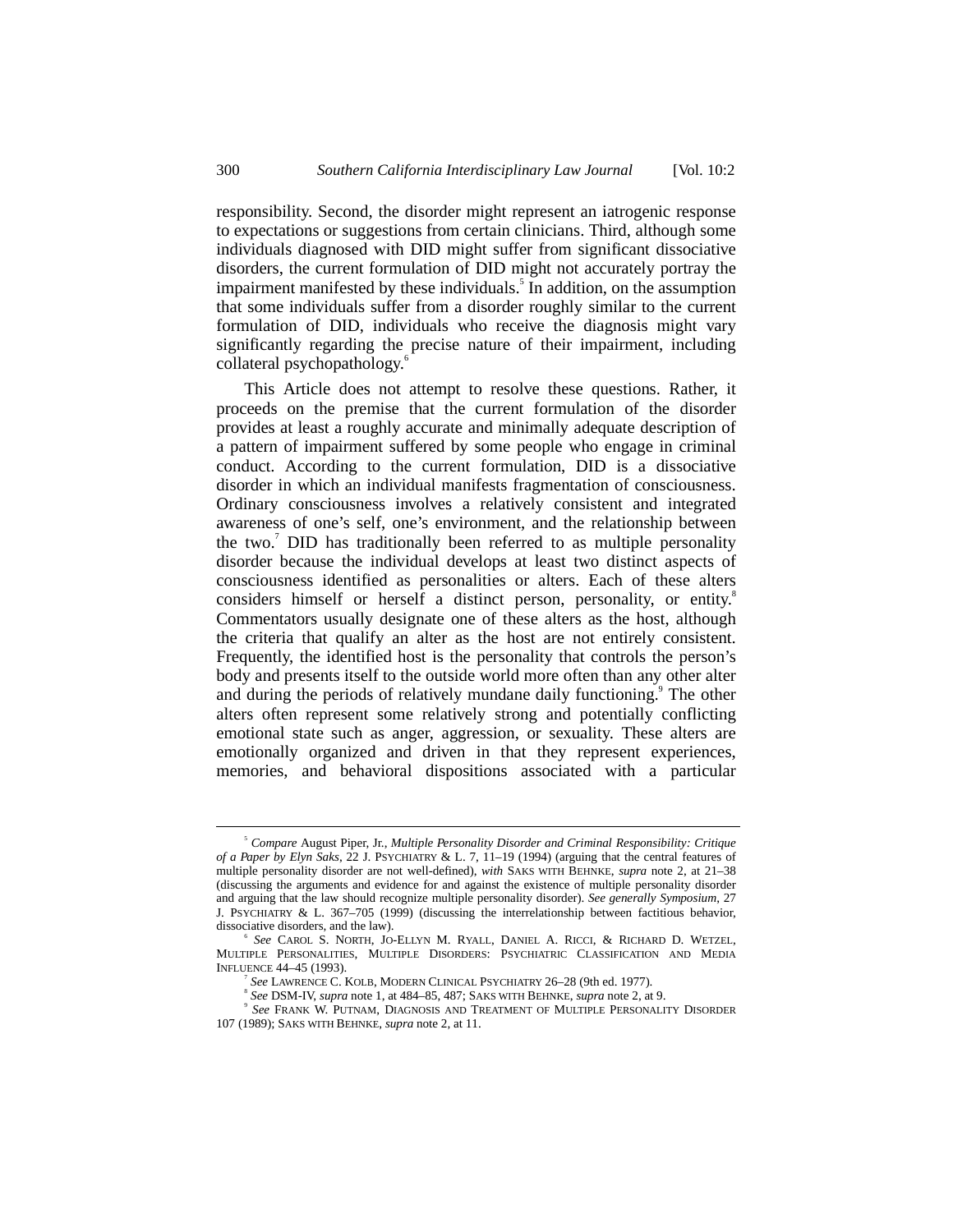emotional state in relative isolation from the comprehensive set of psychological characteristics that comprise an intact consciousness.<sup>1</sup>

Fragmented consciousness lies at the core of the disorder in that people who suffer from DID experience an array of emotional states, memories, and behavioral dispositions similar to those experienced by people not suffering from DID, but they experience some of these psychological states as encapsulated within relatively distinct compartments of consciousness. Thus, they experience these psychological states and tendencies without the context of a more comprehensive set of psychological characteristics ordinarily provided by integration of awareness.<sup>11</sup> Wormwood, for example, represents a relatively simple division of consciousness in that he performs most of the ordinary tasks of daily life in the state of consciousness identified as Smedley. As Smedley, Wormwood is not aware of intense angry and aggressive emotional states and behavioral tendencies. When these responses become intense, Wormwood experiences an alternative state of consciousness identified as Slick. In this state of consciousness, Wormwood experiences and indulges his anger in relative isolation from the moderating influence of those aspects of his consciousness encapsulated in the identity of Smedley. When Wormwood experiences the host identity of Smedley, he is unaware of the experiences and conduct associated with Slick. When he experiences the alternative identity of Slick, he is aware of the personality traits and behavior of Smedley, but he does not experience these as aspects of himself. Rather, he interprets these as belonging to a different being whom he despises and to whom he refers as "the worm."

More complex variations of DID can include any number of alters, each of which usually represents some central emotional state and each of which becomes active in circumstances that elicit that type of emotional responsiveness. The alters can vary significantly in the manner and degree to which they are aware of the experience and behavior associated with the other alters and in the degree and manner in which they can influence conduct performed as another alter.<sup>12</sup>

Clinical case descriptions vary markedly regarding a number of important factors. Reports indicate that alters vary widely in the degree to which they are conscious of each other's experience and that multiples vary in the degree to which they can deliberately manage the process of

 <sup>10</sup> *See* Piper, *supra* note 5, at 12–13. *See also* PUTNAM, *supra* note 9, at 103–06 (describing the characteristics of alter personalities); COLIN A. ROSS, M.D., MULTIPLE PERSONALITY DISORDER: DIAGNOSIS, CLINICAL FEATURES, AND TREATMENT 108-25 (1989) (discussing the different types of alter personalities in patients with multiple personality disorder).

See ROSS, *supra* note 10, at 86–90; Nicholas Humphrey & Daniel C. Dennett, *Speaking for Our Selves: An Assessment of Multiple Personality Disorder*, 9 RARITAN 68, 70 (1989). <sup>12</sup> *See* PUTNAM, *supra* note 9, at 114–15.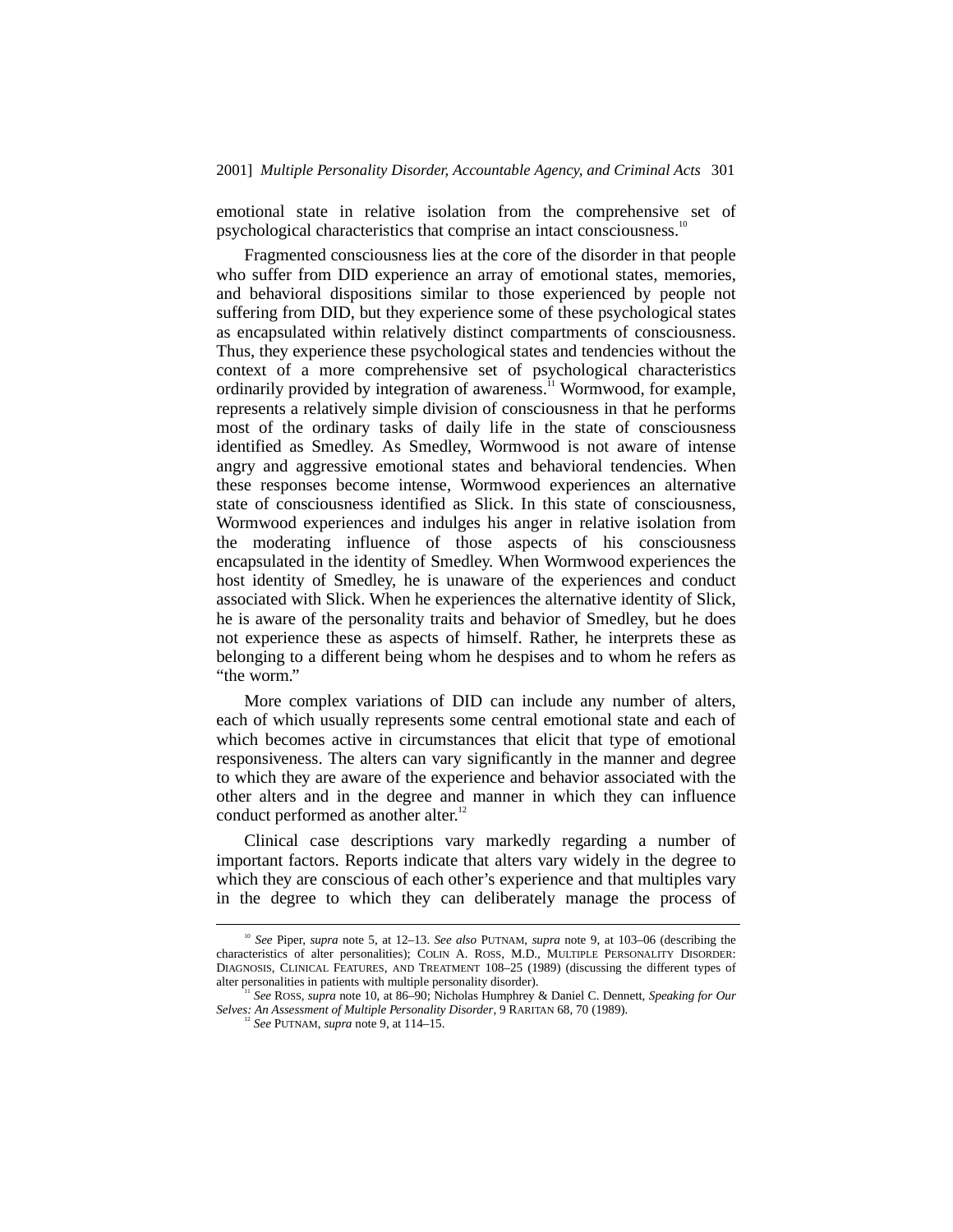switching states of consciousness in order to address specific situations.<sup>13</sup> Clinical accounts also indicate that some multiples manifest significant collateral psychopathology, including psychotic process, in certain states of consciousness.14

Wormwood represents a caricature of DID in the sense that he represents a simple case of the central defining characteristics of the disorder. He experiences only two clearly defined alters, and the Smedley alter is amnestic for the experiences of Slick. Wormwood manifests no serious collateral impairment of psychological capacities in either alter. Thus, Wormwood provides an uncomplicated case of DID that facilitates reflection on the exculpatory significance, if any, of the type of impairment that provides the defining criteria of DID.<sup>15</sup> In contrast, some who suffer from DID might also manifest psychotic process in certain states of consciousness, but the exculpatory significance of their pathology might rest upon that collateral psychotic process, rather than upon the impairment that supports the diagnosis of DID.

#### III. DID AND CRIMINAL RESPONSIBILITY

Courts and commentators adopt several approaches to the assessment of the criminal responsibility of defendants who manifest DID. Courts frequently apply the insanity standard to the alter that was in control at the time the offense was committed.<sup>16</sup> Under the most common forms of the insanity defense, courts conclude that defendants are criminally responsible if the perpetrating alters understood what they were doing and that their conduct was wrong in the sense of being illegal or contrary to social standards. Most defendants with DID who commit crimes would be convicted under this approach because DID does not involve any major impairment of reality testing or reasoning.<sup>17</sup> A court that adopted this approach would conclude, for example, that Wormwood was guilty if Slick understood that he was taking money from his employer and that this conduct was illegal or contrary to social standards of acceptable conduct.

Alternately, a court might apply the criteria of insanity to the host.<sup>18</sup> According to some accounts of DID, multiples tend to concentrate angry, aggressive, or antisocial emotions and dispositions in their alters rather than in their hosts, and their hosts are usually unaware of these alters and their

<sup>&</sup>lt;sup>13</sup> *See id.* at 117–23.<br><sup>14</sup> *See* NORTH ET AL., *supra* note 6, at 50–52. *See also* PUTNAM, *supra* note 9, at 57–70 (discussing psychiatric, neurological, and medical symptoms of alters).<br><sup>15</sup> DSM-IV, *supra* note 1, at 487.

<sup>&</sup>lt;sup>16</sup> See SAKS WITH BEHNKE, *supra* note 2, at 124–25; Owens, *supra* note 2, at 134–36.<br><sup>17</sup> See Owens, *supra* note 2, at 137.

<sup>&</sup>lt;sup>18</sup> See SAKS WITH BEHNKE, *supra* note 2, at 126–29; Owens, *supra* note 2, at 137.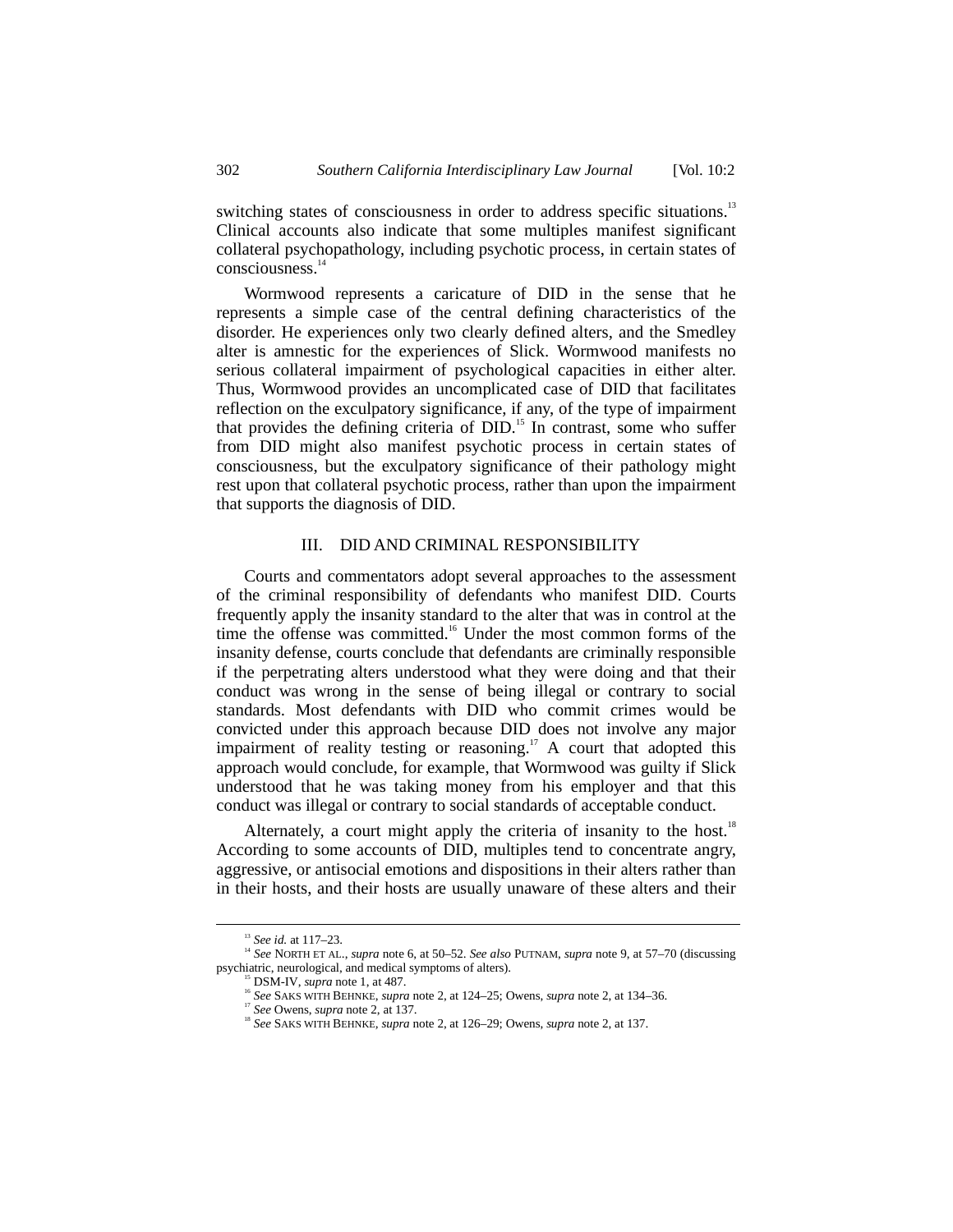conduct.<sup>19</sup> In these circumstances, the application of insanity standards to the host would result in acquittal because the host would have been unaware of the criminal conduct.<sup>20</sup> Wormwood, for example, would engage in illegal conduct as Slick, without any awareness by Smedley. Thus, Smedley would not have known the nature and quality of the conduct.

Some who accept the principle that the state cannot justifiably convict and punish an alter who was unaware of the criminal conduct at the time it was committed would endorse an approach that would exculpate the defendant with DID if any alter was unaware of that conduct. According to this approach, the presence of at least one innocent alter would preclude conviction and punishment because conviction and punishment of the defendant with DID would inflict that conviction and punishment upon an innocent alter. If one accepts this approach, conviction requires serial application of the insanity defense or other criteria of criminal responsibility to all alters. According to this "innocent alter" approach, the state can convict the multiple defendant only if all alters fulfilled criteria of criminal responsibility in some form. $^{21}$ 

The perpetrating alter, host, and innocent alter approaches can generate markedly different results in any particular case. At a more abstract level, however, they share a common pattern of analysis. All three approaches adopt a "molecular" pattern of analysis in that all three treat Smedley and Slick as distinct foci of legal responsibility. Each of these approaches adopts a molecular pattern of analysis in that they each apply the criteria of responsibility to one or more alters, rather than to the multiple as a complex entity. They diverge in that they select different alters or combinations of alters as the subjects of analysis, and this difference generates different verdicts. The perpetrating alter approach finds that Slick fulfills the requirements of criminal responsibility and thus, that Wormwood is guilty. The host and innocent alter approaches find that Smedley does not fulfill the requirements of criminal responsibility and thus, that Wormwood is not guilty.

 <sup>19</sup> Humphrey & Dennett, *supra* note 11, at 70. *See also* PUTNAM, *supra* note 9, at 104–15 (describing different types of alter personalities and their awareness of each other).

<sup>20</sup> *See, e.g.*, United States v. Denny-Schaffer, 2 F.3d 999, 1013 (10th Cir. 1993) (holding that defendant was not guilty of kidnapping because host personality was not in control at the time of the offense). *See also* SAKS WITH BEHNKE, *supra* note 2, at 131 (discussing the standard set in *Denny-*

<sup>&</sup>lt;sup>21</sup> See generally SAKS WITH BEHNKE, *supra* note 2, at 106–20, 132–34 (discussing the flaws in the *Denny-Shaffer* case and situations when individuals suffering from multiple personality disorder should be held responsible for their crimes).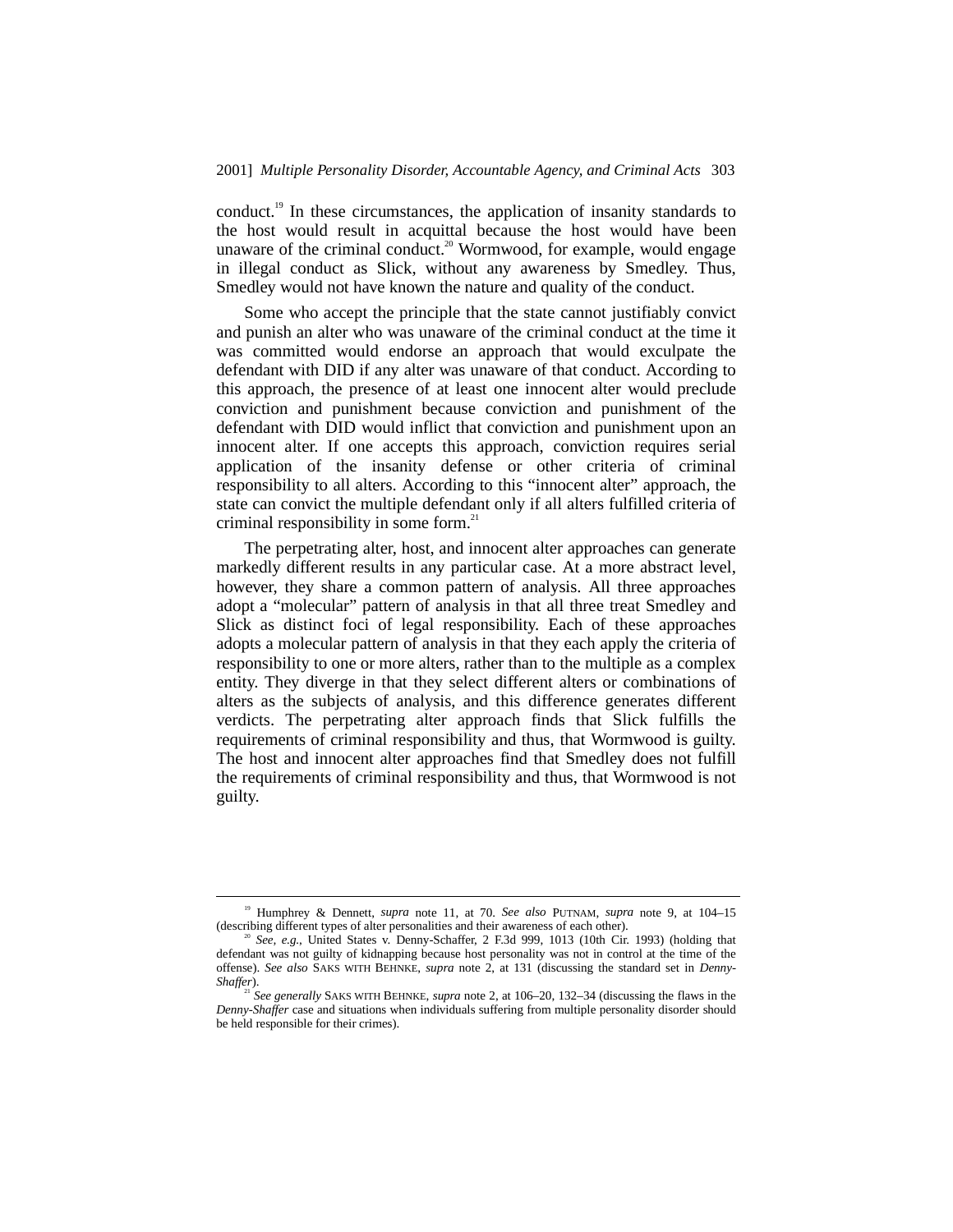#### IV. THREE QUESTIONS FOR THE MOLECULAR APPROACH

Consider three questions regarding the molecular pattern of analysis. First, who manifests DID? Slick might fulfill the requirements of antisocial personality disorder in that he has engaged in an extended pattern of conduct that violates the law and the rights of others. Slick might also meet the diagnostic criteria for psychopathy in that he demonstrates an inability to experience empathy, inhibitory emotions, and personal attachments. $2^2$ Slick demonstrates no evidence of fragmented consciousness, however, nor does he experience amnesia. Similarly, Smedley might qualify for some diagnostic categories involving anxiety, but he manifests no evidence of impaired consciousness.<sup>23</sup> Smedley reports some lapses in recall. According to the molecular approach, however, Smedley's failure to recall Slick's experience is not amnesia because amnesia involves loss of memory for one's own experience. Neither Smedley nor Slick demonstrates any loss of memory for his own experience.

It might seem natural to say that Wormwood manifests DID, but to whom does "Wormwood" refer? The molecular approach attributes conduct and mental states relevant to the criminal charge to either Smedley or Slick. Since all waking periods of Wormwood's life occur in the consciousness of Smedley or of Slick, what counts as the psychological characteristics of Wormwood? One might refer to Smedley and Slick collectively as "Wormwood," as one might refer to John and Mary Smith as "the Smiths." It would be very odd, however, to attribute DID or any other form of personal psychopathology to "the Smiths."<sup>24</sup>

Alternately, one might argue that we can and should individuate persons differently for legal and clinical purposes. According to this interpretation, Smedley and Slick are the proper subjects of criminal responsibility, but Wormwood is the proper subject of clinical diagnosis and treatment. This line of argument merely rephrases the question. Under the molecular approach to criminal responsibility, alters are the entities subject to evaluation for criminal responsibility. Why would pathology suffered by any entity other than the subject of criminal responsibility affect the analysis? As usually understood, the insanity defense exculpates certain defendants because those individuals suffer from psychological

<sup>&</sup>lt;sup>22</sup> See generally DSM-IV, *supra* note 1, at 645-50 (discussing antisocial personality disorder); ROBERT D. HARE, WITHOUT CONSCIENCE: THE DISTURBING WORLD OF THE PSYCHOPATHS AMONG US 33-82 (1993) (discussing the characteristics of the psychopath).

<sup>&</sup>lt;sup>23</sup> See generally DSM-IV, supra note 1, at 393–444 (discussing anxiety disorders).<br><sup>24</sup> Clinicians sometimes speak of pathological relationships, and in some cases it might be appropriate to say that the Smiths interact in such a manner as to manifest a pathological relationship. These diagnostic categories attributed to relationships constitute a separate type of relational malfunction, however, precisely because they address pathological patterns of interaction among persons rather than psychopathology of the person.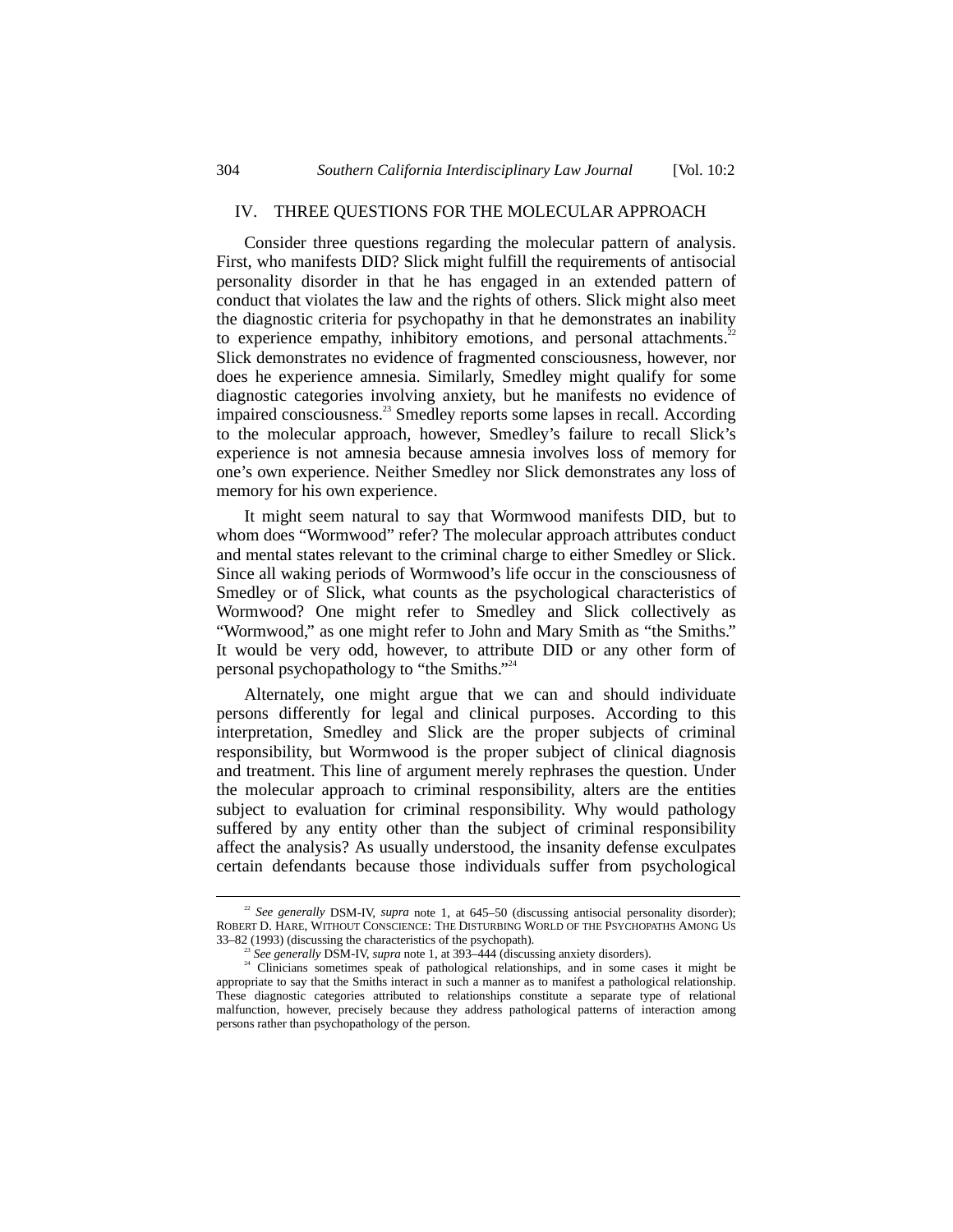disorders giving rise to certain excusing conditions. It does not excuse them because some other individuals suffer such impairment.<sup>25</sup> If alters are the subjects of evaluation for criminal responsibility, then either Smedley or Slick must manifest the pathology that gives rise to the claim of exculpation.

Second, if one accepts the molecular approach, why would one think DID raises any problem of criminal responsibility? Slick clearly fulfilled the requirements of criminal responsibility, while Smedley clearly did not because he neither engaged in criminal conduct nor was aware of any criminal conduct. These circumstances raise a dispositional problem because executing Slick's sentence would injure the innocent Smedley, but they do not seem to raise difficult questions of criminal responsibility. Smedley and Slick are not unique in creating such practical problems of disposition. Consider, for example, criminals who provide the sole support for their children, corporate entities, and major shareholders in corporations. In each case, executing the sentence may cause severe injury to innocent children, shareholders, or employees respectively. These circumstances raise perplexing problems for the criminal justice system, but they do not represent difficult determinations of criminal responsibility.

Suppose that Guido, a career criminal, realizes that a trail of evidence will lead to his apprehension. He volunteers to save the life of the holy but very ill Mother Beneficence by allowing the physicians to connect her failing kidney to his own. When a rival gangster visits the hospital room to taunt Guido, Guido draws a gun from under his pillow and kills the rival, to the horror of Mother Beneficence. The police and prosecutor have clear evidence that Guido committed the homicide, but they realize that incarcerating him would require that the state either incarcerate Mother Beneficence along with Guido or disconnect her from him, causing her death.

These circumstances create a perplexing problem of disposition, but the matter of criminal responsibility remains clear. Guido is guilty of the murder of his rival, and Mother Beneficence is not. It seems highly unlikely that anyone will think that the court encounters a difficult question regarding the criminal responsibility of someone named "Guido-Beneficence," rather than a difficult dispositional problem. Under the molecular approach to the criminal responsibility of those who manifest DID, it seems that Smedley and Slick present the same type of case as that

<sup>&</sup>lt;sup>25</sup> See generally AMERICAN LAW INSTITUTE, MODEL PENAL CODE AND COMMENTARIES § 4.01 (Official Draft and Revised Commentaries, 1985) [hereinafter MPC] (discussing standards for when an individual should or should not be held responsible for his conduct when suffering from a mental disease or defect); PAUL H. ROBINSON, CRIMINAL LAW DEFENSES § 173(b) (1984) (discussing the element of mental disease or defect in an insanity defense).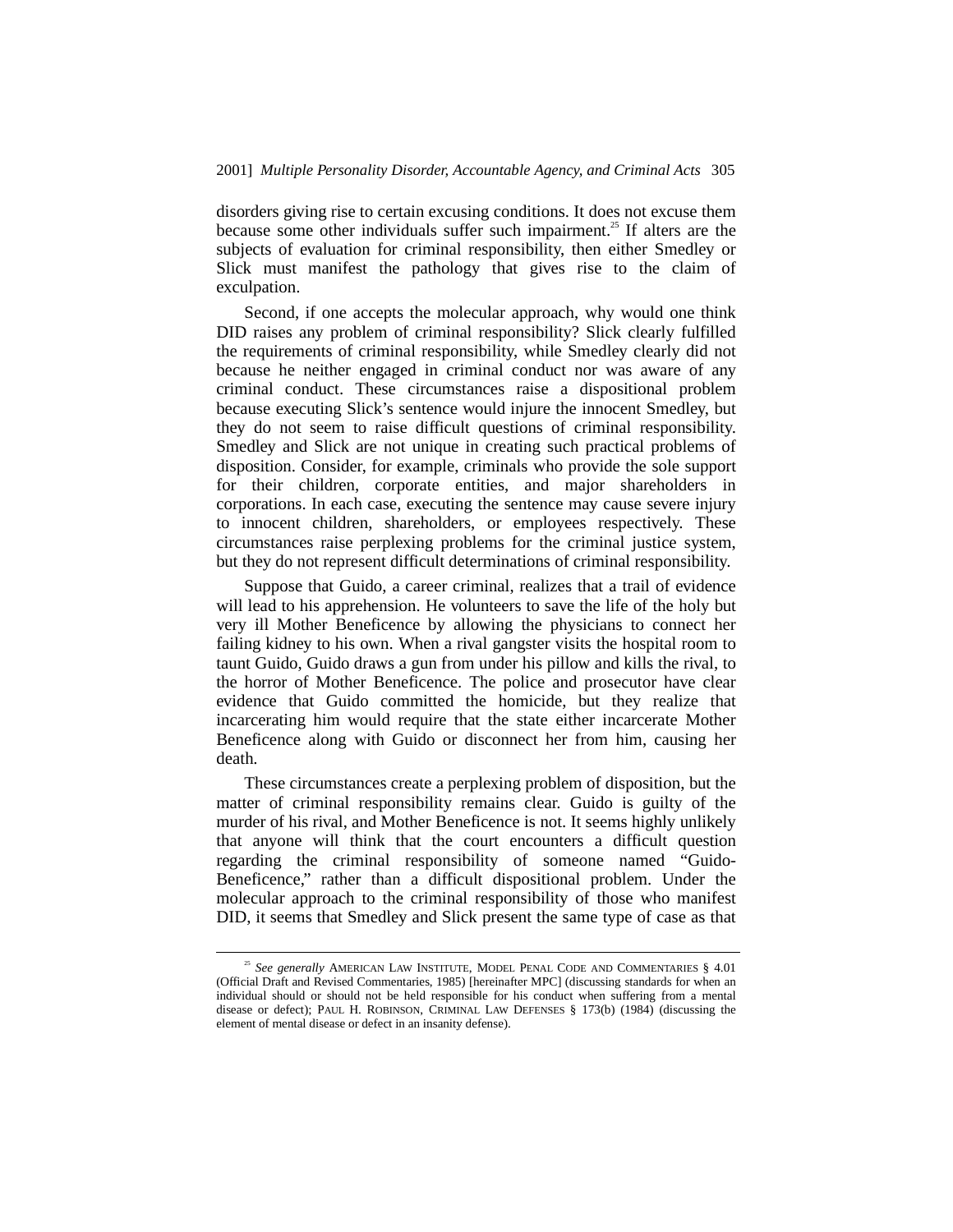presented by Guido and Mother Beneficence. In each case, one party is clearly guilty and the other is clearly innocent. Authorities encounter a dispositional problem because punishing the guilty party will inflict harm on the innocent party. Yet, the two cases seem intuitively to raise different concerns. These cases differ precisely because Guido-Beneficence elicits unambivalent application of the molecular pattern of analysis yet this same approach fails to capture the critical features of Wormwood's case.

Cases involving criminal conduct of defendants suffering from DID initially appear interesting precisely because they raise the perplexing problems of criminal responsibility expected to inform our understanding of the complex issues and principles of criminal responsibility.<sup>26</sup> Rather than addressing these issues in a manner that informs our understanding of the underlying principles and the broader category of cases involving impaired consciousness, the molecular approach apparently dissolves the questions regarding criminal responsibility. The cases seem to raise only practical problems regarding disposition.

Casting these cases as difficult dispositional problems raises once again the first question regarding the identity of the person who suffers from DID. One common answer to this dispositional problem endorses civil commitment to a mental health facility in order to protect the public and to provide treatment for the multiple.<sup>27</sup> Civil commitment, however, ordinarily requires mental illness and dangerousness, and the molecular approach renders it mysterious as to who fulfills these requirements.<sup>28</sup> Some of Slick's conduct may qualify as dangerous, although it is not at all obvious that embezzlement so qualifies. There is no indication that Smedley has engaged in dangerous behavior. Neither Smedley nor Slick manifests any indication of DID. Furthermore, neither suffers from any other major psychological disorder of a type that would ordinarily support civil commitment. $^{29}$ 

The host and innocent alter applications of the molecular approach avoid the problem of subjecting an innocent alter to unjustified criminal condemnation, but the molecular approach encounters an analogous, and perhaps more severe, problem with commitment. On the host and innocent alter applications of the molecular approach, DID frequently supports an acquittal because criminal conviction would condemn and incarcerate at least one innocent alter for the culpable criminal conduct of another. Civil commitment would confine both alters, although neither would fulfill the

<sup>&</sup>lt;sup>26</sup> See SAKS WITH BEHNKE, *supra* note 2, at 2–7. *See generally* RADDEN, *supra* note 3, at 125–42. <sup>27</sup> See SAKS WITH BEHNKE, *supra* note 2, at 158–63; Owens, *supra* note 2, at 138.

<sup>&</sup>lt;sup>28</sup> See generally John Parry, *Involuntary Civil Commitment in the 90s: A Constitutional Perspective*, 18 MENTAL & PHYSICAL DISABILITY L. REP. 320, 322–23 (1994) (discussing the different criteria used for civil commitment throughout the country). <sup>29</sup> *See id.* at 322–23.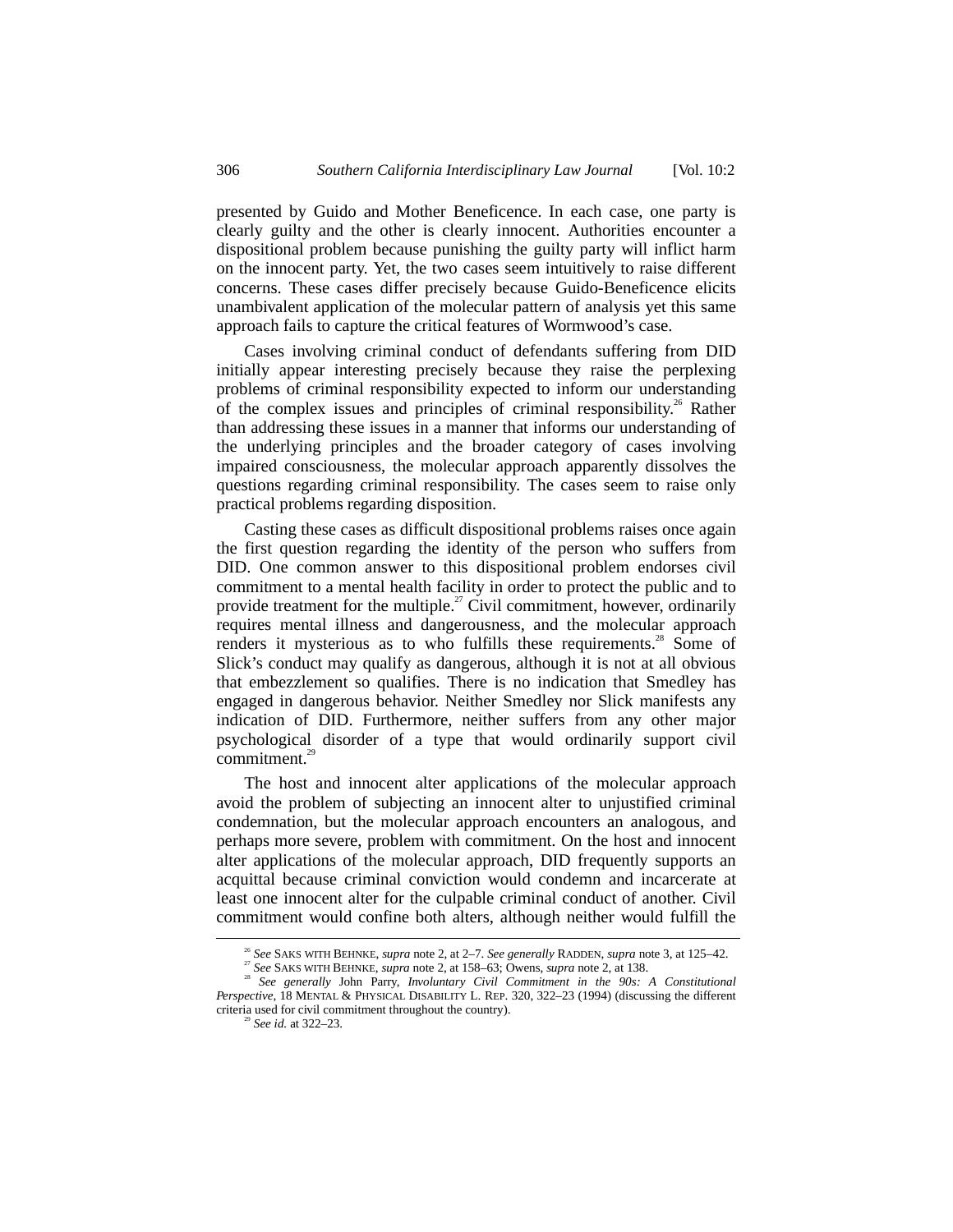legal requirements that justify such confinement. Slick but not Smedley might fulfill the dangerousness requirement, and neither manifests any major psychological impairment that would fulfill the mental illness criterion.

Third, suppose Smedley committed the crime. Would most people have the same intuitive judgment of responsibility and the same concerns about the justification of executing the sentence that they would experience if Slick had committed the crime? Ordinarily, one would expect that criminal conduct by a person suffering DID would occur when an angry, aggressive alter commands the body. Smedley presents as a compliant individual precisely because Wormwood's antisocial desires have become encapsulated in his consciousness as Slick. It is conceivable, however, that the ordinarily compliant Smedley might decide to embezzle in unusual circumstances. Does the intuitive inclination regarding Wormwood's criminal responsibility remain constant whether Wormwood commits the crime in his consciousness as Slick or as Smedley? On the molecular approach, there seems to be no reason to distinguish these two variations of the story because in either case, one alter would be convicted and punished despite not having participated in the crime.

In short, the molecular approach misconstrues these cases in two important ways. First, it obscures the nature of the clinical impairment that lies at the core of DID. The disorder involves severely fragmented consciousness; addressing each alter as a distinct entity obscures this fragmentation of consciousness. Rather than a form of psychological impairment, DID appears to present a coordination problem among distinct entities. Second, the molecular approach fails to engage the central legal issue involving the significance of distorted consciousness for criminal responsibility. It recasts the legal problem as a dispositional one regarding the manner in which legal institutions should respond when holding one entity criminally responsible will cause hardship to a distinct and innocent entity.

## V. THE ALTERNATIVE MOLAR APPROACH

## A. THE MOLAR APPROACH

The molar approach addresses Wormwood as the subject of criminal responsibility. Wormwood experiences two modes of consciousness in that he experiences and behaves as Smedley and as Slick. These modes are not entirely independent. Although Wormwood might have knowledge and skills in each mode of consciousness that is not available to him in the other, significant learning and knowledge permeates the boundaries among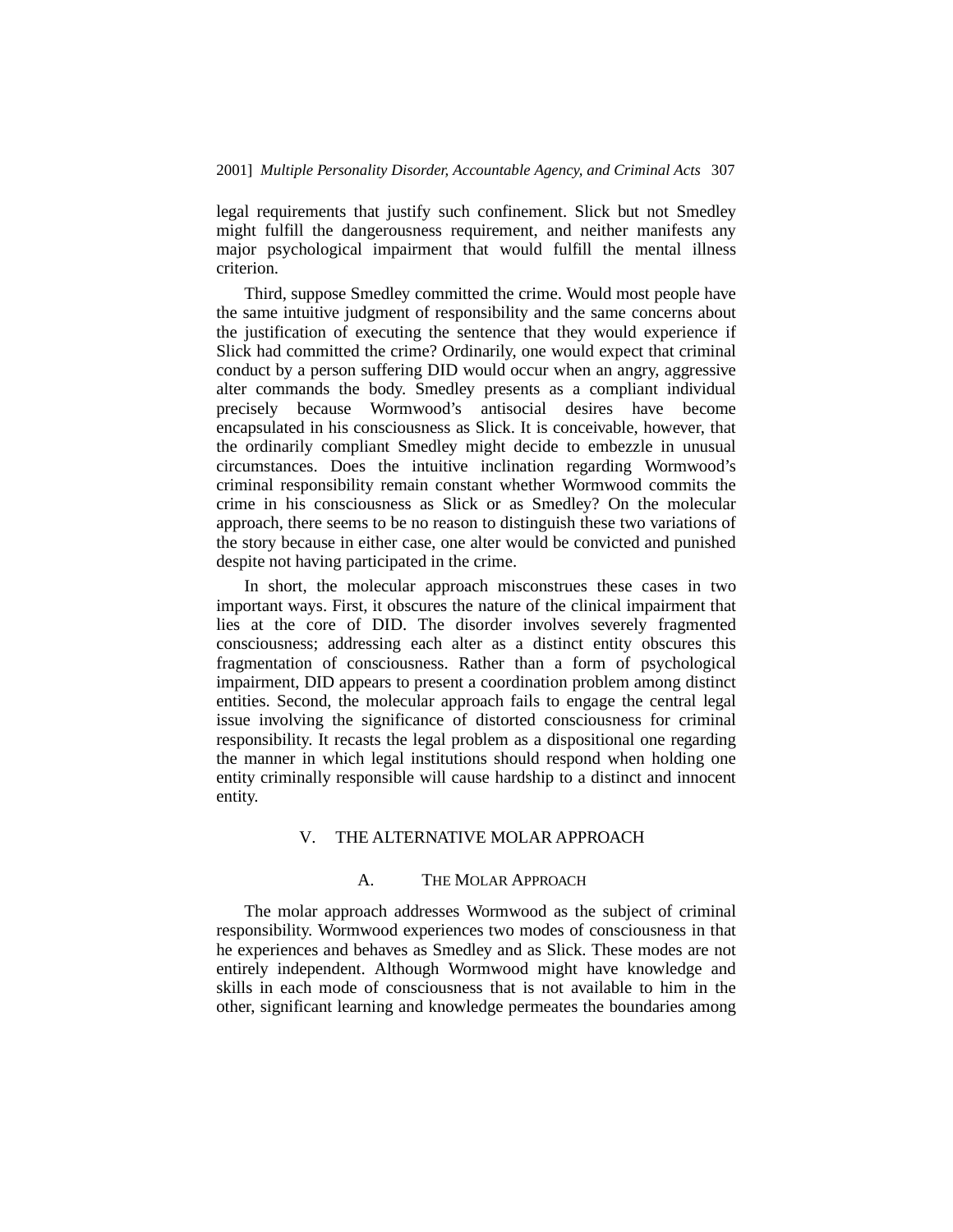alters.30 As-Smedley and as-Slick are aspects of Wormwood, so Wormwood knows everything that falls within the awareness of each aspect, including the nature and quality of the conduct he performs in either mode and that it is illegal or wrongful in the sense relevant to criminal responsibility.

Does it seem to matter intuitively, however, for evaluation of guilt whether Wormwood committed the crime as Smedley or as Slick? Does it seem intuitively more or less justified to convict and punish Wormwood for conduct performed as Smedley or as Slick? According to the original story, Wormwood was puzzled and frightened because he was charged with a crime that he had committed as Slick and regarding which he was unaware as Smedley. Suppose, in contrast, that the investigation demonstrates that Wormwood embezzled in his as-Smedley aspect of consciousness. Wormwood became frustrated and angry because as Smedley he was denied a raise he thought he deserved, so he decided to "give himself a raise." As Smedley, he embezzled money from his employer, telling himself that he was not really stealing because the employer was taking advantage of his loyalty. Slick merely looked on, commenting that "I guess the worm ain't as holy as he claims."<sup>31</sup>

#### B. COMPARE OTHER TYPES OF IMPAIRED CONSCIOUSNESS

As ordinarily understood, DID is a dissociative disorder of consciousness.<sup>32</sup> Unimpaired consciousness involves a relatively comprehensive and well-integrated awareness of oneself, the environment, and one's relationship to that environment. This relatively consistent and well-integrated awareness of experience in relation to events in the environment provides the individual with a unifying sense of self as an identity that extends over time and circumstances.<sup>33</sup> A variety of disorders involve some disturbance of the ordinary integration of consciousness and memory.<sup>34</sup> Those who manifest DID develop compartmentalization of consciousness such that they experience various events, behavior, and

 <sup>30</sup> *See* PUTNAM, *supra* note 9, at 114–15; Humphrey & Dennett, *supra* note 11, at 70; Elyn R. Saks, *Does Multiple Personality Disorder Exist? The Beliefs, the Data, and the Law*, 17 INT'L J.L. & PSYCHIATRY 43, 62–63 (1994).

 $31$  As-Slick is coconscious with as-Smedley, but he is not able to direct or intervene in the conduct Wormwood performs as Smedley. Thus, as-Slick can observe the embezzling, but as-Slick observes that conduct as the behavior of an entity he understands as a distinct actor whom he identifies as Smedley or "the worm."

See generally DSM-IV, *supra* note 1, at 477, 484–87 (discussing multiple personality disorder); KAPLAN AND SADOCK'S SYNOPSIS OF PSYCHIATRY 638, 644–48 (Harold I. Kaplan & Benjamin J. Sadock eds., 7th ed. 1994) [hereinafter KAPLAN & SADOCK] (discussing dissociative disorders and multiple personality disorder).<br>
<sup>33</sup> See KAPLAN & SADOCK, *supra* note 32, at 638; KOLB, *supra* note 7, at 26–28, 151–52.

<sup>&</sup>lt;sup>34</sup> See generally DSM-IV, *supra* note 1, at 477–91 (describing the general category of dissociative disorders); KOLB, *supra* note 7, at 151–54 (describing several manifestations of disturbance of consciousness).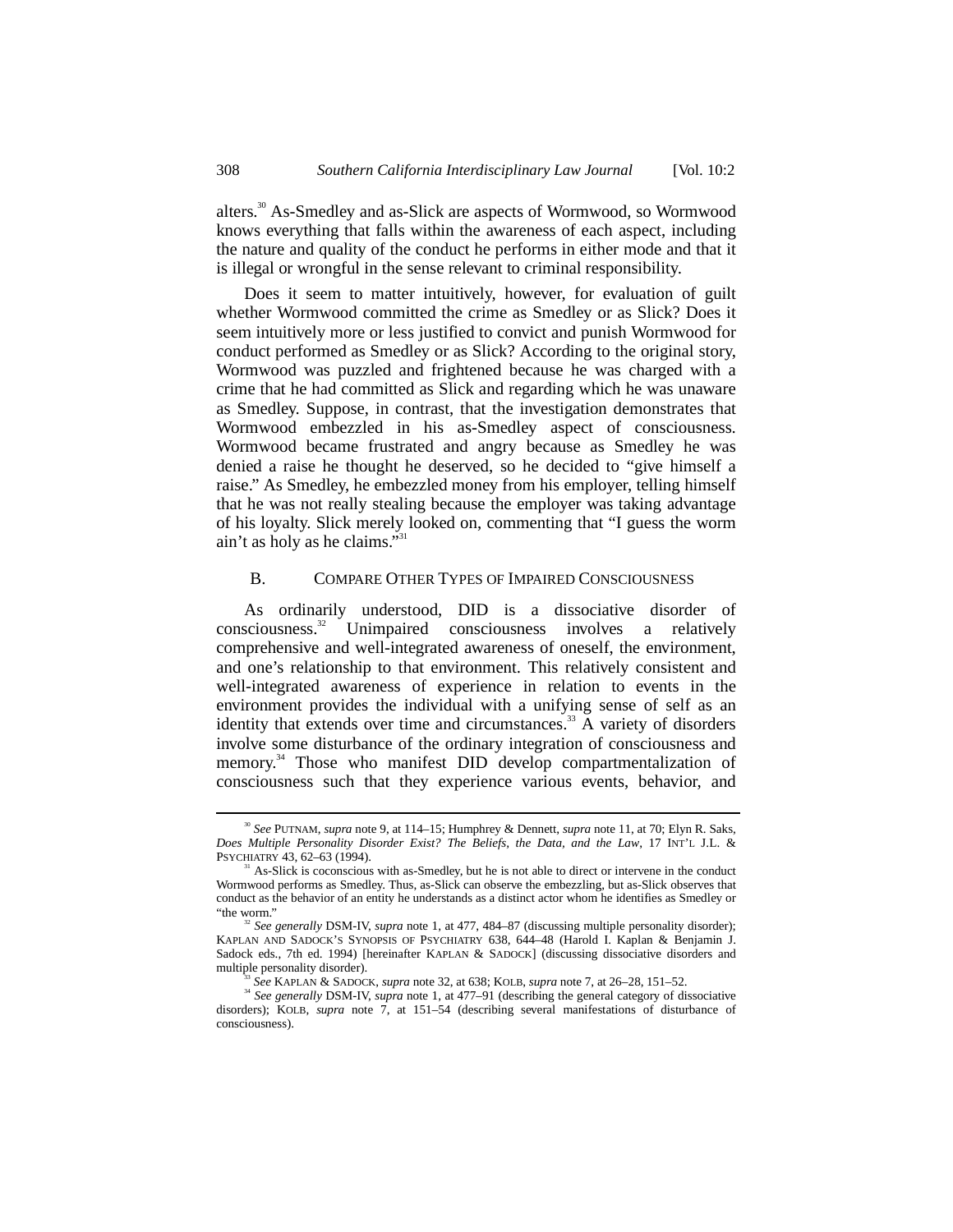psychological responses and processes as occurring within distinct spheres of consciousness referred to as alters or personalities. Rather than an integrated identity that extends across time and experience, they develop separate identities for various spheres of consciousness. This compartmentalization of consciousness includes amnesia within certain spheres of consciousness for at least some experience of the other spheres.<sup>35</sup>

Although this compartmentalization of consciousness and memory into distinct spheres identified as personalities or alters represents the most striking feature of DID, disorders other than DID reveal a similar underlying pathology in that they also involve dissociation of the ordinarily integrated functions of consciousness and memory. Consider, for example, conduct performed in a state of impaired consciousness associated with an epileptic seizure. Some individuals who suffer from epileptic seizures perform simple or complex movements while experiencing clouded consciousness associated with the seizures. These individuals occasionally engage in violent behavior while unaware or only partially aware of their conduct, their circumstances, and themselves. Due to dissociation of ordinarily integrated aspects of consciousness and memory, they may experience intense fear or anger and strike out at a nearby person without conscious awareness of other relevant circumstances or of their own extended set of beliefs, wants, interests, and principles.<sup>36</sup>

Some individuals suffer from a similar state of impaired consciousness associated with hypoglycemia. During these periods of impaired consciousness, they may engage in complex or aggressive behavior. $37$  A similar phenomenon is said to occur with somnambulism.<sup>38</sup> In one case, a woman reportedly killed her daughter during a period of somnambulistic distortion of consciousness.<sup>39</sup> The woman is described as engaging in a complex pattern of behavior during which she remained asleep, yet was apparently sufficiently conscious of her immediate environment to leave her bed, walk through the house to a woodheap, retrieve an ax, walk to her daughter's bedroom, and deliver two accurate and deadly strokes.<sup>40</sup>

These disorders of consciousness share a common behavioral pattern insofar as they involve organized, directed, apparently purposeful, and at least partially environmentally responsive conduct. By all appearances, at

 <sup>35</sup> *See* DSM-IV, *supra* note 1, at 484–87; KAPLAN & SADOCK, *supra* note 32, at 638, 644–48.

<sup>36</sup> *See* R. v. Sullivan, 2 All E.R. 673, 677 (H.L. 1983); G.M. Paul & K.W. Lange, *Epilepsy and Criminal Law*, 32 MED. SCI. & L. 160, 163–64 (1992) (discussing R v Sullivan). *See also* ROBERT F. SCHOPP, AUTOMATISM, INSANITY, AND THE PSYCHOLOGY OF CRIMINAL RESPONSIBILITY: A PHILOSOPHICAL INQUIRY 150–51 (1991) (discussing temporal lobe epilepsy). <sup>37</sup> *See, e.g.*, R. v. Quick, 3 All E.R. 347, 350 (C.A. 1973).

<sup>38</sup> *See* Norval Morris, *Somnambulistic Homicide: Ghosts, Spiders, and North Koreans*, 5 RES JUDICATAE 29, 29–30 (1951).

<sup>39</sup> *See id.*

 $^{40}$  *Id.* at 30.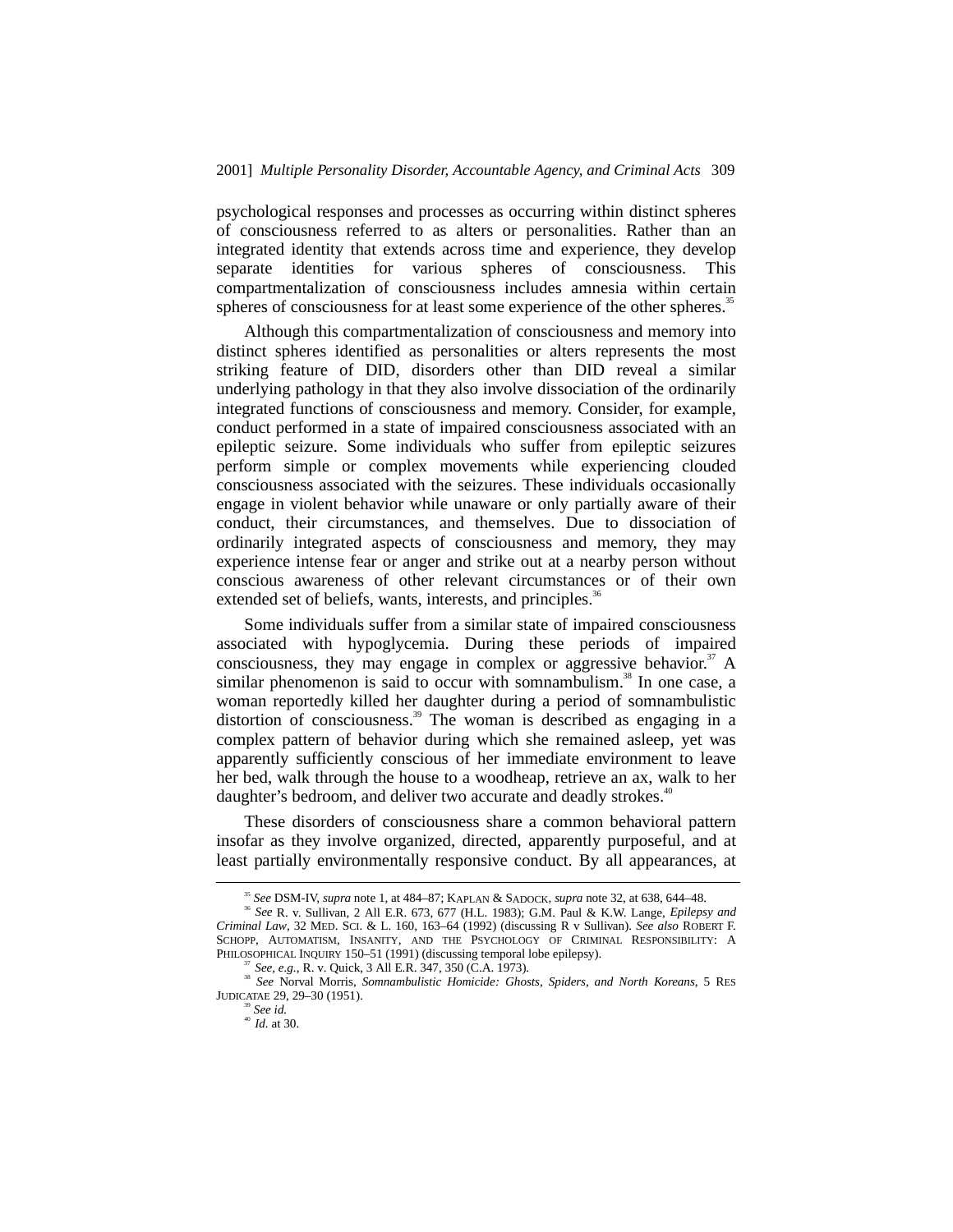least some of those who engage in conduct while suffering these disorders know what they are doing and act purposefully. Those who suffer from these disorders also share a common type of impairment insofar as each acts in a state of impaired consciousness precluding access to the comprehensive set of beliefs, wants, interests, and principles that constitute that person's identity as an accountable agent. Many people might say of these defendants, "they were not themselves when they committed those crimes." In saying that the person was not his or her self, however, observers might *not* mean that the actor did not know what he or she was doing or did not do it purposely but rather that the actor did not know himself or herself. That is, those who engage in conduct while suffering this type of impairment act without access to the comprehensive set of psychological states that constitutes their extended identities.

## C. COMPARE YOURSELF

Think of yourself as an example of an ordinary person in stressful, although not particularly unusual, circumstances. Try to imagine your psychological experience of the situation, the manner in which you would probably behave, and the relationship between these two aspects of your responses. Imagine yourself getting out of bed on Monday morning with pressing responsibilities awaiting when you arrive at work. As you attempt to depart early for work, your kids are screaming and fighting, and you argue with your spouse about which of you is responsible for getting the kids ready for the school bus. When you finally leave the house, the traffic is awful and you fall further behind schedule, arriving late for work. As you arrive, your supervisor berates you for your late arrival on such a busy day. The supervisor continues to criticize you throughout the very unsuccessful day at work, and rush hour traffic renders your return commute more stressful than usual. As you enter the house, you find that your spouse has yet to return, the television is blaring, and the kids are fighting and screaming.

You immediately feel your anger surge, and your first thought is, "I'll pull the plug out of that damn TV, grab both kids by their throats, and strangle them; that'll shut them up." You immediately yank the plug out of the wall, grab the kids by their arms, and propel them into their bedrooms. You grit your teeth and repeat to yourself: "control yourself"; "you're supposed to be the adult"; "you spoiled them"; "you'll feel awful later"; "don't make it worse"; "you'll get arrested." You limit your behavior to propelling the kids into their bedrooms, rather than strangling them, partially by verbally instructing yourself in ways intended to redirect your conduct in a manner that avoids the most objectionable behavior or consequences. Although you audibly mutter these self-instructions only in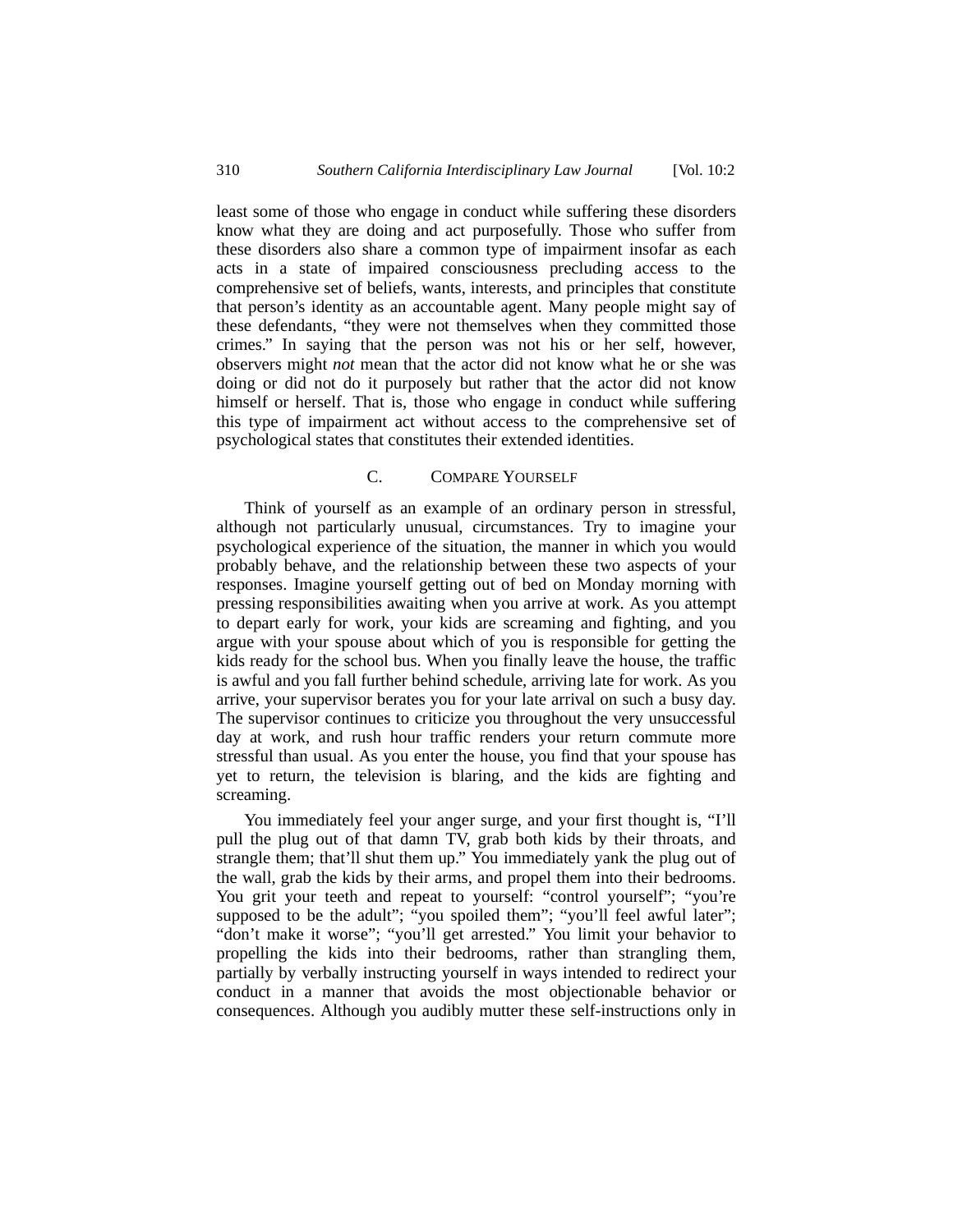extremely stressful circumstances, the more general pattern of modifying your conduct from that which would fulfill an immediate desire to that which is expected to avoid adverse consequences or promote extended interests is quite ordinary. You frequently forgo an opportunity to act upon some immediate desire or impulse in order to pursue some extended goal, interest, or value. Each of the phrases you mutter to yourself represents an appeal to a long-term interest or principle of yours; that is, each reflects your awareness of yourself as a person with an extended identity involving a complex set of experiences, wants, interests, values, and relationships.<sup>41</sup>

Notice that although you restrained your impulse to strangle the kids, you acted on your desire to yank the television plug from the wall. That desire elicited no apparent conflict with competing interests or principles. Your first desire might have been to kick the television off the stand, but that desire would immediately elicit awareness of how expensive it would be to replace the television, leading you to instruct yourself, "don't—you'll be sorry." The desire to kick the television elicits awareness of countervailing interests which you use to resist the desire, but the desire to pull the plug elicits no analogous awareness, so you pull the plug.

Finally, try to imagine what it would be like to experience the same desires to kick the television off the stand and to strangle the kids in isolation from any awareness of your other wants, beliefs, interests, principles, and relationships; that is, without access to your sense of self. Imagine a state in which you are aware only of the anger and the desire to stop the blaring and screaming, dissociated from the other psychological states and processes that constitute your sense of self and through which you usually evaluate and redirect your anticipated conduct.

## D. COMPARE WORMWOOD, OTHER TYPES OF IMPAIRED CONSCIOUSNESS, AND YOURSELF

You experience the desires to pull the plug and to strangle the kids in the context of your awareness of a complex set of information about your circumstances and yourself. The circumstances include the immediate and long-term situational factors such as ordinary emotional, interpersonal, and institutional responses to your conduct and the likely effects of those responses on your interests. Important information about yourself includes your beliefs, wants, long-term interests, relationships, and principles. You direct your conduct partially by considering its ramifications in light of these considerations. Thus, your integrated consciousness of the complex set of psychological experiences that constitutes your extended identity

<sup>&</sup>lt;sup>41</sup> "Wants" suggests a broader sense of inclination than a felt desire, which generally suggests an inclination that is relatively intense or emotionally laden; wants include but are not limited to felt desires.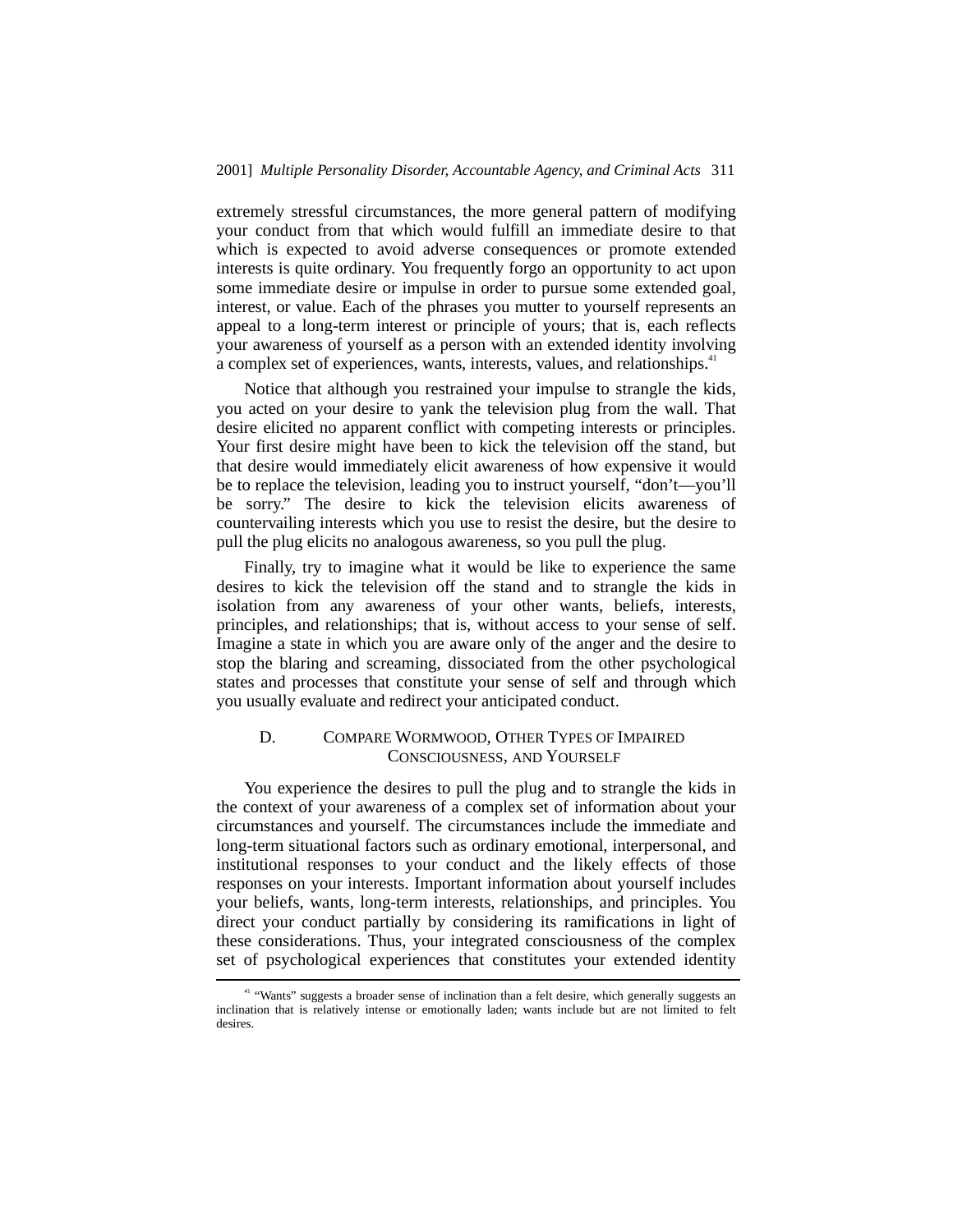provides the resources with which you inhibit certain desires, modify your intent, and direct your conduct.

The critical impairment in the dissociative disorders discussed previously involves limitation or distortion of consciousness.<sup>42</sup> Individuals who suffer from from these disorders experience a limited and nonrepresentative subset of the ordinary awareness of their environment and of themselves, often in the context of strong emotional responsiveness. These individuals lack awareness of those aspects of their circumstances and of themselves, including their long-term interests, beliefs, relationships, and principles, that ordinarily competent practical reasoners use in order to inhibit and direct their behavior in a manner consistent with their sense of self and with their understanding of the person they want to be or think they should be. Thus, those who suffer from these disorders lack access to the resources that most ordinary people use to inhibit certain strong immediate desires in order to conform their conduct to social or personal norms.

People who suffer from DID resemble those who manifest other forms of impaired consciousness and differ from those who lack clinical impairment insofar as the central impairment of DID involves distortion of consciousness that prevents them from interpreting and acting upon an integrated awareness of themselves and their environment. When Wormwood experiences his as-Smedley aspect of consciousness, he lacks access to the segment of his consciousness compartmentalized as Slick. When he experiences his as-Slick aspect of consciousness, he is aware of the as-Smedley component but not as an aspect of himself. Wormwood-as-Slick experiences Smedley as a separate entity he encounters and abhors.

This analysis is molar, rather than molecular, in that the subject of the analysis is the multiple, rather than each alter. The distinction between the molecular and molar patterns of analysis illuminates the important intuitive differences among Guido-Beneficence, Wormwood, and ordinary people, including you. Guido-Beneficence elicits clear intuitive judgments that Guido is criminally responsible for the criminal conduct and that Mother Beneficence is not criminally responsible for that conduct precisely because each of them is and acts as an independent, intact consciousness that initiates action as an independent accountable agent. These clear intuitive judgments regarding responsibility reflect the unambivalent

<sup>&</sup>lt;sup>42</sup> See supra notes 4–15 and accompanying text. The DSM-IV categorizes four specific disorders as dissociative disorders and identifies the central feature of these disorders as disruption of the ordinarily integrated functions of consciousness, memory, identity or perception. *See* DSM-IV, *supra* note 1, at 477–91. A number of disorders that are not listed in this category of the DSM-IV have dissociative properties insofar as they share this central feature. The post-ictal stage of an epileptic seizure, for example, can involve a period of disruption of the ordinary integration of consciousness. Although this post-ictal state is not categorized under the diagnostic category of "dissociative disorder" in DSM-IV, it is a dissociative disorder in this broader descriptive sense.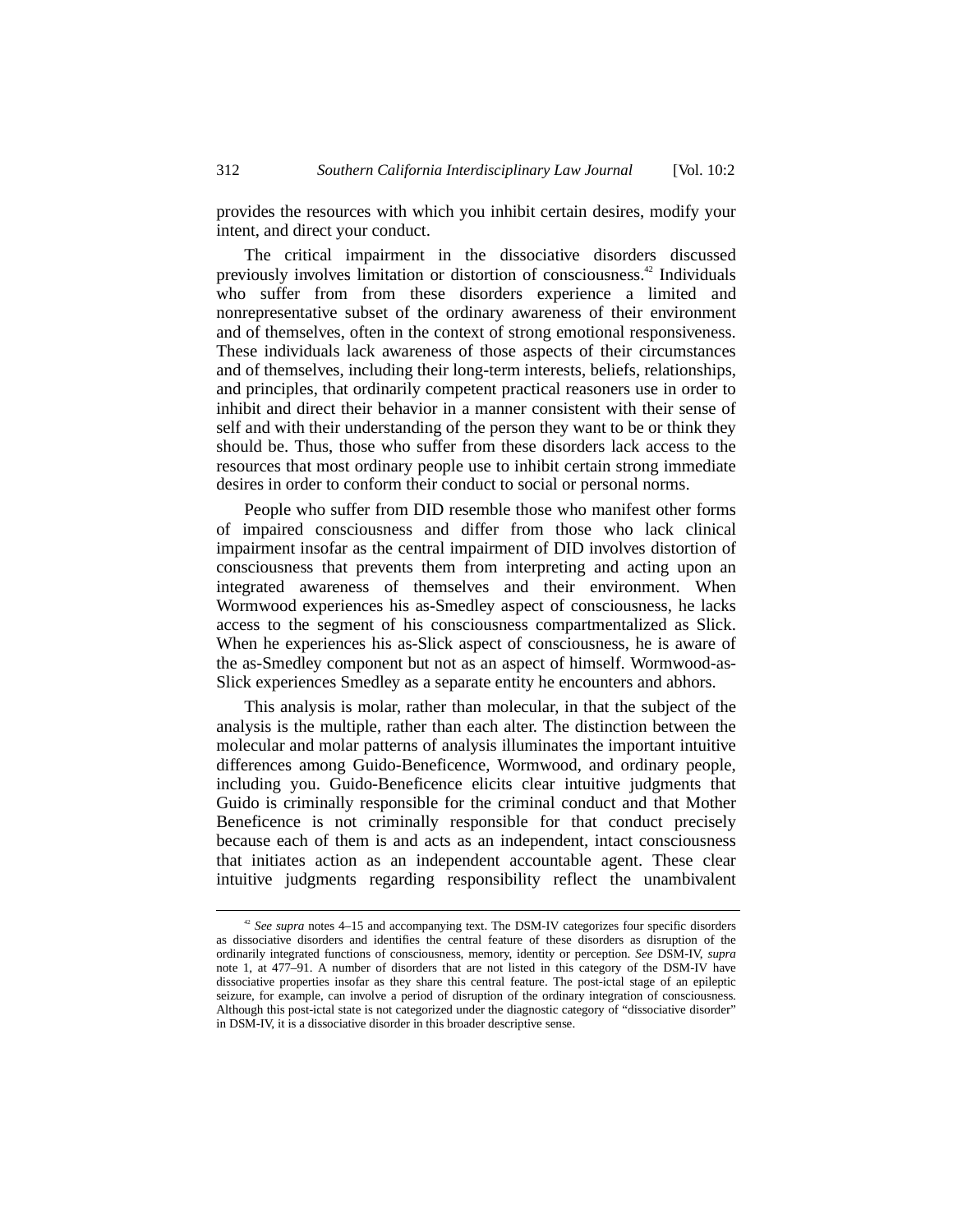intuitive inclination to apply the molecular pattern of analysis to Guido and to Mother Beneficence.

Wormwood fails to elicit the same unequivocal intuitive attributions of responsibility because as-Slick and as-Smedley do not represent independent, intact centers of consciousness.<sup>43</sup> Rather, they represent two aspects of Wormwood's consciousness. If one thinks of as-Smedley and as-Slick as two independent, intact centers of consciousness, analogous to Mother Beneficence and Guido, it seems natural to apply the molecular pattern of analysis. The molecular approach fails to provide a satisfactory interpretation, however, because it generates the difficulties raised by the three questions posed in Part IV. The molecular approach renders it mysterious why one would think that the case involves an impairment of consciousness or any problem regarding criminal responsibility.

The molar approach accommodates the intuitive inclination to say that Wormwood suffers from impaired consciousness in the form of DID and presents a difficult case regarding criminal responsibility. When Wormwood embezzles money from his employer in his as-Slick state of consciousness, he differs from Guido and from you when you desire to pull the plug and strangle the kids. Guido and you each act as an independent, intact consciousness. Guido exercises his consciousness in a manner intended to avoid punishment for criminal conduct, and you exercise your consciousness in order to redirect your inclinations within social and personal constraints. Wormwood lacks access to the inhibitory interests and principles that you call upon in order to inhibit your immediate desires and to direct your conduct in conformity with social constraints and your own long-term interests and values. If one applies the molecular analysis to Wormwood, one loses sight of the central impairment of consciousness that differentiates Wormwood from Guido-Beneficence and from you. Thus, the molecular approach to Wormwood obscures the critical issues regarding the type of impairment involved in DID and the significance of this type of impairment for criminal responsibility. The following Section applies the molar pattern of analysis to Wormwood in order to examine the significance of DID for attributions of criminal responsibility.

#### E. WORMWOOD, DID, AND THE MOLAR APPROACH

According to the molar approach, criteria of criminal responsibility apply to Wormwood rather than to Smedley or Slick. This Section contends that the molar analysis and common intuitions converge insofar as each supports exculpation for crimes committed by Wormwood in his as-Slick

<sup>&</sup>lt;sup>43</sup> See supra notes 10–13 and accompanying text (discussing shared memory and learning among alters as well as the distribution of affective responses among alters).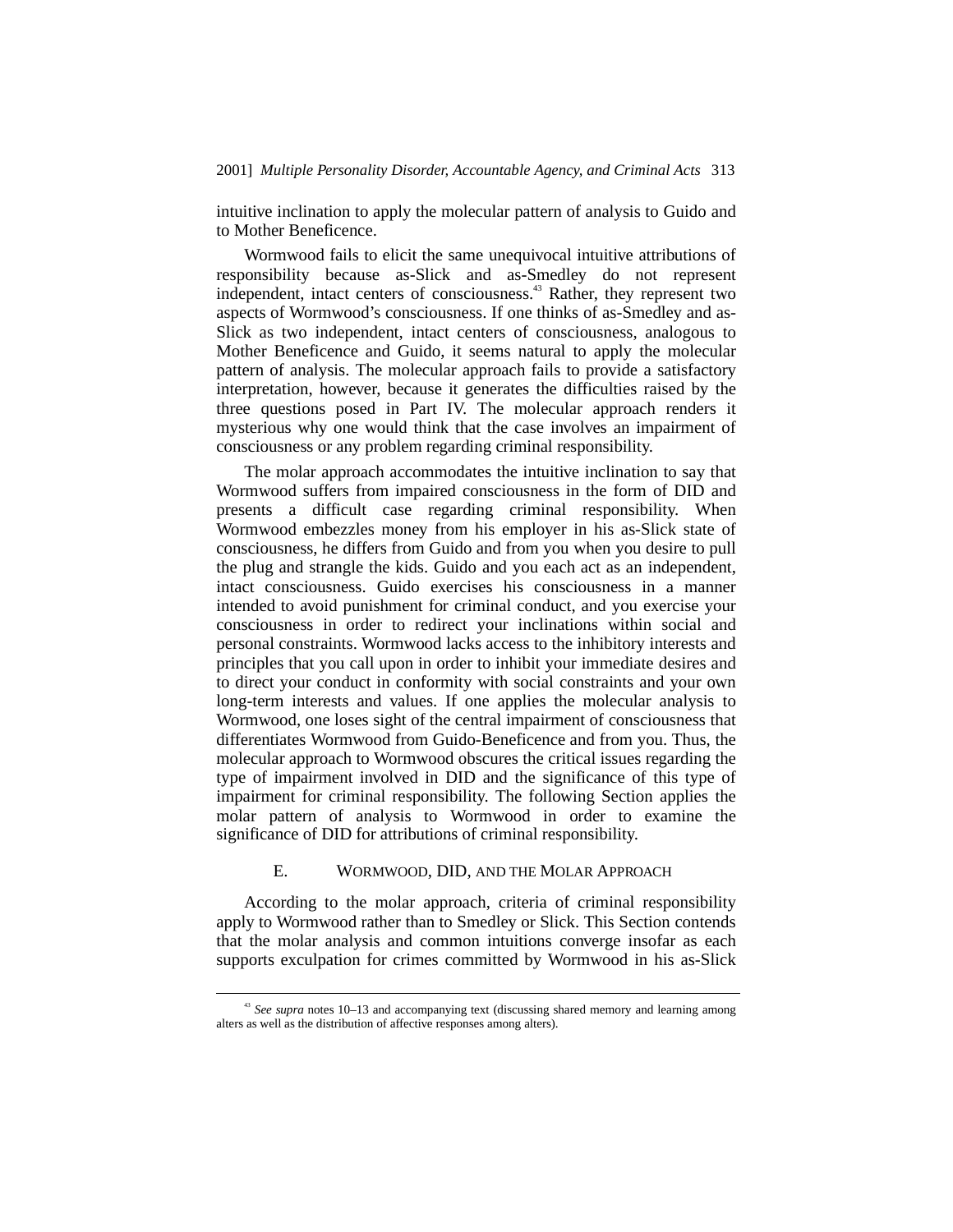aspect of consciousness but not for crimes committed by Wormwood in his as-Smedley aspect of consciousness. Consider first the initial variation of Wormwood's story as told in Parts I and II.<sup>44</sup> Wormwood presents as frightened and bewildered. From the molecular perspective, it seems natural to say that Smedley is frightened and that it would be wrong to punish him for Slick's crime. That approach generates the difficulties previously discussed. From the molar perspective, Wormwood is frightened and bewildered because Wormwood-as-Smedley does not recall the crime he committed as Slick. The critical question is not whether society can justly hold Smedley responsible for Slick's crime. Rather, the critical question addresses the exculpatory significance, if any, of Wormwood's fragmented consciousness for conduct he performed in the as-Slick aspect of his consciousness.

When Wormwood acts as Slick, he lacks access to those aspects of *self* (that is, of Wormwood) corresponding to those you use to inhibit your unacceptable inclinations to strangle your kids. You refrain from acting on those inclinations by appealing to the long-term wants, beliefs, interests, and principles that constitute your extended identity. You appeal to your interests when you remind yourself that: "you'll make it worse"; "you'll get arrested." Wormwood-as-Smedley would remind himself: "you'll lose your job"; "you'll get arrested." You appeal to the principles of responsibility you have adopted as important components in your identity, "you're supposed to be the adult." Wormwood-as-Smedley would remind himself of his value for honesty, "you'd be a thief." The point is not, of course, that you are perfectly responsible or that Wormwood-as-Smedley is perfectly honest. Rather, these interests and principles constitute important components of your extended identity, and you ordinarily make use of them in inhibiting unacceptable desires. Similarly, Wormwood-as-Smedley makes use of his inhibitory interests and principles in directing his conduct in conformity with personal and social boundaries.

Like you, Wormwood incorporates such interests and principles into the extended identity that he appeals to in directing his behavior. As Smedley, he has conscious access to them for use in the process of practical reasoning through which he decides to act. When Wormwood is in his as-Slick mode of consciousness, however, he lacks access to these aspects of consciousness *as his*. That is, Wormwood-as-Slick realizes that someone he refers to as "the worm" endorses these interests and principles, but Wormwood-as-Slick lacks consciousness of them as part of his extended identity.45 Thus, fragmented consciousness prevents Wormwood from

 $44$  *See supra* notes 1–2, 11–15 and accompanying text.

<sup>&</sup>lt;sup>45</sup> The clinical literature discusses alters that are aware of other alters but engage in behavior expected or intended to have results contrary to the other alters' social, legal, or physical interests,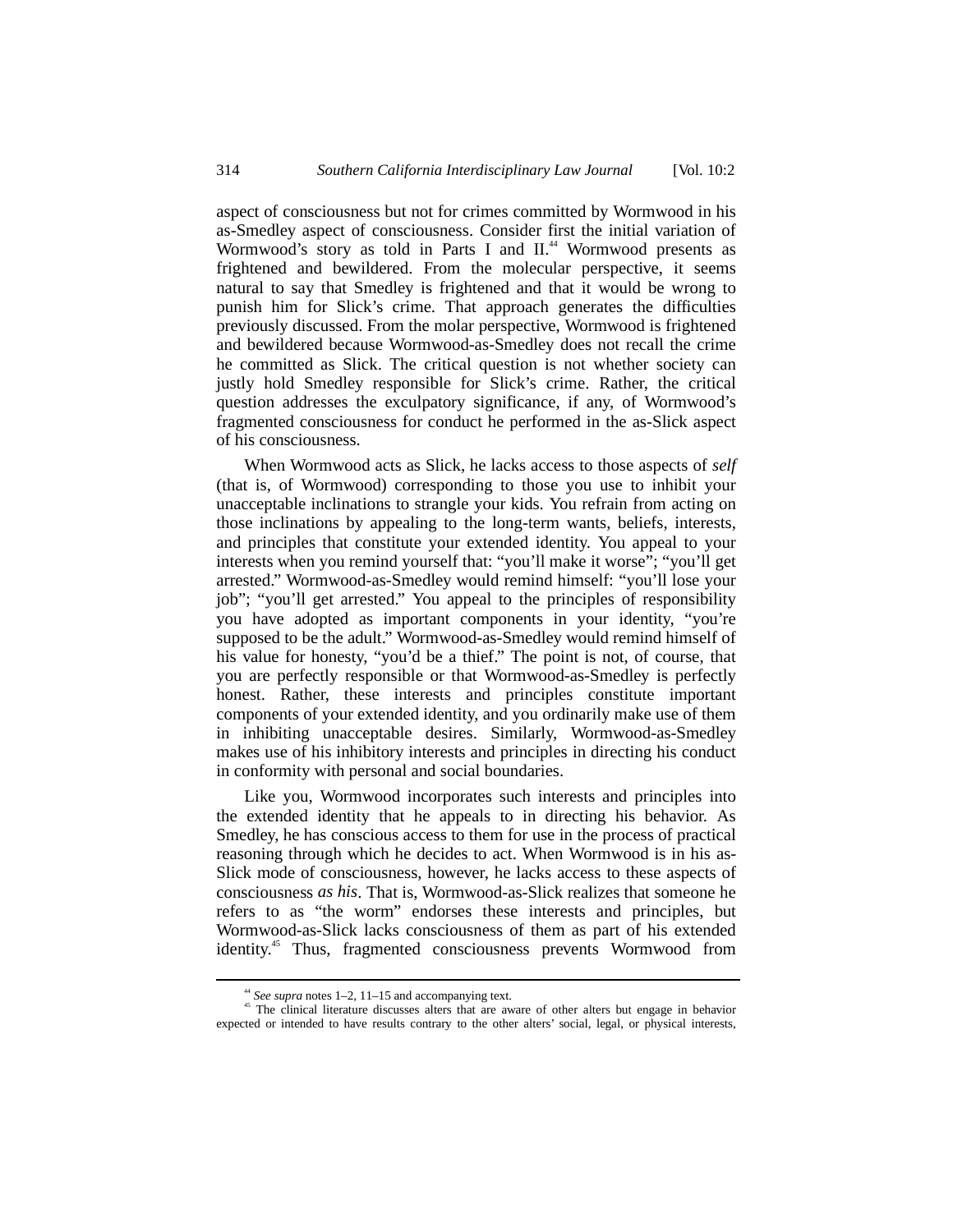appealing to his own complex set of interests and principles during the process of practical reasoning. Ordinarily, competent adults, in contrast, decide to engage in particular behavior in light of its likely effects on their complex set of relevant interests and values.

Contrast that first variation of the story with the second one in which Wormwood-as-Smedley is frightened because he has been caught embezzling as Smedley due to his resentment at being denied the raise he thought he deserved. Wormwood's as-Slick consciousness took no part in the criminal conduct, merely observing the conduct performed as Smedley.<sup>46</sup> Wormwood-as-Smedley has access to the interests and principles Wormwood ordinarily appeals to for inhibition of desires to act in a manner contrary to law or social standards. The crime reflected Wormwood's decision to act despite these aspects of self. That is, the crime was "out of character" for as-Smedley, but Wormwood performed it with access to the as-Smedley aspects of his character. Wormwood-as-Smedley lacks access to the as-Slick components of his consciousness, but these are not the aspects that Wormwood applies in order to conform to social and legal constraints. Thus, Wormwood-as-Smedley was not deprived of any assets that Wormwood or unimpaired people use to direct their conduct in compliance with the law.

Wormwood might have committed the crime more effectively in the as-Slick aspect of consciousness. However, psychopathology exculpates because it undermines culpability, not because it reduces criminal effectiveness. Psychopathology exculpates those who lack the capacities of criminal responsibility by the systemic criteria of the normative institutions within which their conduct is evaluated. It does not exculpate those who lack criminal talent or skills. Impairment exculpates because it undermines the systemic justification for punishing the defendant, not because it increases his chances of getting caught.

This molar analysis is consistent with the standard account of the development of DID. According to this standard account, alters represent encapsulated segments of consciousness that develop to contain emotional states and emotionally laden behavior that are not acceptable and safe in the developmental circumstances. The host retains consciousness of those aspects of experience that are safe, inhibitory, and compliant in relation to sources of authority, power, or fear.<sup> $47$ </sup> Slick-type alters embody the angry, aggressive, sexual or otherwise unacceptable aspects of experience that are too dangerous to acknowledge in the formative circumstances. Smedley-

apparently indicating that alters can be aware of the other alters, but perceive them as distinct entities with independent interests. *See* PUTNAM, *supra* note 9, at 108–09; ROSS, *supra* note 10, at 115.

<sup>46</sup> *See supra* notes 30–31 and accompanying text. <sup>47</sup> *See* ROSS, *supra* note 10, at 57–76; Humphrey & Dennett, *supra* note 11, at 70.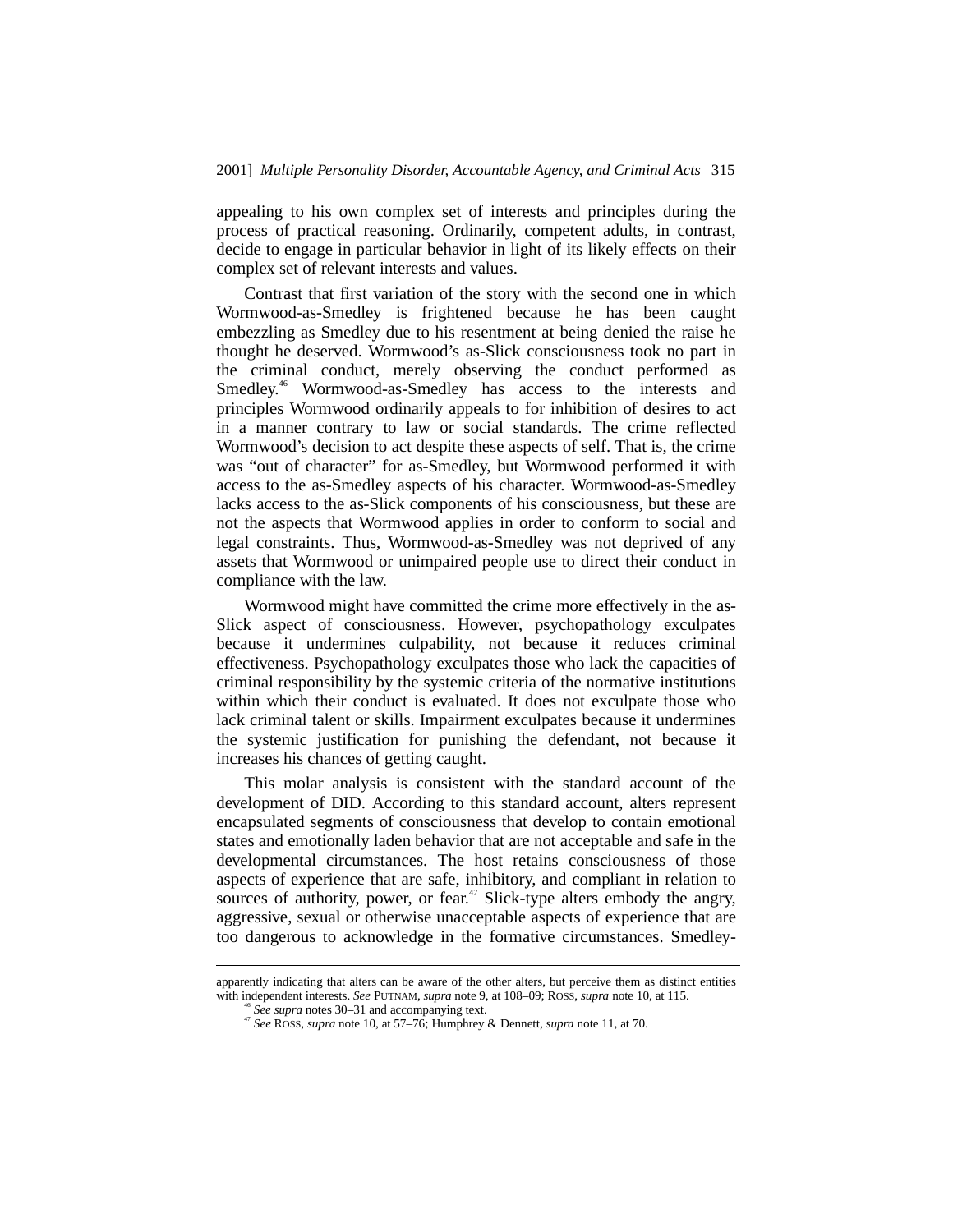type alters embody the relatively safe, compliant, and inhibitory aspects of experience and inclination. Neither alter is "really" Wormwood and neither is a separate agent because each represents certain components of the complete experience and consciousness of Wormwood.

Behavior performed by Wormwood-as-Slick reveals pathology that exculpates, not because Slick suffers from pathology that exculpates, but because Wormwood suffers from impairment in the form of fragmented consciousness that exculpates Wormwood because it distorts his access to the as-Smedley aspect of his consciousness. Thus, Wormwood's impaired consciousness prevents him from applying the complex set of wants, beliefs, interests, and principles that provide important components of his identity, and that ordinary people apply in directing their conduct in a manner that conforms to legal constraints. Criminal conduct performed by Wormwood-as-Smedley is culpable, not because Smedley is culpable but because Wormwood is culpable for behavior performed with access to the interests and principles that serve the inhibitory functions for Wormwood and for ordinary people. Wormwood-as-Smedley suffers from impaired consciousness, but that impairment does not deprive Wormwood of access to aspects of himself upon which Wormwood or ordinary people would rely in order to conform to the limits imposed by law.

In addition to conforming to the standard account of the etiology of DID, the molar approach comports with a preferred therapeutic goal of integration into a unified consciousness.<sup>48</sup> Successful therapeutic integration would resolve the pathological fragmentation of consciousness and would not raise concerns of illegitimate "homicide" or analogous offenses regarding consenting or nonconsenting alters who fail to survive as distinct centers of consciousness.<sup>49</sup>

In short, the molar analysis provides an account that integrates the clinical understanding of DID with central normative intuitions regarding the culpability of Wormwood, Guido-Beneficence, and ordinary people who experience but resist the desire to engage in prohibited conduct. The molar approach also provides answers to the three puzzling questions posed in Part IV. First, it provides an interpretation according to which Wormwood suffers from DID and constitutes the focus of criminal responsibility as well as the potential subject of civil commitment. Second, it provides an account of Wormwood's case accurately understood as one

 <sup>48</sup> *See generally* PUTNAM, *supra* note 9, at 197–217, 301–16 (discussing the different psychotherapeutic techniques used in working with multiple personality disorder patients); Richard P. Kluft, M.D., *Clinical Approaches to the Integration of Personalities*, *in* CLINICAL PERSPECTIVES ON MULTIPLE PERSONALITY DISORDER 101–33 (Richard P. Kluft & Catherine G. Fine eds., 1993) (discussing integration as a goal for the majority of multiple personality disorder patients).

<sup>49</sup> *See* SAKS WITH BEHNKE, *supra* note 2, at 63–66 (discussing whether integration is the equivalent of murder).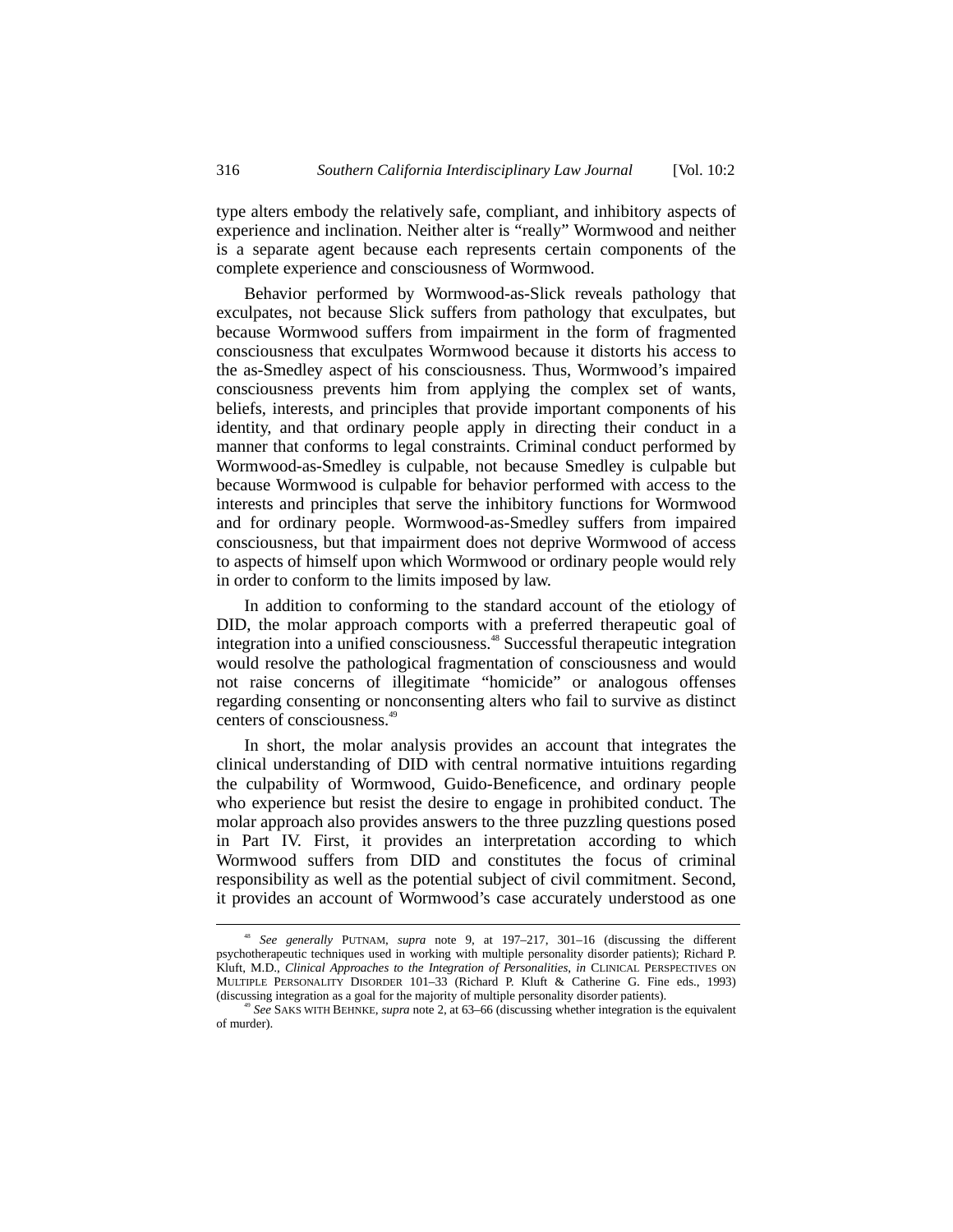involving difficult issues of criminal responsibility, rather than merely problematic disposition. Third, it explains the intuitive judgment that Wormwood's criminal responsibility can vary according to whether Wormwood commits the crime as Slick or as Smedley. Readers may differ regarding their intuitive responses to crimes committed as Smedley or as Slick, but at least the molar approach explains why criminal responsibility can vary with the specific type of distorted consciousness represented by different alters.

The analysis remains incomplete, however, because support for the molar approach rests on a coherence argument in that it demonstrates that this approach coheres with the clinical account of DID and with several intuitive judgments about the responsibility of Wormwood, Guido-Beneficence, and ordinary people. A critic might embrace the claim that the molecular approach reframes these cases as instances of problematic disposition rather than as difficult questions of criminal responsibility. This critic might conclude that the initial impression that these cases involve difficult issues of criminal responsibility was simply mistaken. This critic would accept the molecular analysis and conclude that Slick is clearly guilty, that Smedley is clearly innocent, and that these cases do not involve important or perplexing concerns regarding criminal responsibility. Rather, they raise difficult dispositional problems.

A satisfactory response to such a critic would advance a theoretical justification for the molar analysis as a component of a defensible institution of criminal responsibility. This theoretical justification would support the interpretation of DID as raising difficult questions regarding criminal responsibility and the application of the molar analysis to these questions as demonstrated in Part V. This theoretical explanation for the molar approach must provide a conception of accountable agency and an interpretation of a criminal act as an exercise of such agency such that the multiple, rather than an alter, constitutes the accountable agent.<sup>50</sup> Although commentators sometimes refer to metaphysical theories of personal identity, the primary function of this theory of agency is normative.<sup>51</sup> That is, the theory of accountable agency must provide a conception of agency as a component of a more comprehensive normative theory that justifies subjecting accountable agents to criminal conviction and punishment. A

<sup>&</sup>lt;sup>50</sup> By a "criminal act," I mean an act that meets the voluntary act requirement of the MPC. In MPC terms, an act is merely bodily movement, and the voluntariness provision requires that this bodily movement stand in the appropriate relationship to the efforts and determination of the actor. Some writers would include this "voluntariness" requirement within the conception of a criminal act. *See* MPC, *supra* note 25, §§ 1.13(2), 2.01. *See generally* SCHOPP, *supra* note 36, at 4–7 (discussing MPC requirement of liability for a voluntary act).

<sup>&</sup>lt;sup>11</sup> See generally SAKS WITH BEHNKE, *supra* note 2, at 41–51 (discussing theories of personal identity).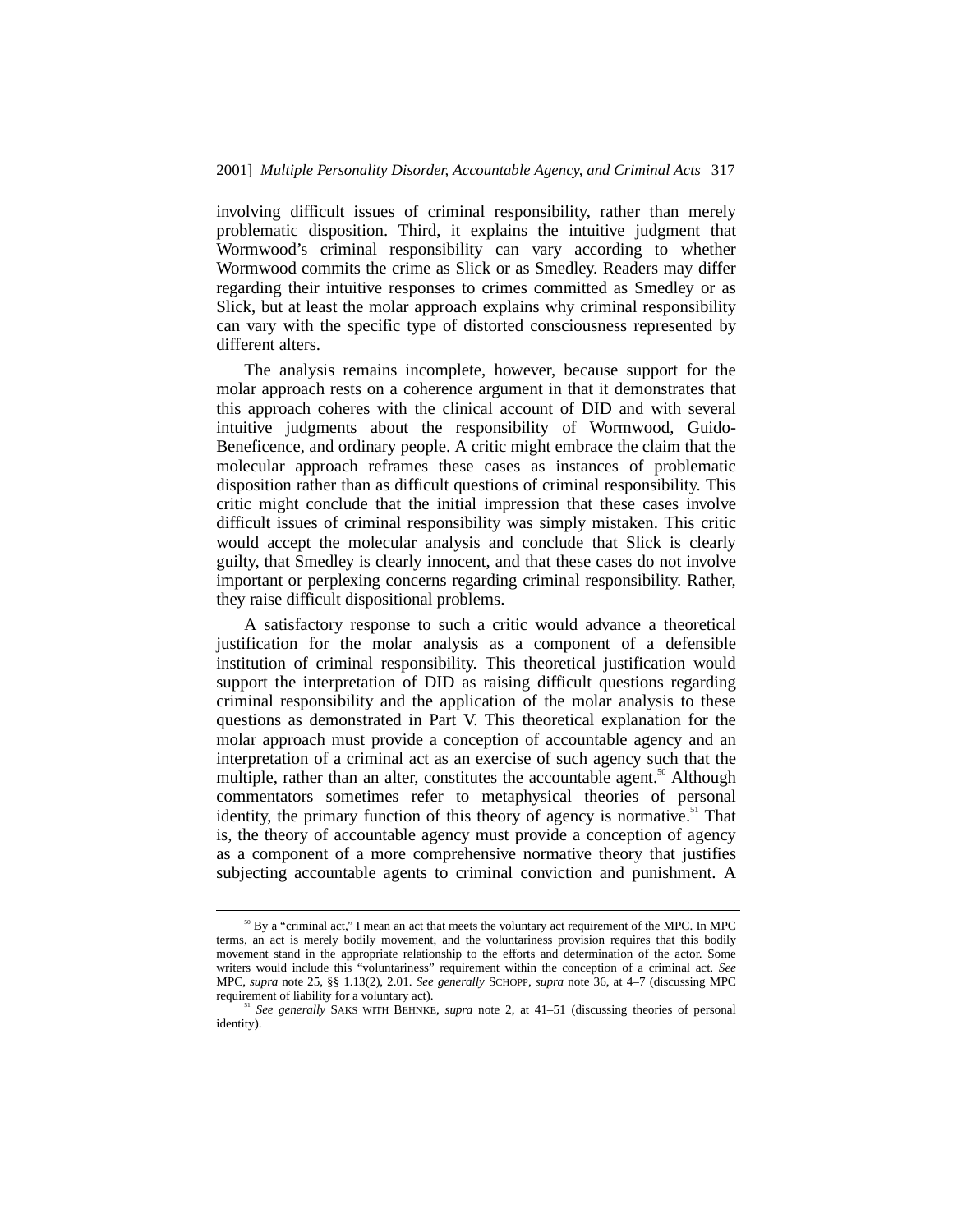metaphysical theory of personal identity advances this project only insofar as it informs the normative theory of agency.

## VI. ACCOUNTABLE AGENCY, CRIMINAL RESPONSIBILITY, AND **CONSCIOUSNESS**

## A. ACCOUNTABLE AGENTS IN THE PUBLIC JURISDICTION OF A LIBERAL SOCIETY

An agent is one who acts, exerts power, or produces an effect.<sup>52</sup> Accountable agents exert power or produce effects in a manner that qualifies as accountable under some normative criteria. Legally accountable agents are accountable according to the criteria specified by some legal institution that embodies underlying principles of political morality that govern that society. Principles of criminal responsibility in the United States and other liberal democracies include criteria that reflect the conception of accountable agency required to justify their holding a defendant answerable to the criminal justice system.<sup>53</sup>

Legal systems in the liberal tradition establish institutions of political justice that provide an institutional structure for social cooperation among individuals who endorse a variety of comprehensive moral doctrines. $54$ These individuals might differ regarding important moral issues yet share common principles of political morality that support a mutually acceptable legal system.<sup>55</sup> This legal system establishes and protects public and nonpublic domains of jurisdiction. Individuals participate in the public domain through the democratic political processes in order to establish rules that regulate the public jurisdiction and protect the individual's discretion to pursue a broad range of life plans within the nonpublic domain.56 All liberal societies maintain a substantial domain of nonpublic life beyond the government jurisdiction. Each competent adult has the

 $52$  I THE OXFORD ENGLISH DICTIONARY 248 (2d ed. 1989).  $53$  This paper addresses accountable agency in the narrow sense that refers to the properties of agency required to qualify conduct as a voluntary act in the sense that a voluntary act is a necessary but not a sufficient condition for criminal responsibility. *See* MPC, *supra* note 25, § 2.01. Some theorists might prefer to develop a broader sense of accountable agency that includes all of the requirements of criminal responsibility. If one understands the notion in that manner, this paper discusses only one aspect of accountable agency. I address the narrower conception in order to attempt to understand more clearly the significance of the voluntary act component of the requirements of criminal responsibility in a liberal society.

<sup>&</sup>lt;sup>54</sup> *See* ROBERT F. SCHOPP, JUSTIFICATION DEFENSES AND JUST CONVICTIONS §§ 3.3.1–3.3.2, at 65–71 (1998), for a more detailed discussion of this normative framework.

<sup>&</sup>lt;sup>5</sup> See JOHN RAWLS, POLITICAL LIBERALISM §§ 1–3, at 4–22 (1993) (referring to religious, moral, or philosophical comprehensive doctrines). I refer to all of these as moral doctrines in order to include those systems or aspects of systems that people rely on to address moral questions regarding how we ought to live. <sup>56</sup> *See id.* § 6, at 35–40.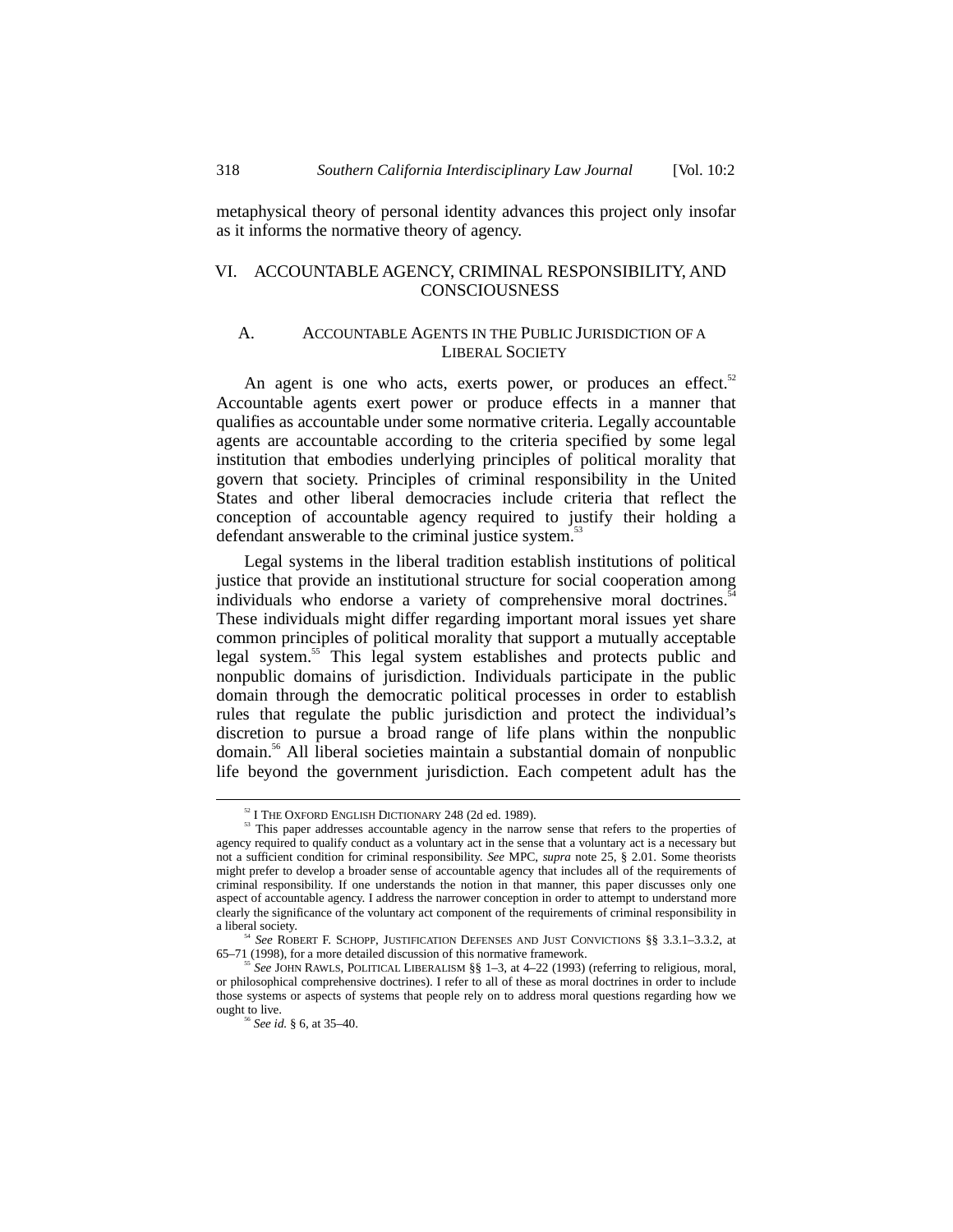liberty to direct his or her life in the nonpublic domain through individual decisions and voluntary relationships with others. Thus, each competent adult exercises self-determination in a liberal society by participating as an equal in the political processes of the public domain and by exercising sovereign discretion in the nonpublic domain. $57$ 

Individuals qualify for equal standing in the public jurisdiction by possessing the psychological capacities that enable them to participate with minimal competence in legal and political institutions and to exercise selfdetermination in light of their comprehensive doctrines in the nonpublic domain. Individuals qualify as minimally competent for these purposes only if they have the capacities needed to engage in a process of practical reasoning that enables them to function adequately under the law in ordinary circumstances. Minimally competent practical reasoning for this purpose requires the ability to understand the rules, the circumstances, and the actor's preferences and priorities as well as the ability to deliberate on this understanding in order to reason to a plan of action in light of the likely consequences.<sup>58</sup>

The criminal justice system of a liberal society protects equal standing and individual self-determination by proscribing and punishing conduct that violates protected rights and interests. Thus, the criminal law regulates cooperative social interaction in the public jurisdiction, and it articulates the boundaries of the nonpublic domain by proscribing specified types of intrusions as crimes.<sup>59</sup> Criminal justice systems, such as those in the United States and other countries in the liberal tradition, are at least minimally retributive in that they limit criminal conviction and punishment to those who violate a law while meeting systemic standards of criminal responsibility. Criminal responsibility requires, for example, that the defendant fulfills the voluntary act and specified culpability requirements and lacks any impairment that would ground an excuse.<sup>60</sup> Those who violate a law under these minimally retributivist conditions deserve conviction and punishment in that they violate the criminal law while

 <sup>57</sup> *See id.* §§ 5–6, at 29–40.

<sup>58</sup> *See generally* SCHOPP, *supra* note 36, at 108–28, 188–201, 251–60 (discussing action, psychopathology, free will, and practical reasoning).<br><sup>59</sup> Some activities might be criminalized for other reasons. Perjury, for example, is proscribed in

order to promote the effectiveness of the legal system, and securities regulations are designed to promote effective functioning of the economy. Crimes such as those against person and property, however, help to define the individual's sphere of autonomy by forbidding others from intruding into

<sup>&</sup>lt;sup>o</sup> See generally MPC, *supra* note 25, §§ 2.01, 2.02, 4.01 (discussing voluntary nature of an act, culpability, and mental disease or defect). Minimally retributive theories and institutions are those that require culpability by systemic standards as a necessary condition for the justification of punishment. Some might argue that these systems are, or ought to be, retributive in a stronger sense. I take no position on that issue for the purpose of this paper.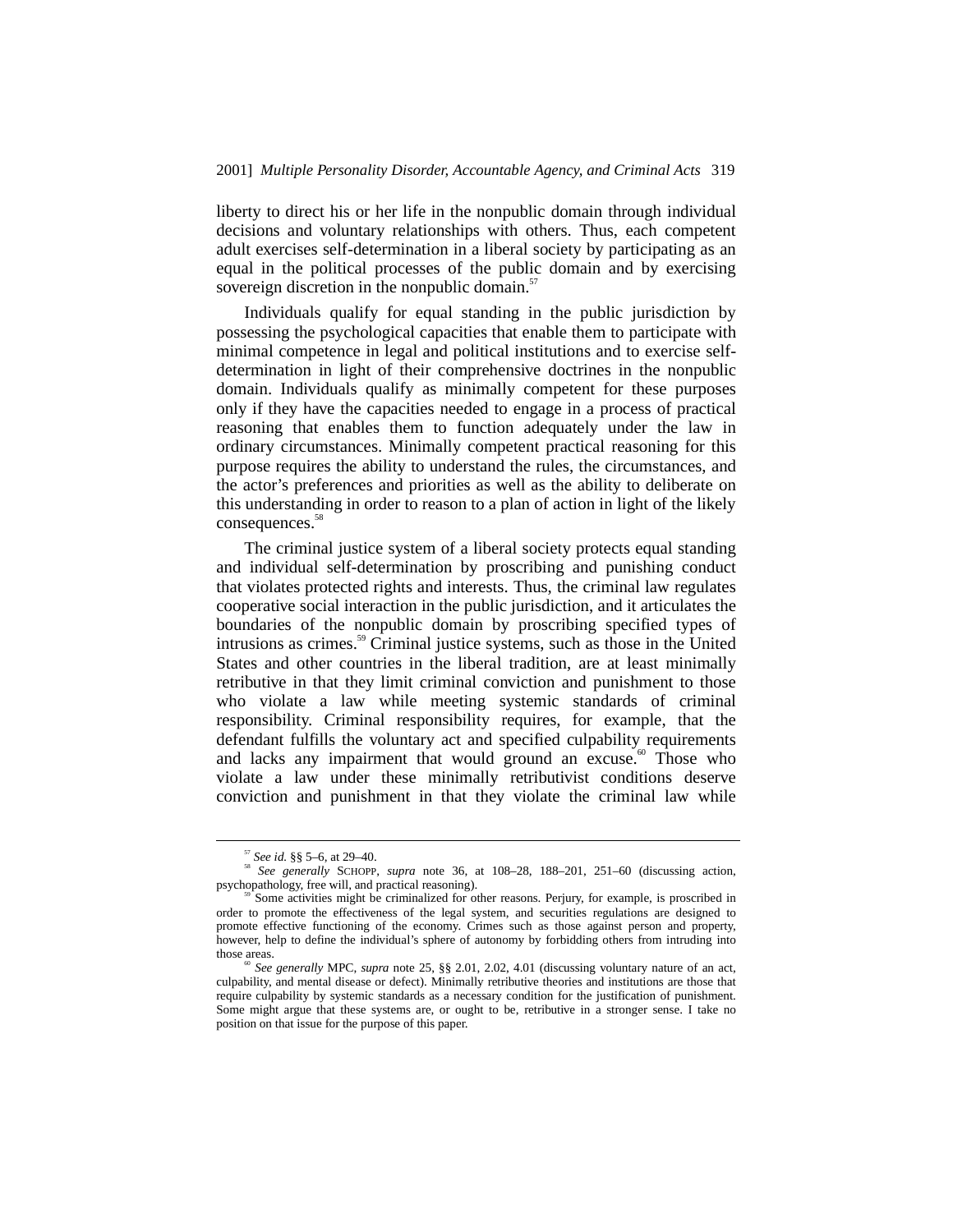possessing the capacities necessary to participate in the public jurisdiction through a process of competent practical reasoning.<sup>61</sup>

# B. ACCOUNTABLE AGENCY AND CRIMINAL RESPONSIBILITY

Competent practical reasoners qualify as criminally responsible in the criminal justice process of a liberal society because they possess capacities that enable them to participate in the criminal justice system as an institution of behavior control uniquely appropriate to unimpaired adult human beings. These individuals have the capacities to comprehend the substantive prohibitions of the criminal law and the relevant circumstances. Thus, they can understand that certain conduct violates the prohibitions of the system and anticipate that such conduct will elicit aversive consequences in the form of criminal punishment. They can also make use of this knowledge in the process of practical reasoning through which they direct their behavior. In this manner, competent practical reasoners can pursue their extended interests and values by participating in a rule-based institution of social control through a process of deliberation that enables them to direct their conduct according to anticipated consequences without actually experiencing those consequences.<sup>62</sup>

This process of practical reasoning requires an awareness of self as an identity that extends over time. An individual acts in a manner calculated to attain future rewards or to avoid aversive consequences in the future precisely because that person experiences himself as an extended identity who maintains a relatively stable set of preferences and priorities over time. Thus, Smith acts now in a manner calculated to elicit rewards or avoid aversive consequences at some future time precisely because he identifies the Smith who will experience those future consequences as himself, and he expects himself at that future time to retain certain preferences and priorities that establish these consequences as either positive or aversive.<sup>63</sup> Recall, for example, your response to the desires to kick the television off the stand and to strangle your kids. $64$  Your appeals to your own extended interests and principles were effective means for constraining and directing your conduct partially because you understood them as *yours*. You refrained from kicking the television and strangling your kids by calling upon your own future interests in having a television, not having to pay for

<sup>&</sup>lt;sup>61</sup> *See* SCHOPP, *supra* note 36, at 251–260.<br><sup>62</sup> *See id.* at 218–61. This interpretation does not require that the individual could have done other than he or she did, and it takes no position regarding causal dete

The claim here is not, of course, that Smith could not act in the interest of others or that all acts are necessarily selfish. The point is only that when people act in an ordinary, prudential manner intended to promote their future interests and avoid future difficulties, they do so partially because they have a sense of self as an identity that extends over time and some relatively stable set of preferences and priorities.<br><sup>64</sup> *See supra* note 39 and accompanying text.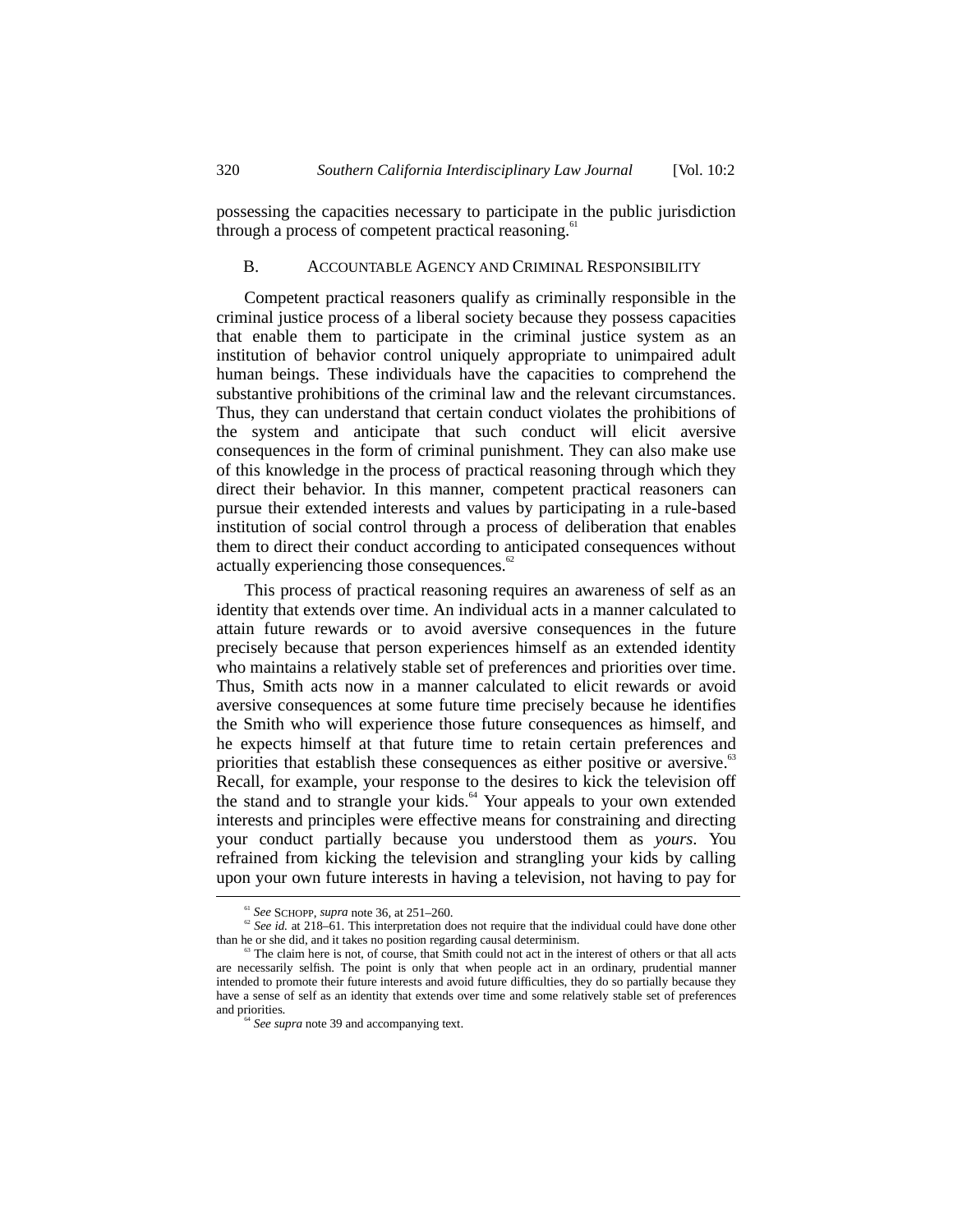a new television, and avoiding arrest. That is, you understood yourself as an entity with an identity and interests that extend into the future.

When you first entered the house, you were angry and preoccupied with the frustrations of the day and of the moment. You were not consciously aware of your standing desires to keep your television for the foreseeable future, to avoid paying for a new one, or to avoid arrest. Yet, experiencing the temptation to kick the television and strangle your kids elicited conscious awareness of these standing wants. Ordinary adults with intact consciousness and unimpaired cognitive processes maintain a complex awareness of themselves, their environment, and their relationship to that environment. Their immediate circumstances and purposes direct their attention to a relatively small subset of their beliefs and wants, but they have access to the broader set of beliefs and wants through the associative process.<sup>65</sup> Thus, experiencing the desire to engage in a pattern of conduct, such as kicking the television or strangling your kids, triggers an associative process through which the individual becomes aware of important relevant beliefs, wants, interests, and values. Experiencing the desire to kick the television brings to immediate awareness the desires to continue to have a television and to avoid paying for a new one.

Experiencing the desire to strangle your kids elicits immediate awareness of the desire to avoid arrest, the feeling of ongoing affection for your kids, the commitment to personal responsibility and parenting, and a variety of other interests and principles that you identify as part of your extended sense of yourself. Competent adults manage relatively coherent and adaptive lives partially because the deliberative process of practical reasoning includes an associative process through which the individual becomes aware of her beliefs, wants, interests, and commitments that are most relevant to the circumstances she encounters and the actions she contemplates. Her awareness of these important considerations enables her to select a course of action in light of the circumstances, social and legal constraints, and her own preferences and principles.<sup>66</sup> By providing awareness of one's self, one's environment, and the relationship between the two, intact consciousness constitutes a critical ingredient in the set of psychological capacities that enable unimpaired adults to direct their conduct in light of legal constraints through a process of practical reasoning and thus, to qualify for equal standing in the public jurisdiction and as criminally responsible for criminal conduct.

<sup>65</sup> *See* SCHOPP, *supra* note 36, at 136–50. <sup>66</sup> *See id.*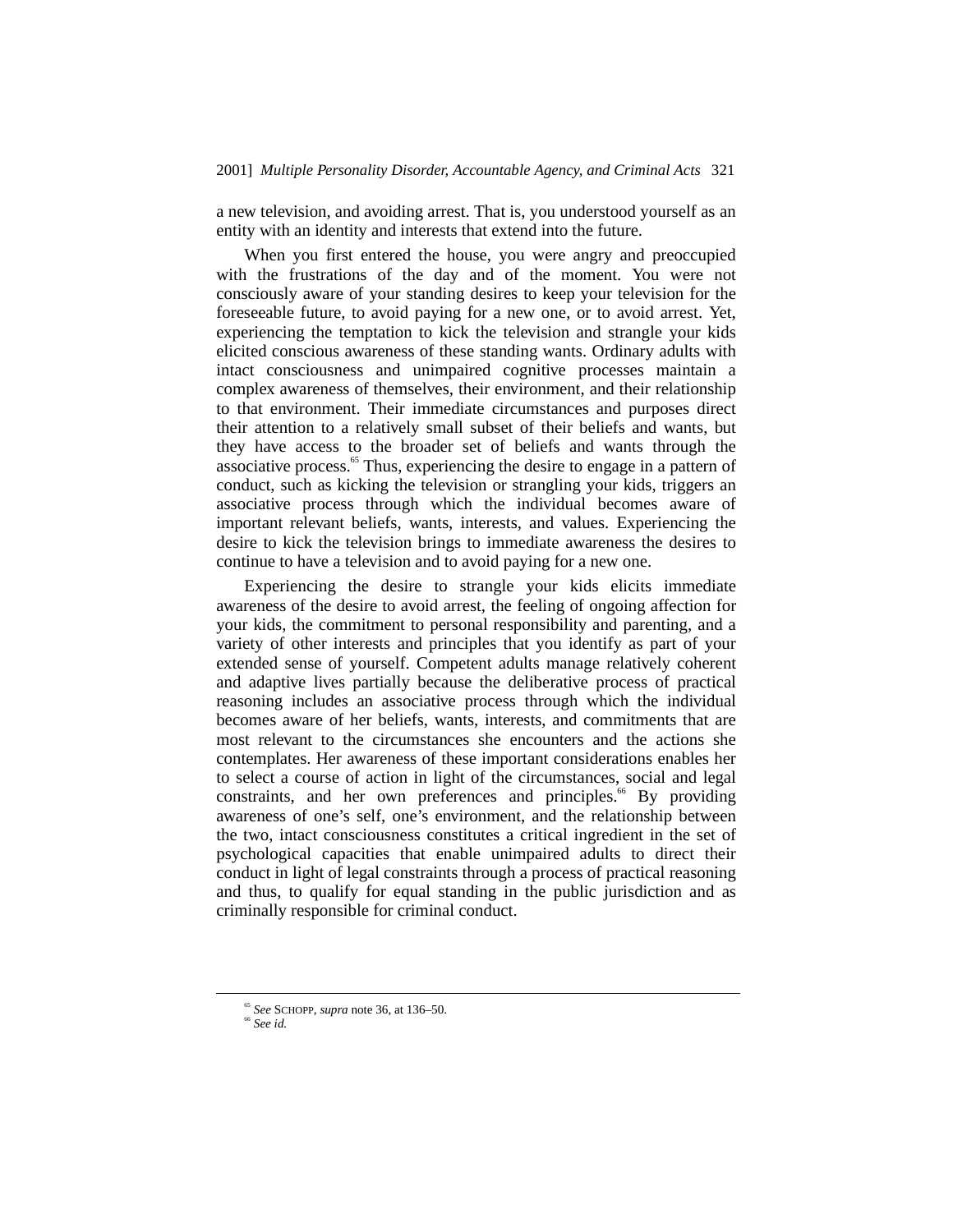#### C. IMPAIRED CONSCIOUSNESS AND ACCOUNTABLE AGENCY

Disturbance of consciousness undermines this unique status in a manner that differentiates it from either ignorance or thought disorder. Ignorance prevents the individual from bringing the capacities of practical reasoning to bear on the decision to perform the conduct constituting the objective elements of the offense, but it does not constitute any defect in those capacities. Ignorance exculpates insofar as it negates an offense element.<sup> $\sigma$ </sup> Although individuals who act in ignorance that negates an offense element act as a competent practical reasoners, they do not perform these offenses as competent practical reasoners. Suppose, for example, that Jones purchases a package of artificial sweetener in which the manufacturer has accidentally placed sugar rather than the artificial substitute indicated by the label. Jones then serves the contents to a diabetic guest, representing it as the artificial sweetener she reasonably believes it to be, and the guest suffers a diabetic coma. Jones fulfills the objective offense elements of assault in that she engaged in conduct that caused bodily injury to her guest, but her ignorance precludes the required culpability element of purpose, knowledge, or recklessness.<sup>68</sup> Jones acted with the capacities of a competent practical reasoner but without awareness of the relevant circumstances and likely effects. Intuitively, many people might say of Jones, "she didn't realize what she was doing." Thus, the behavior she deliberately performed did not bear the relation required by the offense definition to the harm she caused.<sup>69</sup>

The insanity defense exculpates agents who engaged in criminal conduct due to certain types of serious psychological impairment. Suppose that Jones knowingly served sugar to her diabetic guest because she experienced psychotic disturbance of thought and perception such that she heard a hallucinatory voice ordering her to do so. She understood this voice as the voice of God telling her that the guest was possessed by Satan and that she could save the guest's soul from Satan only by serving the guest the sugar that would induce a lethal coma but purify her soul with God's grace contained in the pure white granules of sugar. In these circumstances, some people might say that Jones did not "really" know what she was doing. Jones knew, however, that she was serving the guest sugar, that the guest was diabetic, and that the sugar would induce a lethal coma. Thus, she knew all she needed to know in order to fulfill the offense elements for murder.<sup>70</sup>

<sup>&</sup>lt;sup>67</sup> See MPC, *supra* note 25, § 2.04(1)(a); ROBINSON, *supra* note 25, § 62(d).<br><sup>68</sup> MPC, *supra* note 25, § 211.1(1)(a).<br><sup>69</sup> See SCHOPP, *supra* note 36, at 94–108.

<sup>&</sup>lt;sup>10</sup> See generally MPC, *supra* note 25, § 210.2 (setting out the elements of criminal homicide).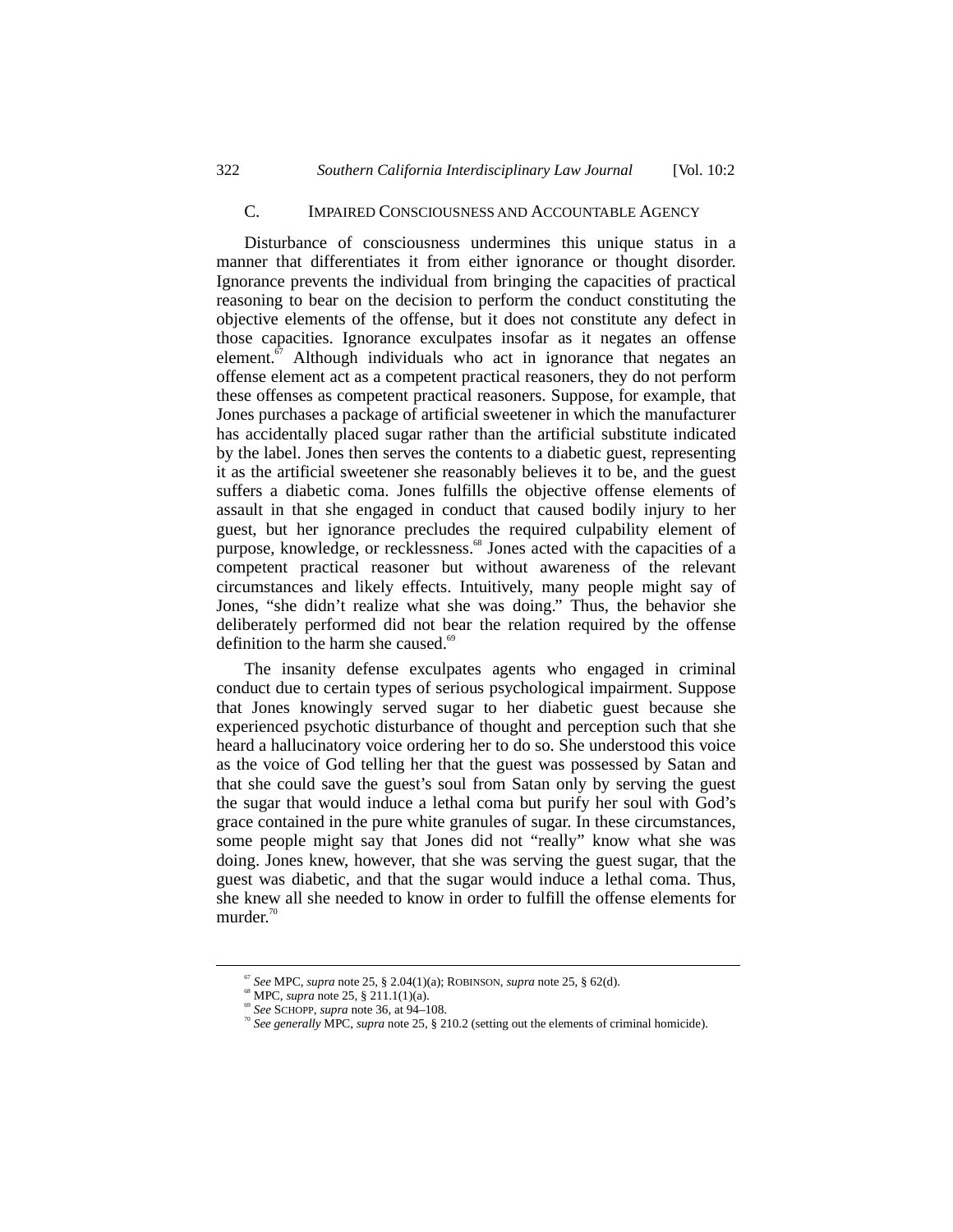#### 2001] *Multiple Personality Disorder, Accountable Agency, and Criminal Acts* 323

This case differs from clear cases of exculpatory ignorance in that Jones acted with the knowledge required by the offense elements, but in deciding to perform the criminal act, she lacked the ability to engage in the process of practical reasoning characteristic of a responsible participant in the public jurisdiction. Intuitively, many people might say of Jones that "she knew what she was doing, but she did it because she was crazy." Although common standards frame the defense in terms of the ability to know or appreciate the nature, quality, or wrongfulness of the conduct, these standards misclassify some cases and misrepresent the basis for the defense because they conflate the exculpatory significance of ignorance with that of impairment of the capacities of practical reasoning required for criminal responsibility. $\frac{7}{1}$ 

Defendants who claim that they did not fulfill the voluntary act requirement advance a fundamentally different exculpatory rationale than those involved in claims of ignorance or insanity.<sup>72</sup> If Jones caused bodily injury to another person when she fell into that person as a result of an unexpected seizure, she would deny culpability by claiming that she had not engaged in a voluntary act.73 Intuitively, many people might say of Jones that "she couldn't help it." Her movement was not an act because the ordinary connection between behavior and the psychological processes of decisionmaking was severed. Although Jones' body moved, that movement was not produced by her psychological processes of practical reasoning in the manner that these processes ordinarily produce action. Stated intuitively, Jones' body moved, but Jones did not do anything. Rather, the seizure was an event that happened to her.<sup>74</sup> Thus, the seizure movement does not constitute an act because it was not produced by her psychological processes of practical reasoning and decisionmaking. Because seizure movements do not constitute acts, they provide clear examples of a category of behavior that does not qualify as an exercise of accountable agency.

Compare the relatively clear cases involving seizures with the forms of impaired consciousness discussed in Part V, including post-ictal states, somnambulism, and hypoglycemia. In each case, the defendant behaved in an apparently directed, organized, purposeful, and environmentally responsive manner. Yet, impaired consciousness elicits the intuitive

<sup>&</sup>lt;sup>71</sup> *See generally* SCHOPP, *supra* note 36, at 160–217 (discussing the insanity defense). <sup>72</sup> The point here is to clarify the exculpatory significance of the types of impairment ordinarily addressed under this requirement and not to argue that the current classification of such claims as a

 $^3$  See MPC, *supra* note 25,  $\hat{\S}$  2.01. Some would contend that "voluntary act" is redundant because acts must be voluntary in order to qualify as acts. Here, I use "voluntary acts" in order to make clear that I am referring to acts that fulfill the MPC's voluntary act requirement and the similar traditional requirement of criminal responsibility.<br><sup>74</sup> *See generally* SCHOPP, *supra* note 36, at 94–108 (discussing involuntary actions and culpability).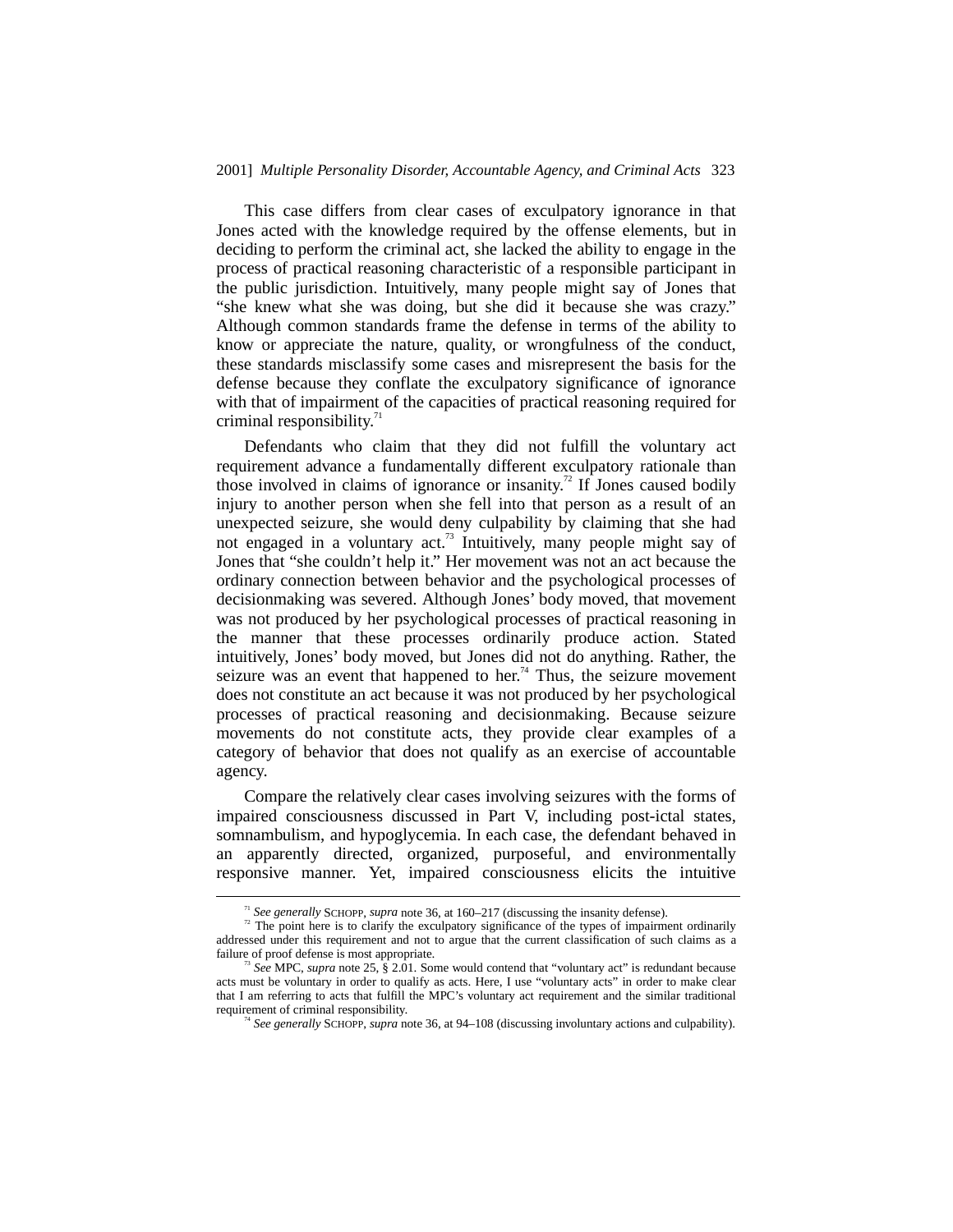judgment that "she wasn't herself when she did it." She lacked access to herself in the sense that she was not able to engage in a process of deliberation that included an associative process that would provide her with access to the extended set of beliefs, desires, interests, and principles that constitute her extended identity. Thus, she was unable to engage in the ordinary process of deliberation through which competent adults direct their conduct in light of anticipated external consequences and selfevaluation by appeal to their own principles and values.<sup>75</sup> Due to this failure of the associative process that ordinarily provides access to her extended identity as a participant in the public jurisdiction, she did not act as an accountable agent by the standards of the criminal justice system. When she acted, she knew what she was doing, but *she did not know herself*.

According to this interpretation, the voluntary act requirement articulates the traditional requirement that the behavior for which a person is held criminally responsible must represent an exercise of the capacities of accountable agency that fulfill a necessary condition for participation as an equal in the legal institutions that order the public jurisdiction. Behavior fulfills this requirement when the individual produces the behavior through the exercise of psychological processes that include an associative process that provides access to the individual's extended identity as a participant in the public jurisdiction of the liberal society.

Movement produced by seizure represents a relatively clear case of behavior that does not fulfill the voluntary act requirement because the movement occurs independently of the decisionmaking process that initiates action as an exercise of accountable agency. Thus, the behavior cannot be attributed to the individual in his status as an accountable participant in the legal institutions that order the public jurisdiction. Some behaviors associated with other forms of impaired consciousness, such as that experienced during a post-ictal or hypoglycemic state, involve a decision to engage in organized, directed, and environmentally responsive conduct. Yet, the decision to engage in that conduct is disassociated from the extended self that qualifies for participation in the public jurisdiction as an accountable agent. The point here is not merely that the act was out of character for the defendant. Rather, the decision to act was made without access to the person's character. That is, the individual engaged in conduct without access to the extended and integrated consciousness that forms the person's extended identity and enables him to participate in the public jurisdiction as an accountable agent by the criteria of the criminal law as the primary behavior-directing institution of the public domain in a liberal society.

 <sup>75</sup> *See id.* at 150–58.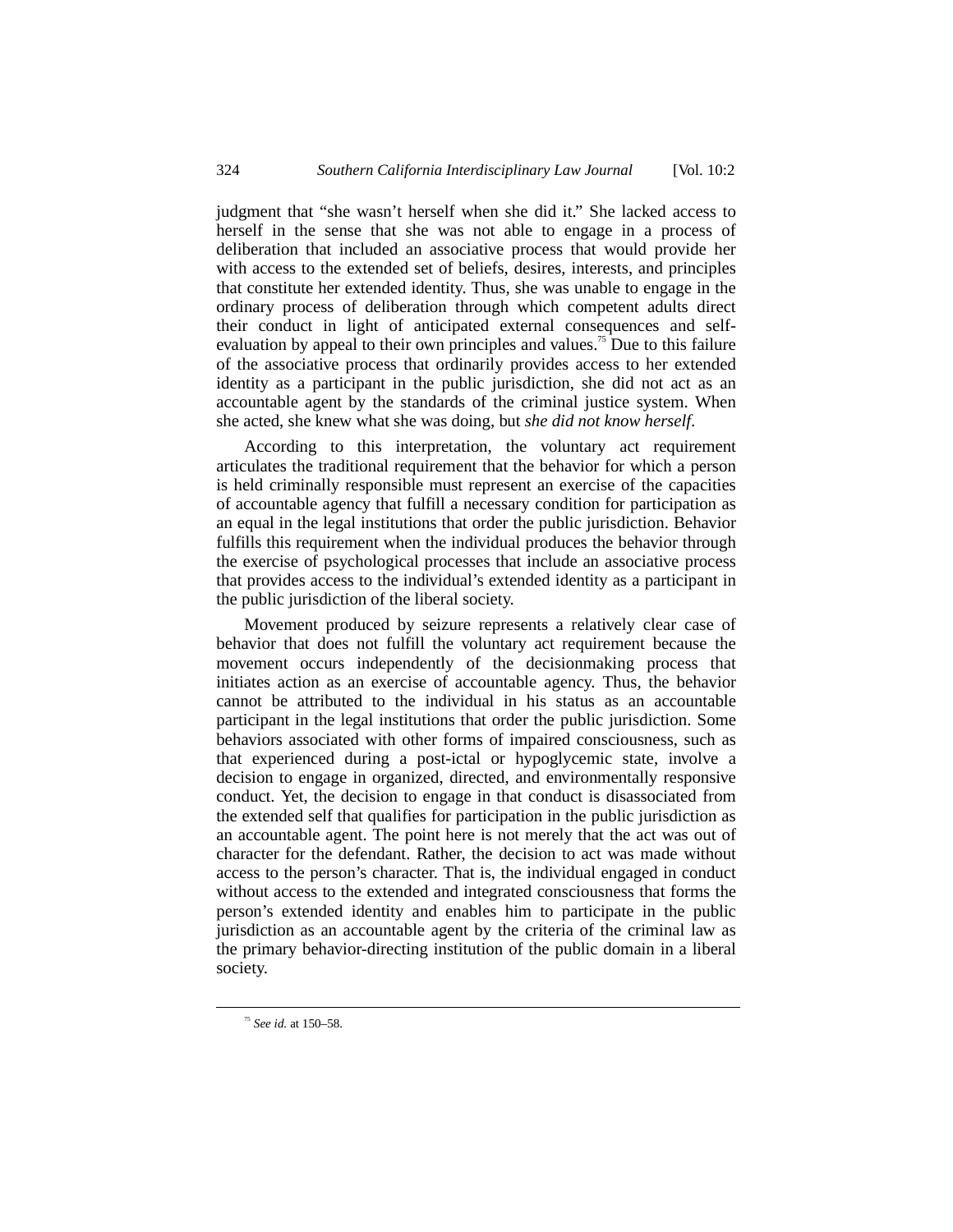DID, like any other serious form of impaired consciousness, should exculpate if, and only if, it precludes attribution of the conduct constituting the offense to the defendant in his capacity as an accountable agent in the public domain. Although an individual engages in purposeful behavior, we cannot impute that conduct to this person as an accountable agent unless the defendant acted with access to the extended consciousness that enables this person to function as a participant in the public jurisdiction of the liberal society.

Wormwood-as-Slick lacks access to the inhibitory aspects of himself because these components of Wormwood are encapsulated in his as-Smedley consciousness. Wormwood-as-Slick resembles an individual in a post-ictal state or similar condition of impaired consciousness in that he acts upon certain emotions, desires, and perceptions without access to the larger set of psychological states that constitute his extended identity and enable him to participate in the public jurisdiction as an accountable agent. The illegal conduct does not represent Wormwood as a participant in the public domain because as Slick, he lacks access to those aspects of himself that enable him to inhibit and direct conduct in the context of the criminal system of behavior control by appeal to the inhibitory prudential and moral interests that are part of Wormwood's extended identity as a citizen of the public jurisdiction and as a subject of the criminal justice system.

Wormwood-as-Smedley has access to these inhibitory components. Like any other accountable agent, he may fail to make use of them in order to conform his conduct to law in a particular situation. If Wormwood commits an offense as Smedley, his impairment of consciousness does not preclude criminal responsibility because lack of access to the as-Slick component of his consciousness does not deprive Wormwood-as-Smedley of access to any components of self that Wormwood would exercise in the process of practical reasoning in order to conform with the limits set by the criminal justice system.

In summary, the molar analysis integrates the clinical account of DID as a disorder of consciousness with the principles of criminal responsibility in a liberal society. Wormwood suffers from impaired consciousness that precludes criminal conviction and punishment for crimes committed as Slick because his impairment prevents him from participating in the public jurisdiction through a process of practical reasoning with access to the inhibitory components of his identity that would enable him to direct his conduct as an accountable agent. The next Section argues that only Wormwood qualifies as an accountable agent in the public jurisdiction; that is, Wormwood's alters do not qualify as independent foci for evaluation of criminal responsibility.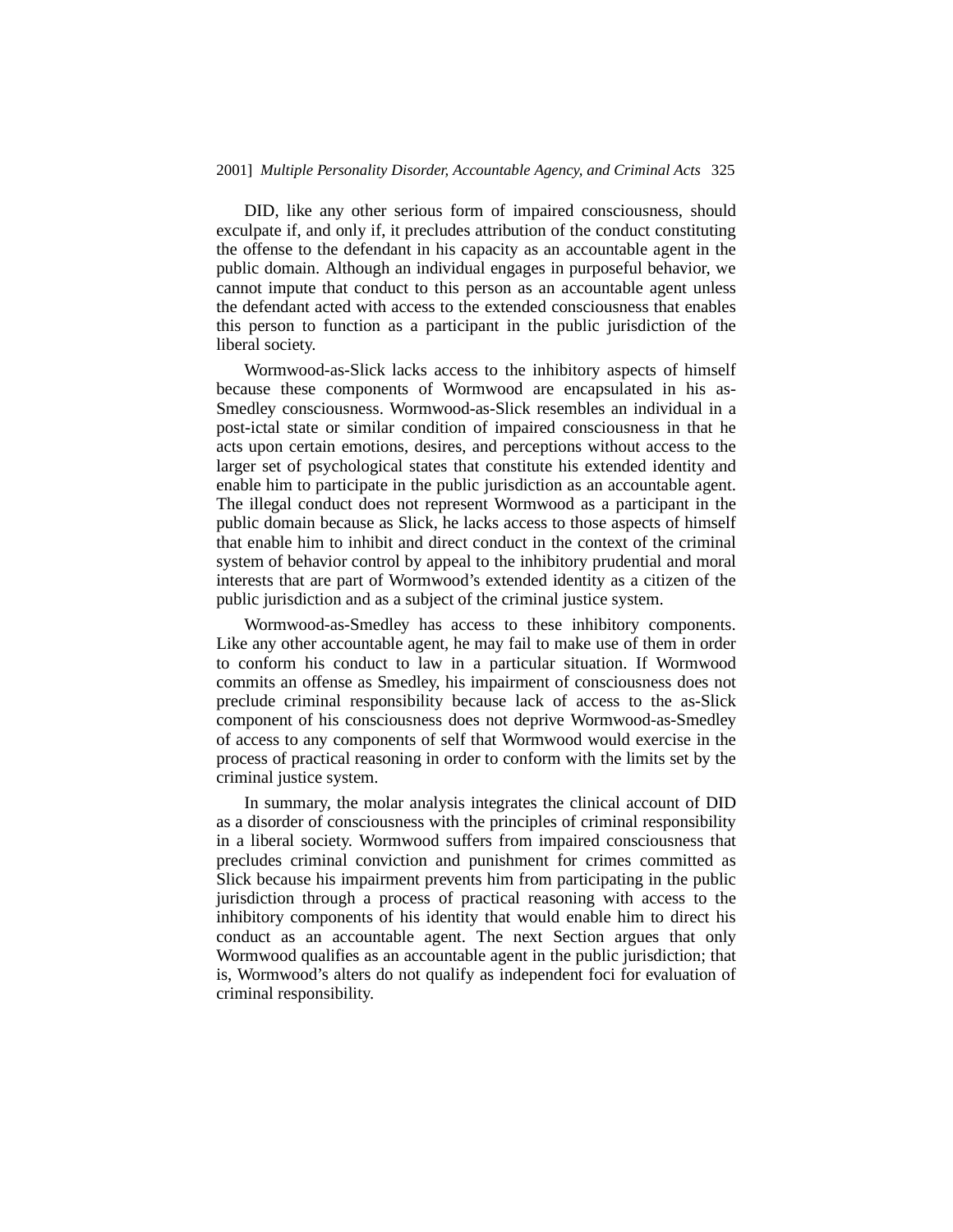#### D. MULTIPLES AS ACCOUNTABLE AGENTS IN THE PUBLIC DOMAIN

Recall the case of Guido-Beneficence.<sup>76</sup> That case unambiguously raises concerns regarding disposition rather than criminal responsibility. Guido is clearly guilty of the crime, while Mother Beneficence is clearly innocent, and it seems impossible to subject Guido to ordinary criminal punishment without injuring Mother Beneficence. At first glance, the critical distinction between this case and that of Wormwood seems to involve consistent conscious control of a body. Guido and Mother Beneficence each maintain constant command of a body, but Wormwood's alters each have only intermittent control of a body. Consider, however, persons with seizure disorders and ordinary healthy people during sleep. These conditions also involve periods of time during which the person lacks conscious control of the body, yet these persons remain accountable agents regarding any conduct performed during the periods of conscious control. If one thinks of Smedley and Slick as analogous to individuals in these conditions, it seems that each alter would be responsible for conduct performed while that alter was in control, and DID would raise only dispositional concerns. Yet, Wormwood seems to differ from Guido-Beneficence partially because DID raises serious questions of criminal responsibility and not merely of disposition.

One might suggest that these conditions differ in the following manner. Regarding seizure disorders or sleep, either the individual has conscious command of the body or no one has such command. In Wormwood's case, in contrast, sometimes as-Smedley has control of the body, and sometimes as-Slick has conscious command of the same body. According to this interpretation, the critical distinction between DID and seizure disorder or sleep lies in the pattern of alternating control of the same body by different centers of consciousness.

Consider, however, an analogous case involving Siamese twins. Assume that the Smith twins (Susan and Sally) have distinct heads and upper bodies that join at the hips into a single lower body. Assume further that psychologically each is a distinct and unimpaired adult. Each has independent conscious command of her own upper body, but they share command of their common lower body. Either can move their common legs, for example, if the other does not resist.<sup>77</sup> Suppose that Susan becomes angry at a third person and kicks that person with no cooperation from Sally and no warning to Sally. Susan has committed an assault by use of a limb that either she or Sally can independently command, but Sally took no

<sup>&</sup>lt;sup>76</sup> See supra notes 25–26 and accompanying text.

 $\overline{7}$  This description is designed for expository purposes. I make no claim that it reflects the conditions experienced by any actual people.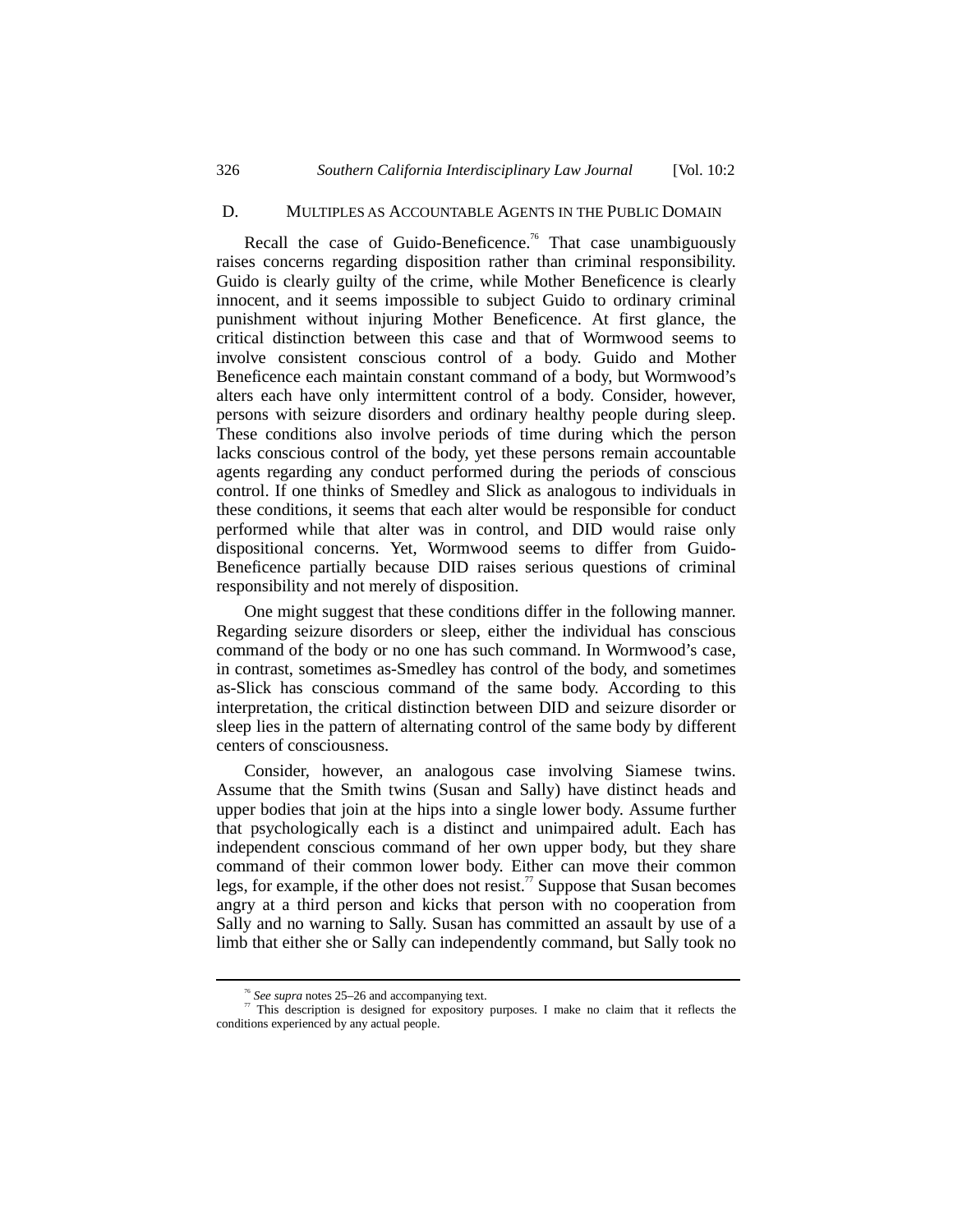part in the decision to commit the assault and was unaware that Susan planned to do so until the assault occurred.<sup>78</sup> This case resembles Wormwood insofar as each of two distinct centers of consciousness sometimes commands the same body. Yet, it seems clear that this case resembles Guido-Beneficence rather than Wormwood regarding the intuitive judgment of responsibility. That is, Susan is clearly guilty, and Sally is clearly innocent. This case, like that of Guido-Beneficence, raises a difficult problem of disposition rather than a question regarding criminal responsibility.

In summary, Wormwood represents an intuitively difficult case for judgments of criminal responsibility. Guido-Beneficence and the Siamese twins represent difficult dispositional problems, but they do not appear to raise difficult questions regarding criminal responsibility. The comparison to seizure disorders and sleep demonstrates that the difficult questions regarding Wormwood's responsibility do not arise from the mere fact of intermittent consciousness on the part of each alter. The comparison to the Siamese twins demonstrates that the questions regarding Wormwood's responsibility do not arise from the mere fact that different centers of consciousness sometimes command the same bodily movements.

For the purpose of evaluating criminal responsibility, the central distinction between Wormwood and either Guido-Beneficence or the Siamese twins involves the presence of independent and intact centers of consciousness. Guido, Mother Beneficence, Susan, and Sally each represent an intact and independent center of consciousness, but as-Smedley and as-Slick do not. Although some alters demonstrate some memory, knowledge, or skills that other alters lack, a multiple's alters also share substantial memory, knowledge, and skills. Each alter represents a dominant affective state with related desires, memory, and beliefs, but each also manifests a substantial body of neutral background psychology shared by the various alters.<sup>79</sup> Alters tend to take command or recede from consciousness in response to emotionally relevant stimuli. That is, each alter represents a dominant affective state, and each alter either assumes consciousness or recedes from consciousness as psychological or environmental stimuli elicit various affective responses.<sup>80</sup> Thus, the subset of Wormwood's consciousness that commands the body fluctuates and is largely responsive to emotionally laden cues.

Multiples resemble ordinary accountable agents insofar as psychological and situational cues elicit emotional responses. Multiples

<sup>&</sup>lt;sup>78</sup> See generally MPC, *supra* note 25, § 211.1(1)(a) (setting out the elements of simple assault charge).<br> $\frac{m}{r^9}$  See supra notes 10 and 30 and accompanying text.

<sup>&</sup>lt;sup>80</sup> *See supra* notes 10–13 and accompanying text.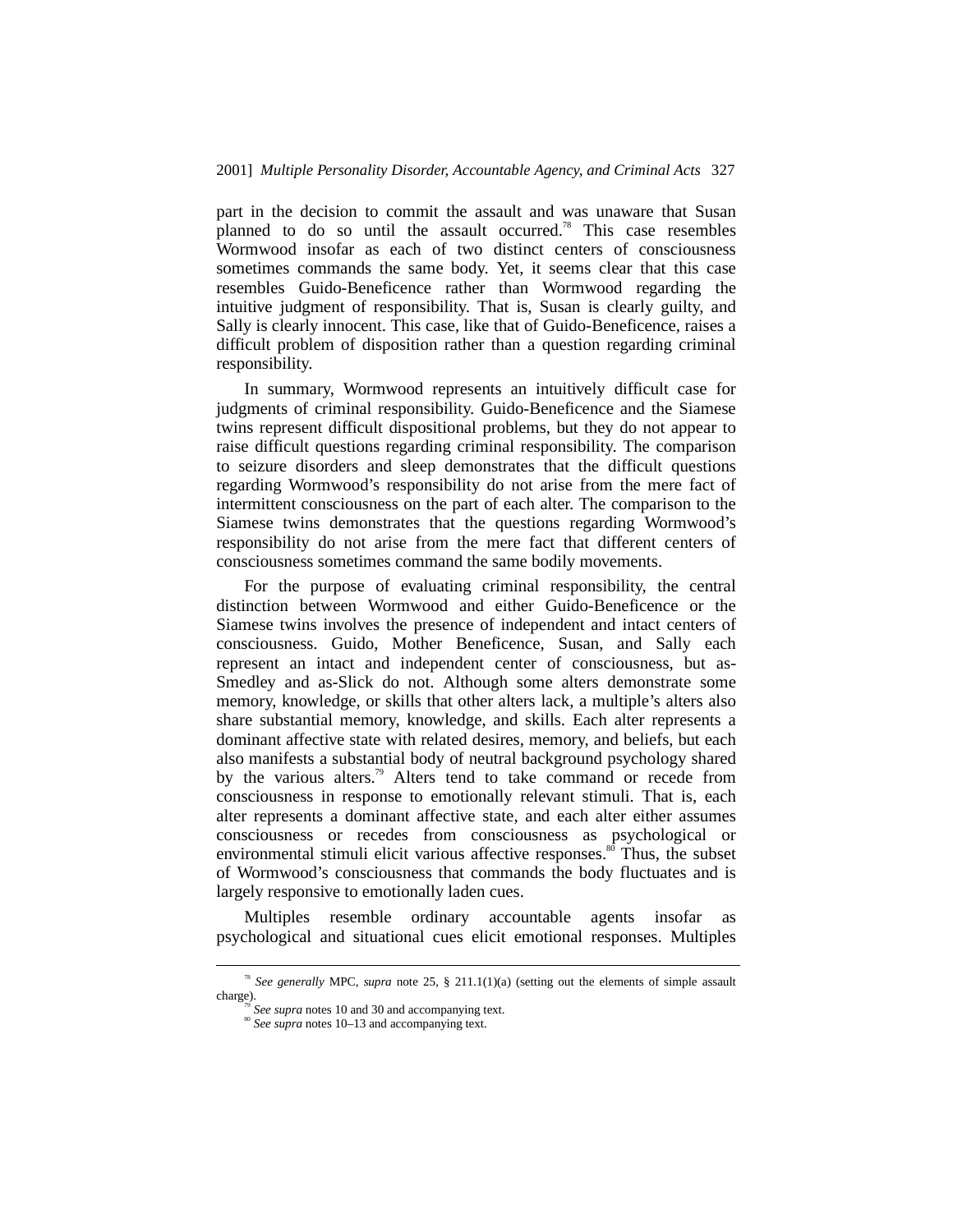differ from ordinary accountable agents, however, in that these emotional responses alter the available range of consciousness. Emotionally laden cues alter not only the multiple's emotional state but also the range of consciousness to which the multiple has access. The unimpaired individual responds to emotionally laden cues with emotional responses that can alter the content and intensity of that person's wants, but that person retains associational access to a relatively stable set of wants, beliefs, interests, and principles that provide that person's extended sense of self. Although the emotional cues might trigger strong immediate tendencies to engage in certain conduct, the individual retains access to that complex sense of his or her extended identity in the context of legal contingencies as resources for use in directing his or her conduct. Thus, that agent has the opportunity to call upon that extended set of central personal concerns in directing his or her conduct in light of the situational factors, including the legal ramifications of various types of behavior.

Recall, for example, your desire to kick the television and strangle your kids.<sup>81</sup> You directed your conduct away from uninhibited action on the desire and toward a modified plan of action by appeal to a variety of relevant interests and principles. The emotionally laden circumstances elicited an unusually intense emotional response, but that emotional response did not deprive you of associational access to the broader and relatively stable set of wants, beliefs, interests and principles that constitute your extended awareness of yourself. Conscious awareness of this sense of self played a critical role in the process of deliberation through which you inhibited the immediate inclination and redirected your conduct toward a less destructive course of action. You directed your conduct through a process of practical reasoning that called upon accurate reality testing, unimpaired reasoning, and the complex set of interests and principles contained in your extended identity. Had you had access only to a limited state of consciousness that contained your immediate perceptions, emotional state, and behavioral inclinations, but not your inhibitory beliefs, interests, and principles, you could not have redirected your conduct through the same process.

Individuals who possess a relatively stable set of wants, beliefs, interests, and principles can pursue these central concerns within the legal structure, making use of them in order to direct their conduct in light of these concerns and legal contingencies. Those who possess widely fluctuating sets of concerns can direct their conduct in a manner likely to accommodate their changing concerns.

<sup>&</sup>lt;sup>81</sup> See supra note 40 and accompanying text.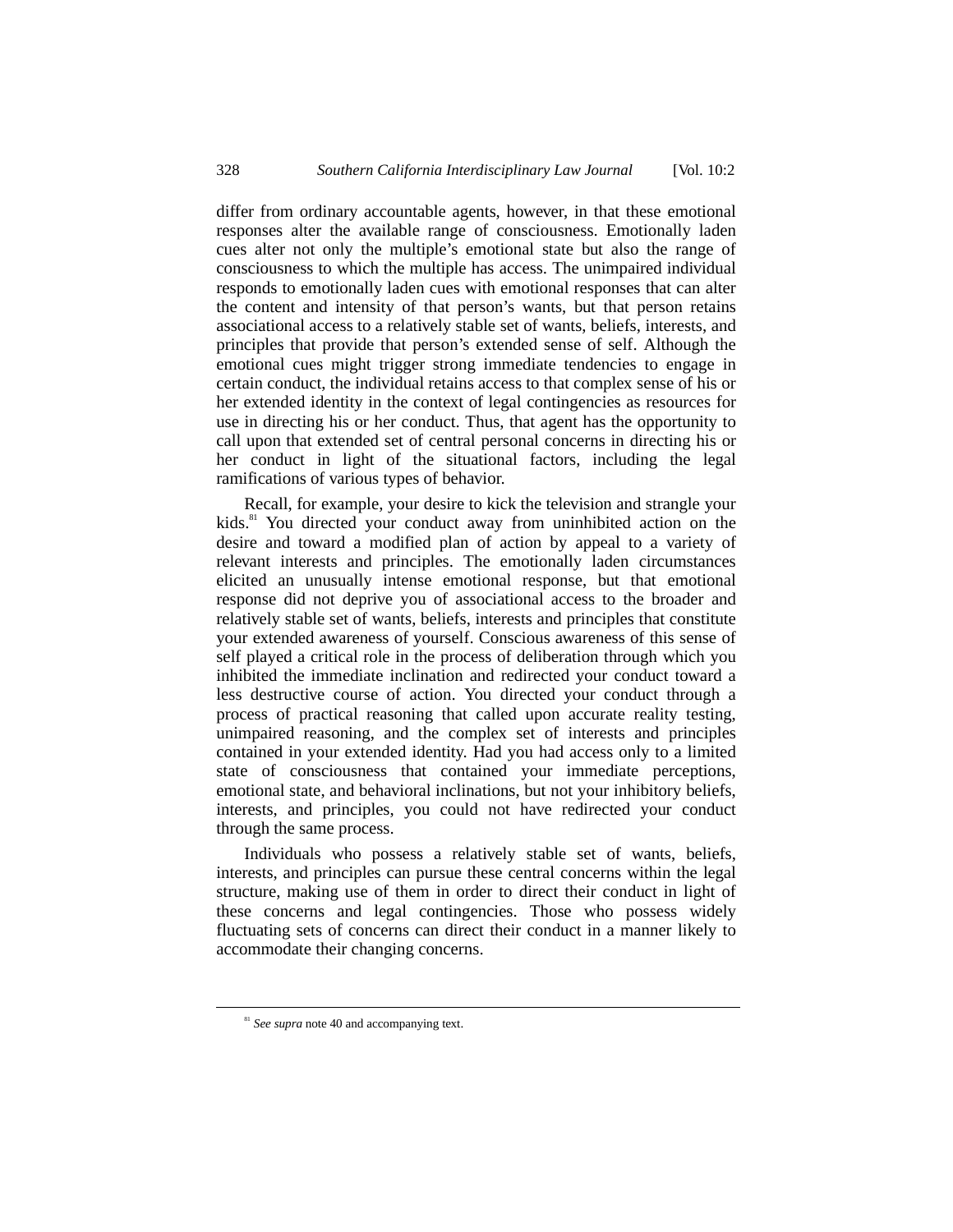#### 2001] *Multiple Personality Disorder, Accountable Agency, and Criminal Acts* 329

At first glance, the multiple might seem analogous to an unimpaired individual with a widely fluctuating set of interests and principles in that the multiple's central concerns vary across alters. The unimpaired individual with unsettled interests or principles differs from the multiple in two crucial respects. First, in contrast to Wormwood-as-Smedley, the unimpaired individual is aware that her concerns fluctuate. Second, in contrast to Wormwood-as-Slick, she is aware that the full set of central concerns is hers; that is, she understands that she is the person who experiences these fluctuations. Thus, she can direct her behavior in light of this awareness that her central concerns fluctuate, just as people often make decisions in conditions of uncertainty regarding many other circumstances. Wormwood, in contrast, is unaware of his as-Slick aspect during the as-Smedley periods, and during his as-Slick periods he is unaware that the as-Smedley concerns are his. Thus, in each aspect of consciousness. Wormwood lacks the ability to bring the full range of his own central concerns to bear on the process of directing his behavior through the process of practical reasoning in light of the legal contingencies. As Smedley, he lacks access to his own anger and to his aggressive dispositions, but as Slick, he lacks access to his interests and principles that would otherwise serve to facilitate compliance with the law.

Law provides an institutional structure within which competent adults can participate in the public jurisdiction in such a manner as to influence legal limits on their liberty through the political process, avoid unwanted state intrusion, and preserve their discretion in the nonpublic domain.<sup>82</sup> In order to work effectively, this structure requires at least minimal consistency of two types. First, the legal system must provide relatively consistent legal contingencies such that individuals can direct their conduct in the public jurisdiction through practical reasoning in light of at least minimally predictable legal consequences. Second, individuals must have relatively stable abilities to engage in practical reasoning regarding the significance of those relatively consistent legal rules for their central concerns and to direct their conduct through that process of practical reasoning. When these two conditions are obtained, individuals can predict, and to a substantial degree influence, the degree and type of state intrusion into their lives. In this manner, they can function effectively in the public jurisdiction and pursue their individual lives in the public and nonpublic jurisdictions.

Alters cannot participate effectively in this structure because they do not maintain a consistent consciousness or consistent command of the conduct in which their bodies engage when they are not in control. In order to function effectively in the public jurisdiction, individuals must engage in

 <sup>82</sup> *See* discussion *supra* Part VI.A.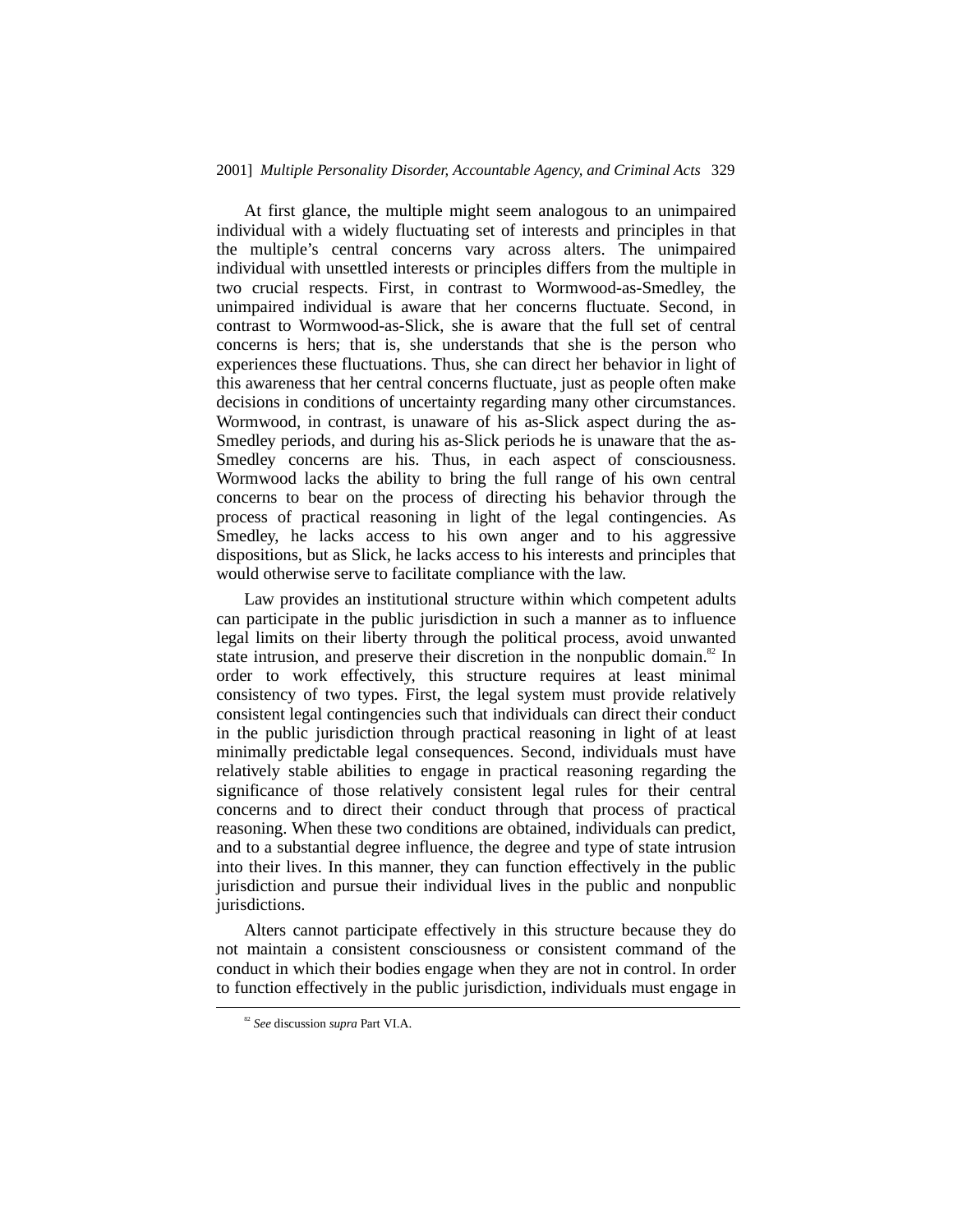a process of competent practical reasoning in light of the legal contingencies and their own extended identities. Because alters assume or lose consciousness and command of their bodies in response to a variety of conditions that elicit various emotional states and because their bodies can elicit state intrusion by engaging in conduct under the command of different consciousnesses, alters cannot consistently predict and manage the degree and manner of state intrusion to which they are subject.

Consider the manner in which various other actors compare to alters in this regard. Guido-Beneficence provides a clear case in which Guido and Mother Beneficence each function as a consistent consciousness and a competent practical reasoner. Thus, each functions as an accountable agent, although their current circumstances create a dispositional problem. A quadriplegic person has very little command of his body, but he maintains a consistent consciousness that commands any conduct, such as soliciting another to commit a crime, that might elicit state intrusion. One who engages in criminal conduct as a result of psychosis or severe retardation maintains a consistent consciousness and consistent command of any conduct that might elicit state intrusion. Thus, her conduct fulfills the voluntary act requirement because it constitutes an exercise of accountable agency. She fails to qualify as criminally responsible, however, because she does not direct that conduct through competent practical reasoning.

An individual who is subject to grand mal seizures does not act as an accountable agent during the seizures because she has no conscious control of her bodily movement. She would qualify as an accountable agent between seizures, but the seizure movements do not qualify as exercises of accountable agency. An individual who is subject to unpredictable and uncontrollable seizures would be accountable for engaging in conduct, such as driving a car, that created an unreasonable risk when a seizure occurred. She would be accountable for that conduct precisely because the act of driving the car would constitute an exercise of accountable agency.

Although alters are also subject to unpredictable variations in consciousness through switching, they differ in two important ways from the individual who is subject to unpredictable seizures. First, some alters are not aware that they are subject to variations of consciousness. Smedley is unaware that Slick sometimes replaces him as the consciousness in control of the body, and although Slick is aware that Smedley sometimes controls the body, he is not aware that he and Smedley represent different aspects of Wormwood's consciousness. Second, Smedley lacks the ability to refrain from creating risk to others because he lacks the ability to consciously direct the process of switching to the Slick alter. Indeed, if a society were to recognize alters as participants in the public jurisdiction,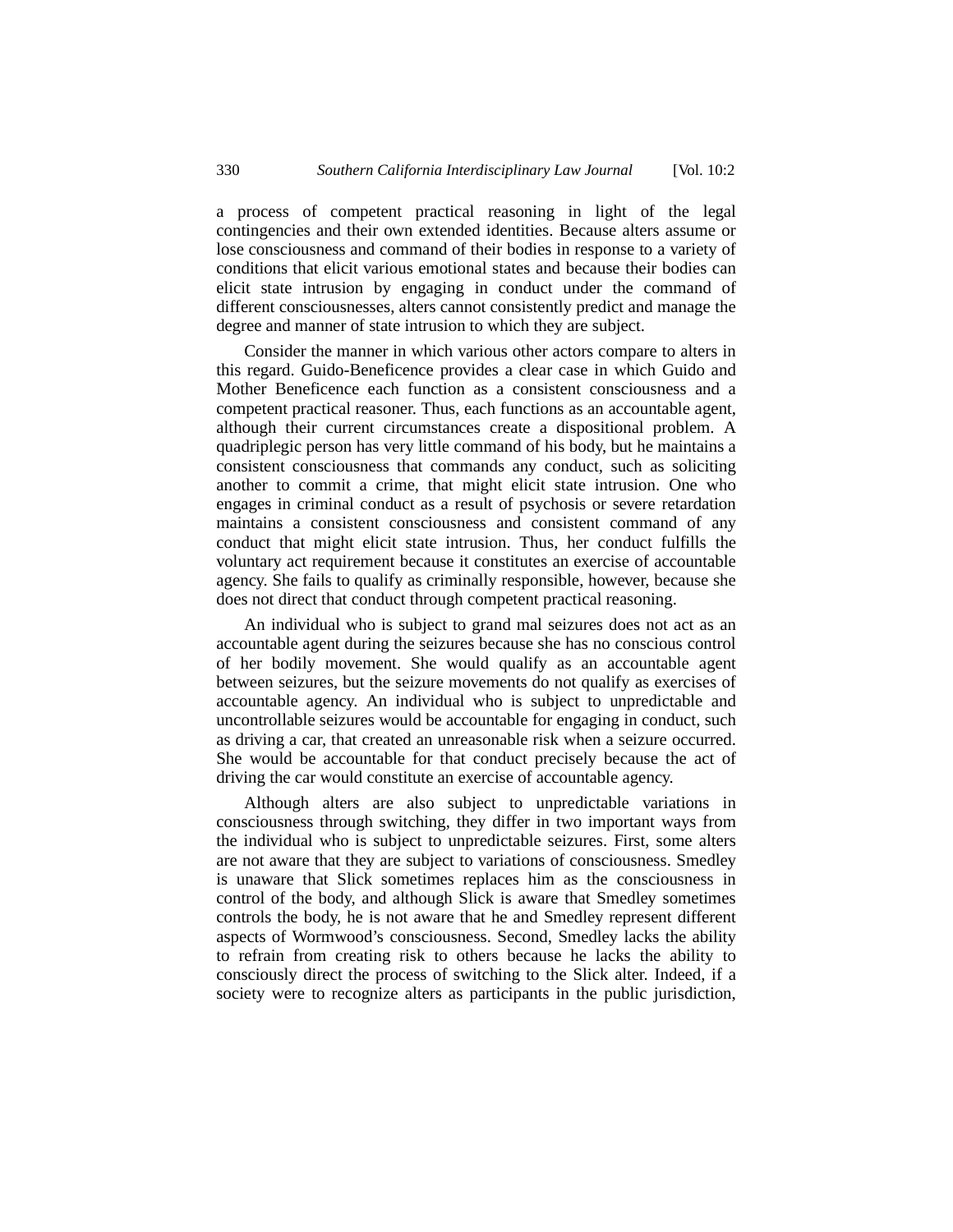switching would not involve merely a variation in consciousness; it would involve the unpredictable substitution of one citizen for another.

One can imagine circumstances in which Wormwood-as-Smedley would assume the standing of accountable agency analogous to that of the person with unpredictable seizures. Suppose that Wormwood-as-Smedley became aware of his as-Slick aspect and developed the ability to direct the switching process. In these circumstances, Wormwood would have the ability to deliberately maintain consciousness and control of his body as Smedley or to allow his as-Slick aspect to take over consciousness and control of his body. Thus, Wormwood-as-Smedley would stand in a position analogous to that of the person subject to unpredictable seizures insofar as each would be aware that engaging in certain conduct would create unjustifiable risk to third parties. In these circumstances, Wormwood-as-Smedley would qualify as an accountable agent because he would have the ability to retain command of his body in a state of consciousness that allows access to his inhibitory assets. Switching consciousness would constitute reckless conduct, because switching would create substantial risk, and it would be an act he performed with access to his inhibitory dispositions in his as-Smedley aspect of consciousness, rather than an event that happened to him. Thus, Wormwood-as-Smedley would qualify as an accountable agent, and should he cede consciousness to his as-Slick aspect and perform criminal conduct in his as-Slick aspect, he could be guilty of recklessly committing that crime.<sup>83</sup> This account addresses Wormwood-as-Smedley as the accountable agent; however, it does not address the alters as accountable agents.

According to the usual account of DID, alters differ from Wormwoodas-Smedley in these hypothetical circumstances precisely because alters are not aware that they have other aspects of consciousness as part of themselves, and they are usually unable to reliably predict or direct their changes of consciousness. According to the usual description of DID and the analysis advanced here, Wormwood-as-Smedley would be an accountable agent for conduct performed in his as-Smedley aspect because he commits the criminal conduct as an exercise of agency with access to Wormwood's inhibitory processes. He is not accountable for ceding consciousness to as-Slick because that change of consciousness is something that happens to Wormwood in response to affectively laden cues rather than an exercise of agency. He is not accountable for criminal conduct performed as Slick because in that aspect of consciousness he lacks access to his inhibitory processes. Thus, the question is always whether Wormwood acts in a state of consciousness in which he qualifies

 <sup>83</sup> *See* MPC, *supra* note 25, § 2.02(2)(c) (discussing recklessness).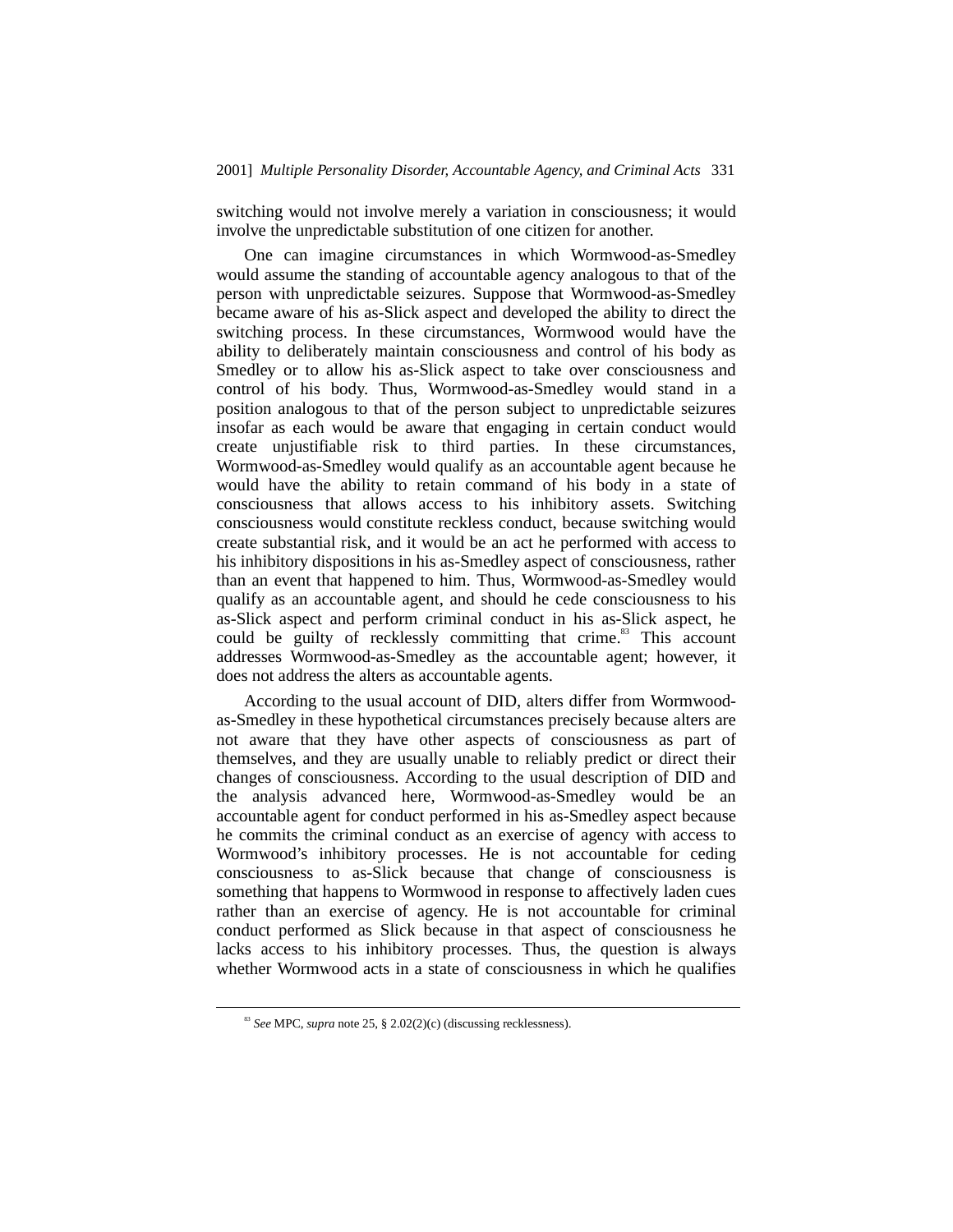as an accountable agent; it is not whether Smedley and Slick are accountable agents.

Consider once more the Siamese twins: Susan, who committed the assault, and Sally, who did not. Recall the assumptions that Susan and Sally constitute independent consciousnesses and that each independently directs the movement of her upper body but that either can direct the movement of the common lower body. If Susan had simply picked up a knife and stabbed someone with an arm that was solely within her capacity to direct, this case would present comparable circumstances to those presented by Guido-Beneficence in that an accountable agent committed a crime in circumstances that created a dispositional problem because criminal punishment would injure an innocent party. That Susan committed an assault by the use of a leg that either Susan or Sally can direct does not change the conclusion regarding accountable agency. Although either Susan or Sally can direct this limb in some instances, this particular kick was a bodily movement directed by an exercise of Susan's intact consciousness. This kick was an exercise of accountable agency by Susan, and the problem remains a dispositional one.<sup>84</sup>

The cases involving sleep, seizure disorder, and the Siamese twins demonstrate that accountable agency is not simply a matter of having constant and exclusive control of bodily movement. Rather, the central issue involves the relationship between the bodily movement that fulfills the objective elements of an offense and an intact and independent consciousness. Alters fail to qualify as accountable agents because they are not intact and are not independent consciousnesses. Rather, they are subject to unpredictable switching in response to affectively laden circumstances involving environmental cues, the psychological states and processes represented by each alter, and the psychological states and processes shared by the various alters. Alters cannot qualify for equal standing in the public jurisdiction because this vulnerability to switching renders them unable to participate consistently in the public jurisdiction in light of legal contingencies and their own wants, beliefs, interests, and principles. Furthermore, this vulnerability is characteristic of the ordinary state of alters rather than a pathological deviation from their ordinary state. Thus, if

<sup>&</sup>lt;sup>84</sup> Professor Saks raises the question regarding the manner in which we would address criminal responsibility and punishment in a world populated entirely by Siamese twins. SAKS WITH BEHNKE, *supra* note 2, at 71. This question invites extended reflection on the proper institutions of social control for such a world, but I suspect that the initial step in that process of reflection is fairly clear. Simply put, we would have different institutions of social control representing different principles of responsibility. Legal institutions representing liberal principles of political morality and corresponding principles of criminal responsibility purport to establish a justifiable political structure for human beings that are roughly similar to those that fall within a broad range of familiar conditions. There is no obvious reason to expect that the same principles or legal institutions would be justified if important properties of individuals or of their circumstances were significantly different.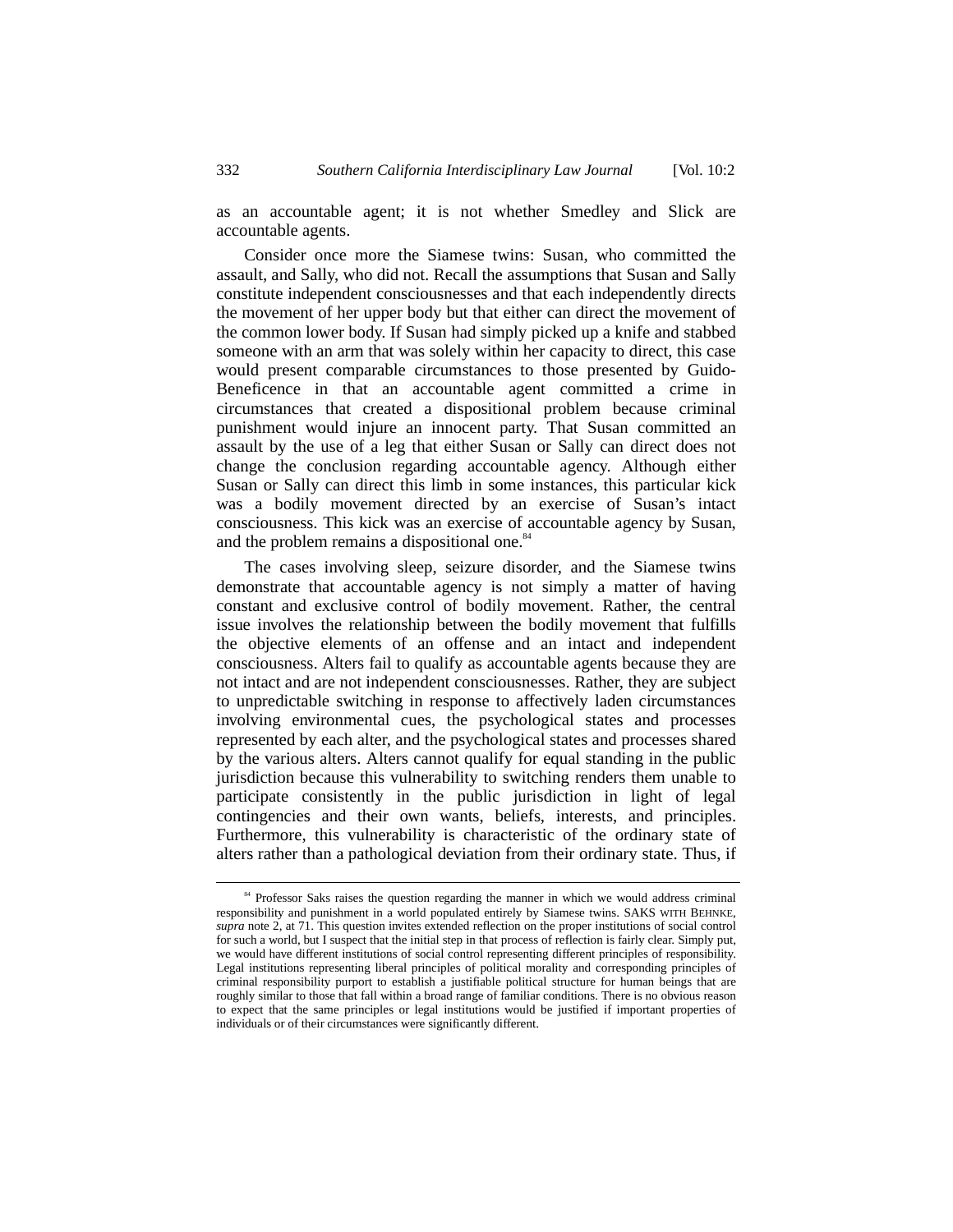the liberal state acknowledged alters as equal participants in the public jurisdiction, it would recognize those alters as qualified for a role that their ordinary condition rendered them unable to fulfill.

Those who suffer from seizures or psychotic episodes qualify as participants in the public jurisdiction during their periods of intact functioning. Such individuals differ from alters in that the state can address them as participants in the public jurisdiction during intact periods while recognizing their periods of dysfunction as pathological deviations from intact functioning. Alters, in contrast, are vulnerable to switching with other alters as part of their ordinary condition as alters. If the liberal society recognized alters as participants in the public jurisdiction, then barring severe collateral psychopathology in some alters, the state cannot treat those alters as suffering pathological processes analogous to seizures or psychotic episodes. Doing so would imply the contradictory premises that alters both do and do not possess the capacities required to qualify for equal standing in the public domain. That is, according to the molecular approach, each alter qualifies as an equal participant in the public jurisdiction. Yet, due to their vulnerability to switching, neither has the ability to consistently direct conduct in the public jurisdiction through a process of practical reasoning in light of legal contingencies and his own identity. Thus, alters possess the capacities required to qualify for equal standing in the public domain, and they do not. In contrast, for those who suffer from seizures or episodic psychosis, the seizures or psychotic episodes represent pathological deviations from the intact state that qualifies them as participants in the public jurisdiction. Thus, a liberal society cannot adopt the molecular approach precisely because doing so attributes accountable agency in the public jurisdiction to alters who cannot function in that capacity due to their vulnerability to switching.

The molar approach, in contrast, recognizes Wormwood as the agent. When Wormwood commits a crime as Smedley, he acts as an accountable agent in the public jurisdiction because his impairment of consciousness does not deprive him of access to psychological states or processes that he would use to inhibit his criminal inclination in light of legal contingencies. Wormwood-as-Slick does not qualify as an accountable agent because he lacks access to aspects of his consciousness that Wormwood would exercise in order to comply with the law. Access to those inhibitory aspects of consciousness enables the accountable agent to avoid state intervention by directing his life in compliance with the law through a process of practical reasoning.